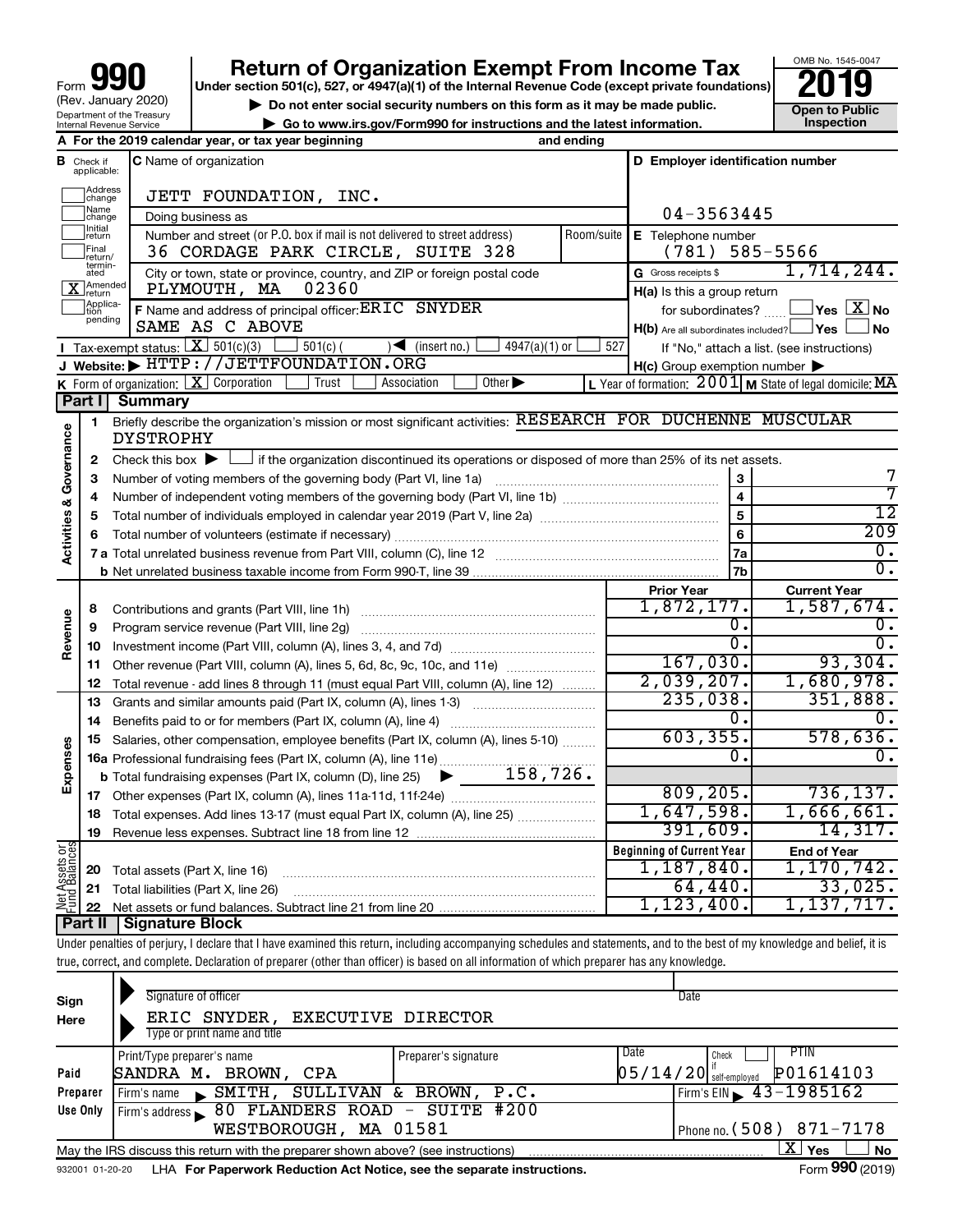| JETT FOUNDATION, INC.<br>Part III   Statement of Program Service Accomplishments                                                                 | 04-3563445<br>Page 2              |
|--------------------------------------------------------------------------------------------------------------------------------------------------|-----------------------------------|
|                                                                                                                                                  |                                   |
| Briefly describe the organization's mission:                                                                                                     |                                   |
| THE MISSION OF THE JETT FOUNDATION IS TO INCREASE WORLDWIDE AWARENESS                                                                            |                                   |
| OF DUCHENNE MUSCULAR DYSTROPHY WITH THE PURPOSE OR RAISING AND                                                                                   |                                   |
| APPROPRIATING FUNDS FOR PROGRAMS, EDUCATION, RESEARCH AND ADVOCACY<br>THAT WILL FIND TREATMENTS, REALIZE A CURE FOR THIS FATAL DISEASE AND       |                                   |
| Did the organization undertake any significant program services during the year which were not listed on the                                     |                                   |
| prior Form 990 or 990-EZ?                                                                                                                        | $\vert$ Yes $\boxed{\text{X}}$ No |
| If "Yes," describe these new services on Schedule O.                                                                                             |                                   |
| Did the organization cease conducting, or make significant changes in how it conducts, any program services?                                     | $\vert$ Yes $\boxed{\text{X}}$ No |
| If "Yes," describe these changes on Schedule O.                                                                                                  |                                   |
| Describe the organization's program service accomplishments for each of its three largest program services, as measured by expenses.             |                                   |
| Section 501(c)(3) and 501(c)(4) organizations are required to report the amount of grants and allocations to others, the total expenses, and     |                                   |
| revenue, if any, for each program service reported.                                                                                              |                                   |
| 351,888. ) (Revenue \$<br>801, 301. including grants of \$<br>) (Expenses \$<br>DIRECT SERVICE:                                                  |                                   |
|                                                                                                                                                  |                                   |
| CAMP PROMISE                                                                                                                                     |                                   |
|                                                                                                                                                  |                                   |
| JETT FOUNDATION'S SUMMER CAMP, CAMP PROMISE, HAS BEEN THE ONLY CAMP IN                                                                           |                                   |
| THE COUNTRY FOR KIDS, TEENS, AND ADULTS WITH MUSCULAR DYSTROPHY AND                                                                              |                                   |
| NEUROMUSCULAR DISEASES SINCE 2009. WITH NO UPPER AGE LIMIT AND A                                                                                 |                                   |
| COMPLETE ON-SITE, 24-HOUR MEDICAL TEAM, JETT PROVIDES A FREE AND UNIQUE                                                                          |                                   |
| OPPORTUNITY FOR CAMPERS TO EXPERIENCE A WEEK OF INDEPENDENCE, FREEDOM<br>AND NEW OPPORTUNITIES AWAY FROM THE ROUTINE OF DAILY LIFE. CAMP PROMISE |                                   |
| PROVIDES CAMPER-FOCUSED PROGRAMMING THAT BUILDS INDEPENDENCE,                                                                                    |                                   |
| CONFIDENCE AND LIFE SKILLS THROUGH TRADITIONAL CAMP ACTIVITIES AND BY                                                                            |                                   |
| 393, 613. including grants of \$<br>) (Expenses \$<br>) (Revenue \$                                                                              |                                   |
| READY. SET. JETT. EDUCATIONAL PROGRAMMING:                                                                                                       |                                   |
|                                                                                                                                                  |                                   |
| <b>FAMILY WORKSHOPS</b>                                                                                                                          |                                   |
| JETT FOUNDATION FAMILY WORKSHOPS ARE A NATIONAL EDUCATIONAL PROGRAM                                                                              |                                   |
| THAT BRINGS CLINICIANS, RESEARCHERS, AND FAMILIES AFFECTED BY DUCHENNE                                                                           |                                   |
| TOGETHER TO LEARN ABOUT CARE, CRUCIAL INFORMATION AND RESOURCES IN MANY                                                                          |                                   |
|                                                                                                                                                  |                                   |
|                                                                                                                                                  |                                   |
| CITIES EACH YEAR. THE MISSION OF THIS PROGRAM IS TO EMPOWER PATIENTS                                                                             |                                   |
| AND FAMILIES WITH THE KNOWLEDGE NEEDED TO BE THEIR OWN BEST ADVOCATES,<br>SPREAD AWARENESS ABOUT DUCHENNE IN THE MEDICAL FIELD, AND HELP         |                                   |
| ACCELERATE RESEARCH AND DEVELOPMENT.                                                                                                             |                                   |
|                                                                                                                                                  |                                   |
| $88,871$ • including grants of \$ ) (Revenue \$<br>) (Expenses \$                                                                                |                                   |
| <b>ADVOCACY:</b>                                                                                                                                 |                                   |
|                                                                                                                                                  |                                   |
| THE JETT FOUNDATION'S CONTINUED WORK IN ADVOCACY HAS BEEN FOCUSED ON                                                                             |                                   |
| EDUCATING REGULATORY AND INDUSTRY PARTNERS ABOUT DUCHENNE IN HOPES TO<br>ACCELERATE THE PATHWAYS TO FINDING TREATMENTS FOR THIS FATAL DISEASE.   |                                   |
|                                                                                                                                                  |                                   |
|                                                                                                                                                  |                                   |
|                                                                                                                                                  |                                   |
|                                                                                                                                                  |                                   |
|                                                                                                                                                  |                                   |
|                                                                                                                                                  |                                   |
|                                                                                                                                                  |                                   |
| 4d Other program services (Describe on Schedule O.)                                                                                              |                                   |
| 59,768. including grants of \$<br>) (Revenue \$<br>1,343,553.<br>4e Total program service expenses                                               |                                   |
|                                                                                                                                                  | Form 990 (2019)                   |
| SEE SCHEDULE O FOR CONTINUATION(S)                                                                                                               |                                   |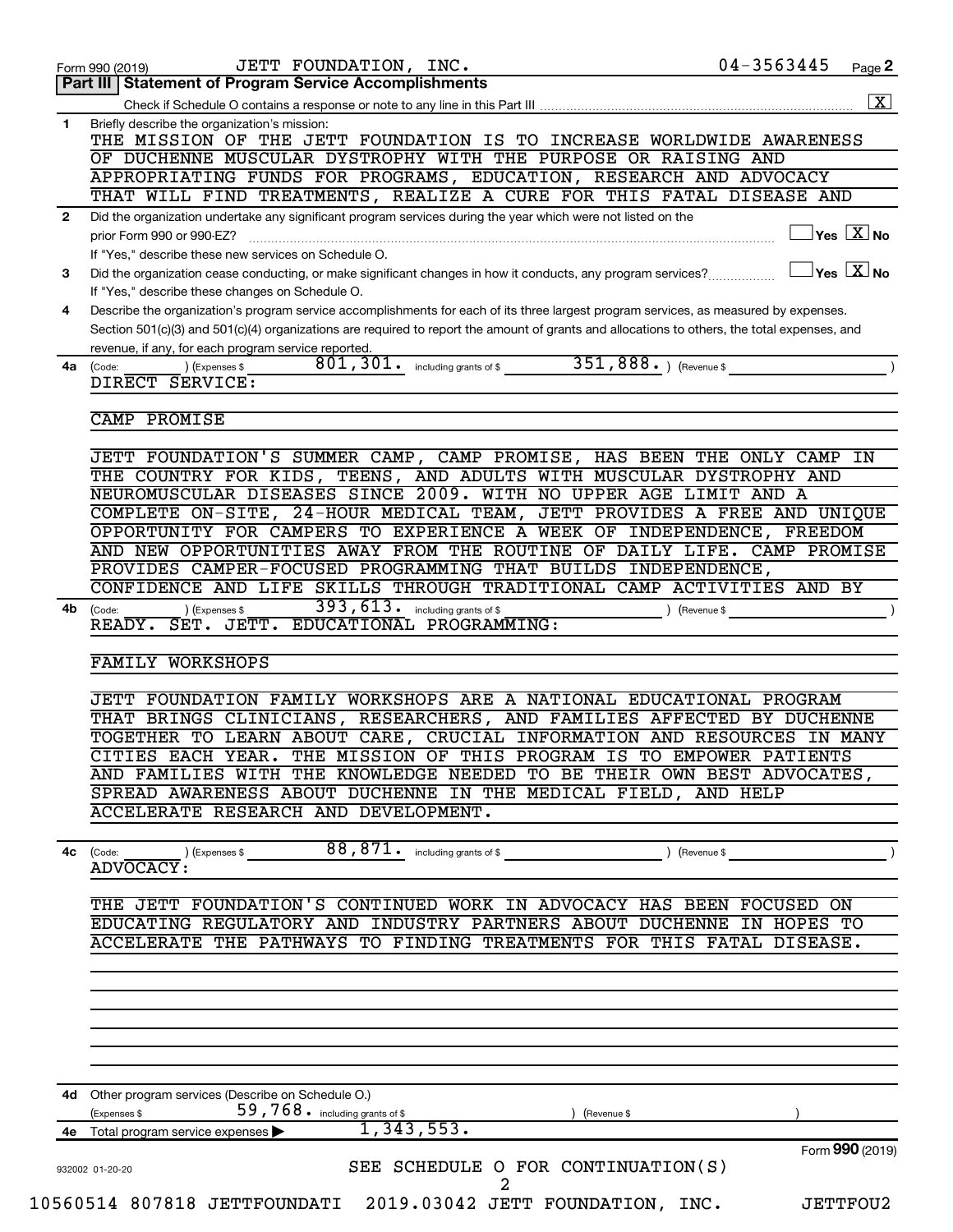| Form 990 (2019) |  |  |
|-----------------|--|--|
|                 |  |  |

Form 990 (2019) Page JETT FOUNDATION, INC. 04-3563445

**Part IV Checklist of Required Schedules**

|    |                                                                                                                                                                                          |                 | Yes                          | No                      |
|----|------------------------------------------------------------------------------------------------------------------------------------------------------------------------------------------|-----------------|------------------------------|-------------------------|
| 1  | Is the organization described in section $501(c)(3)$ or $4947(a)(1)$ (other than a private foundation)?                                                                                  |                 |                              |                         |
|    | If "Yes," complete Schedule A                                                                                                                                                            | 1               | х<br>$\overline{\textbf{x}}$ |                         |
| 2  |                                                                                                                                                                                          | $\mathbf{2}$    |                              |                         |
| 3  | Did the organization engage in direct or indirect political campaign activities on behalf of or in opposition to candidates for                                                          |                 |                              | x                       |
| 4  | public office? If "Yes," complete Schedule C, Part I<br>Section 501(c)(3) organizations. Did the organization engage in lobbying activities, or have a section 501(h) election in effect | 3               |                              |                         |
|    |                                                                                                                                                                                          | 4               | х                            |                         |
| 5  | Is the organization a section 501(c)(4), 501(c)(5), or 501(c)(6) organization that receives membership dues, assessments, or                                                             |                 |                              |                         |
|    |                                                                                                                                                                                          | 5               |                              | x                       |
| 6  | Did the organization maintain any donor advised funds or any similar funds or accounts for which donors have the right to                                                                |                 |                              |                         |
|    | provide advice on the distribution or investment of amounts in such funds or accounts? If "Yes," complete Schedule D, Part I                                                             | 6               |                              | x                       |
| 7  | Did the organization receive or hold a conservation easement, including easements to preserve open space,                                                                                |                 |                              |                         |
|    | the environment, historic land areas, or historic structures? If "Yes," complete Schedule D, Part II                                                                                     | $\overline{7}$  |                              | x                       |
| 8  | Did the organization maintain collections of works of art, historical treasures, or other similar assets? If "Yes," complete                                                             |                 |                              |                         |
|    | Schedule D, Part III                                                                                                                                                                     | 8               |                              | x                       |
| 9  | Did the organization report an amount in Part X, line 21, for escrow or custodial account liability, serve as a custodian for                                                            |                 |                              |                         |
|    | amounts not listed in Part X; or provide credit counseling, debt management, credit repair, or debt negotiation services?                                                                |                 |                              |                         |
|    | If "Yes," complete Schedule D, Part IV                                                                                                                                                   | 9               |                              | x                       |
| 10 | Did the organization, directly or through a related organization, hold assets in donor-restricted endowments                                                                             |                 |                              |                         |
|    |                                                                                                                                                                                          | 10              |                              | X.                      |
| 11 | If the organization's answer to any of the following questions is "Yes," then complete Schedule D, Parts VI, VII, VIII, IX, or X                                                         |                 |                              |                         |
|    | as applicable.<br>a Did the organization report an amount for land, buildings, and equipment in Part X, line 10? If "Yes," complete Schedule D,                                          |                 |                              |                         |
|    | Part VI                                                                                                                                                                                  | 11a             | х                            |                         |
|    | <b>b</b> Did the organization report an amount for investments - other securities in Part X, line 12, that is 5% or more of its total                                                    |                 |                              |                         |
|    | assets reported in Part X, line 16? If "Yes," complete Schedule D, Part VII                                                                                                              | 11b             |                              | x                       |
|    | c Did the organization report an amount for investments - program related in Part X, line 13, that is 5% or more of its total                                                            |                 |                              |                         |
|    |                                                                                                                                                                                          | 11c             |                              | x                       |
|    | d Did the organization report an amount for other assets in Part X, line 15, that is 5% or more of its total assets reported in                                                          |                 |                              |                         |
|    |                                                                                                                                                                                          | 11d             |                              | x.                      |
|    | e Did the organization report an amount for other liabilities in Part X, line 25? If "Yes," complete Schedule D, Part X                                                                  | 11e             |                              | $\overline{\mathbf{X}}$ |
| f. | Did the organization's separate or consolidated financial statements for the tax year include a footnote that addresses                                                                  |                 |                              | x                       |
|    | the organization's liability for uncertain tax positions under FIN 48 (ASC 740)? If "Yes," complete Schedule D, Part X                                                                   | 11f             |                              |                         |
|    | 12a Did the organization obtain separate, independent audited financial statements for the tax year? If "Yes," complete<br>Schedule D, Parts XI and XII                                  | 12a             | x                            |                         |
|    | <b>b</b> Was the organization included in consolidated, independent audited financial statements for the tax year?                                                                       |                 |                              |                         |
|    | If "Yes," and if the organization answered "No" to line 12a, then completing Schedule D, Parts XI and XII is optional                                                                    | 12 <sub>b</sub> |                              | х                       |
| 13 |                                                                                                                                                                                          | 13              |                              | $\overline{\textbf{x}}$ |
|    | 14a Did the organization maintain an office, employees, or agents outside of the United States?                                                                                          | 14a             |                              | X                       |
|    | <b>b</b> Did the organization have aggregate revenues or expenses of more than \$10,000 from grantmaking, fundraising, business,                                                         |                 |                              |                         |
|    | investment, and program service activities outside the United States, or aggregate foreign investments valued at \$100,000                                                               |                 |                              |                         |
|    |                                                                                                                                                                                          | 14b             |                              | x                       |
| 15 | Did the organization report on Part IX, column (A), line 3, more than \$5,000 of grants or other assistance to or for any                                                                |                 |                              |                         |
|    |                                                                                                                                                                                          | 15              |                              | x                       |
| 16 | Did the organization report on Part IX, column (A), line 3, more than \$5,000 of aggregate grants or other assistance to                                                                 |                 |                              |                         |
|    |                                                                                                                                                                                          | 16              |                              | x                       |
| 17 | Did the organization report a total of more than \$15,000 of expenses for professional fundraising services on Part IX,                                                                  | 17              |                              | X.                      |
| 18 | Did the organization report more than \$15,000 total of fundraising event gross income and contributions on Part VIII, lines                                                             |                 |                              |                         |
|    |                                                                                                                                                                                          | 18              | x                            |                         |
| 19 | Did the organization report more than \$15,000 of gross income from gaming activities on Part VIII, line 9a? If "Yes,"                                                                   |                 |                              |                         |
|    |                                                                                                                                                                                          | 19              |                              | X.                      |
|    |                                                                                                                                                                                          | 20a             |                              | $\overline{\mathbf{X}}$ |
|    |                                                                                                                                                                                          | 20 <sub>b</sub> |                              |                         |
| 21 | Did the organization report more than \$5,000 of grants or other assistance to any domestic organization or                                                                              |                 |                              |                         |
|    |                                                                                                                                                                                          | 21              |                              | X.                      |

932003 01-20-20

Form (2019) **990**

10560514 807818 JETTFOUNDATI 2019.03042 JETT FOUNDATION, INC. JETTFOU2 3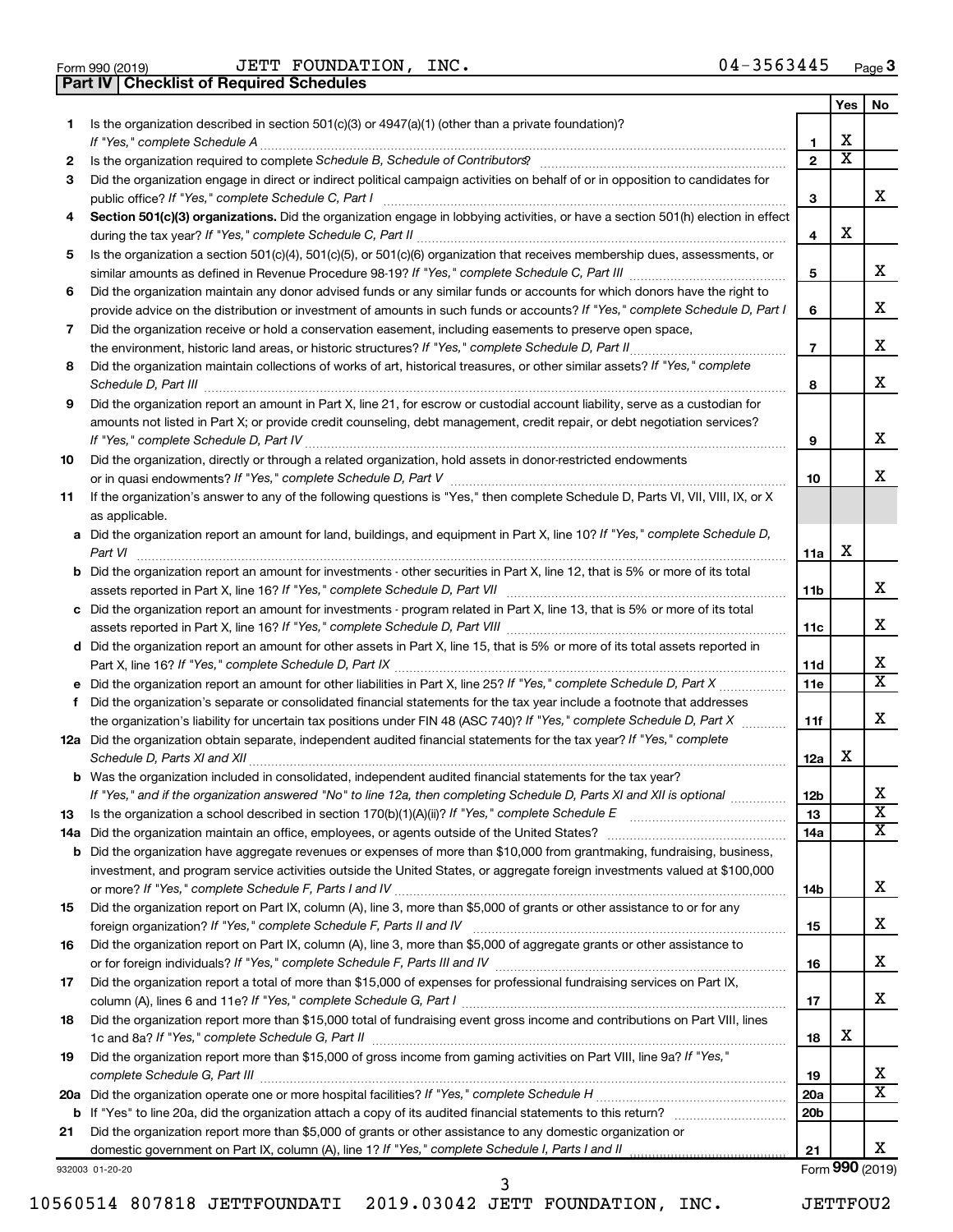|  | Form 990 (2019) |  |
|--|-----------------|--|
|  |                 |  |

Form 990 (2019) Page JETT FOUNDATION, INC. 04-3563445

*(continued)* **Part IV Checklist of Required Schedules**

|               |                                                                                                                                                                                                                                                                                    |                        | Yes I           | No                      |
|---------------|------------------------------------------------------------------------------------------------------------------------------------------------------------------------------------------------------------------------------------------------------------------------------------|------------------------|-----------------|-------------------------|
| 22            | Did the organization report more than \$5,000 of grants or other assistance to or for domestic individuals on                                                                                                                                                                      | 22                     | X               |                         |
| 23            | Did the organization answer "Yes" to Part VII, Section A, line 3, 4, or 5 about compensation of the organization's current                                                                                                                                                         |                        |                 |                         |
|               | and former officers, directors, trustees, key employees, and highest compensated employees? If "Yes," complete<br>Schedule J                                                                                                                                                       | 23                     |                 | x                       |
|               | 24a Did the organization have a tax-exempt bond issue with an outstanding principal amount of more than \$100,000 as of the                                                                                                                                                        |                        |                 |                         |
|               | last day of the year, that was issued after December 31, 2002? If "Yes," answer lines 24b through 24d and complete                                                                                                                                                                 |                        |                 |                         |
|               | Schedule K. If "No," go to line 25a                                                                                                                                                                                                                                                | 24a                    |                 | x                       |
|               | <b>b</b> Did the organization invest any proceeds of tax-exempt bonds beyond a temporary period exception?                                                                                                                                                                         | 24 <sub>b</sub>        |                 |                         |
|               | c Did the organization maintain an escrow account other than a refunding escrow at any time during the year to defease                                                                                                                                                             |                        |                 |                         |
|               | any tax-exempt bonds?                                                                                                                                                                                                                                                              | 24c                    |                 |                         |
|               | d Did the organization act as an "on behalf of" issuer for bonds outstanding at any time during the year?                                                                                                                                                                          | 24d                    |                 |                         |
|               | 25a Section 501(c)(3), 501(c)(4), and 501(c)(29) organizations. Did the organization engage in an excess benefit                                                                                                                                                                   |                        |                 |                         |
|               |                                                                                                                                                                                                                                                                                    | 25a                    |                 | x                       |
|               | <b>b</b> Is the organization aware that it engaged in an excess benefit transaction with a disqualified person in a prior year, and<br>that the transaction has not been reported on any of the organization's prior Forms 990 or 990-EZ? If "Yes," complete<br>Schedule L, Part I | 25b                    |                 | х                       |
| 26            | Did the organization report any amount on Part X, line 5 or 22, for receivables from or payables to any current                                                                                                                                                                    |                        |                 |                         |
|               | or former officer, director, trustee, key employee, creator or founder, substantial contributor, or 35%                                                                                                                                                                            |                        |                 |                         |
|               | controlled entity or family member of any of these persons? If "Yes," complete Schedule L, Part II                                                                                                                                                                                 | 26                     |                 | х                       |
| 27            | Did the organization provide a grant or other assistance to any current or former officer, director, trustee, key employee,                                                                                                                                                        |                        |                 |                         |
|               | creator or founder, substantial contributor or employee thereof, a grant selection committee member, or to a 35% controlled                                                                                                                                                        |                        |                 |                         |
|               | entity (including an employee thereof) or family member of any of these persons? If "Yes," complete Schedule L, Part III                                                                                                                                                           | 27                     |                 | x                       |
| 28            | Was the organization a party to a business transaction with one of the following parties (see Schedule L, Part IV                                                                                                                                                                  |                        |                 |                         |
|               | instructions, for applicable filing thresholds, conditions, and exceptions):                                                                                                                                                                                                       |                        |                 |                         |
|               | a A current or former officer, director, trustee, key employee, creator or founder, or substantial contributor? If                                                                                                                                                                 |                        |                 | х                       |
|               |                                                                                                                                                                                                                                                                                    | 28a<br>28 <sub>b</sub> | х               |                         |
|               | c A 35% controlled entity of one or more individuals and/or organizations described in lines 28a or 28b?If                                                                                                                                                                         |                        |                 |                         |
|               |                                                                                                                                                                                                                                                                                    | 28c                    |                 | х                       |
| 29            |                                                                                                                                                                                                                                                                                    | 29                     |                 | $\overline{\textbf{x}}$ |
| 30            | Did the organization receive contributions of art, historical treasures, or other similar assets, or qualified conservation                                                                                                                                                        |                        |                 | x                       |
| 31            | Did the organization liquidate, terminate, or dissolve and cease operations? If "Yes," complete Schedule N, Part I                                                                                                                                                                 | 30<br>31               |                 | $\overline{\mathbf{X}}$ |
| 32            | Did the organization sell, exchange, dispose of, or transfer more than 25% of its net assets? If "Yes," complete                                                                                                                                                                   |                        |                 |                         |
|               | Schedule N, Part II                                                                                                                                                                                                                                                                | 32                     |                 | х                       |
| 33            | Did the organization own 100% of an entity disregarded as separate from the organization under Regulations                                                                                                                                                                         |                        |                 | х                       |
|               |                                                                                                                                                                                                                                                                                    | 33                     |                 |                         |
| 34            | Was the organization related to any tax-exempt or taxable entity? If "Yes," complete Schedule R, Part II, III, or IV, and                                                                                                                                                          |                        |                 | х                       |
|               | Part V, line 1                                                                                                                                                                                                                                                                     | 34<br><b>35a</b>       |                 | X                       |
|               | b If "Yes" to line 35a, did the organization receive any payment from or engage in any transaction with a controlled entity                                                                                                                                                        |                        |                 |                         |
|               |                                                                                                                                                                                                                                                                                    | 35 <sub>b</sub>        |                 |                         |
| 36            | Section 501(c)(3) organizations. Did the organization make any transfers to an exempt non-charitable related organization?                                                                                                                                                         |                        |                 |                         |
|               |                                                                                                                                                                                                                                                                                    | 36                     |                 | x                       |
| 37            | Did the organization conduct more than 5% of its activities through an entity that is not a related organization                                                                                                                                                                   |                        |                 |                         |
|               | and that is treated as a partnership for federal income tax purposes? If "Yes," complete Schedule R, Part VI                                                                                                                                                                       | 37                     |                 | x                       |
| 38            | Did the organization complete Schedule O and provide explanations in Schedule O for Part VI, lines 11b and 19?                                                                                                                                                                     |                        |                 |                         |
|               |                                                                                                                                                                                                                                                                                    | 38                     | X               |                         |
| <b>Part V</b> | <b>Statements Regarding Other IRS Filings and Tax Compliance</b>                                                                                                                                                                                                                   |                        |                 |                         |
|               |                                                                                                                                                                                                                                                                                    |                        |                 |                         |
|               |                                                                                                                                                                                                                                                                                    |                        | Yes             | No                      |
|               | 1a<br>ŋ                                                                                                                                                                                                                                                                            |                        |                 |                         |
|               | b Enter the number of Forms W-2G included in line 1a. Enter -0- if not applicable<br>1 <sub>b</sub>                                                                                                                                                                                |                        |                 |                         |
|               | c Did the organization comply with backup withholding rules for reportable payments to vendors and reportable gaming                                                                                                                                                               | 1c                     |                 |                         |
|               | 932004 01-20-20                                                                                                                                                                                                                                                                    |                        | Form 990 (2019) |                         |
|               | 4                                                                                                                                                                                                                                                                                  |                        |                 |                         |

10560514 807818 JETTFOUNDATI 2019.03042 JETT FOUNDATION, INC. JETTFOU2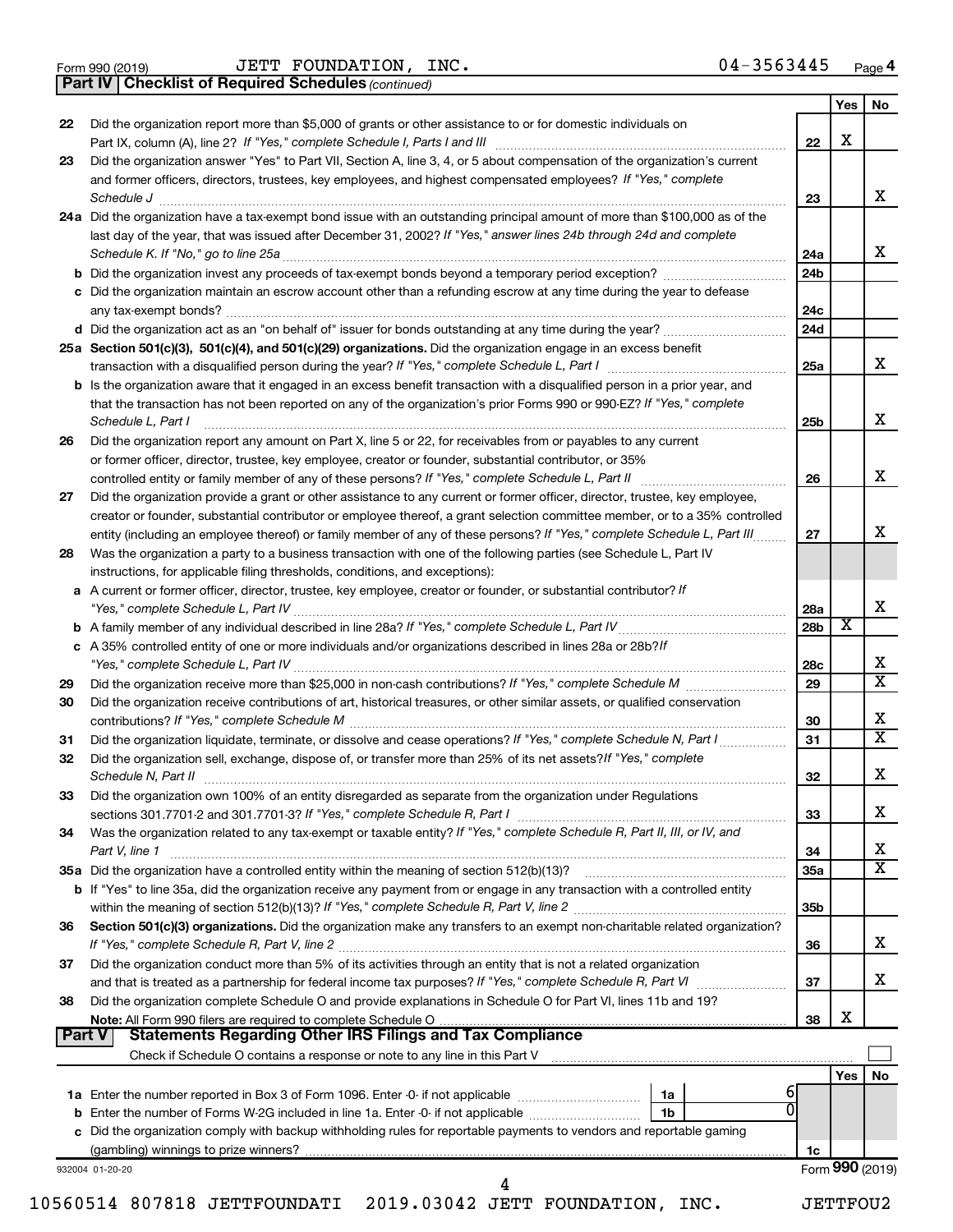|        | 04-3563445<br>JETT FOUNDATION, INC.<br>Form 990 (2019)                                                                                          |                |                         | Page 5                  |
|--------|-------------------------------------------------------------------------------------------------------------------------------------------------|----------------|-------------------------|-------------------------|
| Part V | Statements Regarding Other IRS Filings and Tax Compliance (continued)                                                                           |                |                         |                         |
|        |                                                                                                                                                 |                | Yes                     | No                      |
|        | 2a Enter the number of employees reported on Form W-3, Transmittal of Wage and Tax Statements,                                                  |                |                         |                         |
|        | 12<br>filed for the calendar year ending with or within the year covered by this return <i>[[[[[[[[[[[[[[]]]</i> ]]<br>2a                       |                |                         |                         |
|        |                                                                                                                                                 | 2 <sub>b</sub> | х                       |                         |
|        | <b>Note:</b> If the sum of lines 1a and 2a is greater than 250, you may be required to e-file (see instructions) <i></i>                        |                |                         |                         |
|        | 3a Did the organization have unrelated business gross income of \$1,000 or more during the year?                                                | 3a             |                         | x                       |
|        | <b>b</b> If "Yes," has it filed a Form 990-T for this year? If "No" to line 3b, provide an explanation on Schedule O manumerroom                | 3 <sub>b</sub> |                         |                         |
|        | 4a At any time during the calendar year, did the organization have an interest in, or a signature or other authority over, a                    |                |                         |                         |
|        | financial account in a foreign country (such as a bank account, securities account, or other financial account)?                                | 4a             |                         | x                       |
|        | <b>b</b> If "Yes," enter the name of the foreign country $\blacktriangleright$                                                                  |                |                         |                         |
|        | See instructions for filing requirements for FinCEN Form 114, Report of Foreign Bank and Financial Accounts (FBAR).                             |                |                         |                         |
|        |                                                                                                                                                 | 5a             |                         | x                       |
| b      |                                                                                                                                                 | 5 <sub>b</sub> |                         | $\overline{\mathbf{x}}$ |
|        |                                                                                                                                                 | 5c             |                         |                         |
|        | 6a Does the organization have annual gross receipts that are normally greater than \$100,000, and did the organization solicit                  |                |                         |                         |
|        | any contributions that were not tax deductible as charitable contributions?                                                                     | 6a             |                         | x                       |
|        | <b>b</b> If "Yes," did the organization include with every solicitation an express statement that such contributions or gifts                   |                |                         |                         |
|        | were not tax deductible?                                                                                                                        | 6b             |                         |                         |
| 7      | Organizations that may receive deductible contributions under section 170(c).                                                                   |                |                         |                         |
| а      | Did the organization receive a payment in excess of \$75 made partly as a contribution and partly for goods and services provided to the payor? | 7a             | x                       |                         |
| b      |                                                                                                                                                 | 7b             | $\overline{\textbf{x}}$ |                         |
|        | c Did the organization sell, exchange, or otherwise dispose of tangible personal property for which it was required                             |                |                         |                         |
|        | to file Form 8282?                                                                                                                              | 7c             |                         | x                       |
|        | 7d                                                                                                                                              |                |                         |                         |
|        | e Did the organization receive any funds, directly or indirectly, to pay premiums on a personal benefit contract?                               | 7e             |                         | x                       |
| Ť.     | Did the organization, during the year, pay premiums, directly or indirectly, on a personal benefit contract?                                    | 7f             |                         | $\overline{\mathbf{x}}$ |
| g      | If the organization received a contribution of qualified intellectual property, did the organization file Form 8899 as required?                | 7g             |                         |                         |
|        | h If the organization received a contribution of cars, boats, airplanes, or other vehicles, did the organization file a Form 1098-C?            | 7h             |                         |                         |
| 8      | Sponsoring organizations maintaining donor advised funds. Did a donor advised fund maintained by the                                            |                |                         |                         |
|        | sponsoring organization have excess business holdings at any time during the year?                                                              | 8              |                         |                         |
| 9      | Sponsoring organizations maintaining donor advised funds.                                                                                       |                |                         |                         |
| а      | Did the sponsoring organization make any taxable distributions under section 4966?                                                              | 9а             |                         |                         |
| b      |                                                                                                                                                 | 9b             |                         |                         |
| 10     | Section 501(c)(7) organizations. Enter:                                                                                                         |                |                         |                         |
|        | 10a                                                                                                                                             |                |                         |                         |
| b      | Gross receipts, included on Form 990, Part VIII, line 12, for public use of club facilities<br>10b                                              |                |                         |                         |
| 11     | Section 501(c)(12) organizations. Enter:                                                                                                        |                |                         |                         |
| а      | 11a                                                                                                                                             |                |                         |                         |
| b      | Gross income from other sources (Do not net amounts due or paid to other sources against                                                        |                |                         |                         |
|        | amounts due or received from them.)<br>11b                                                                                                      |                |                         |                         |
|        | 12a Section 4947(a)(1) non-exempt charitable trusts. Is the organization filing Form 990 in lieu of Form 1041?                                  | 12a            |                         |                         |
| b      | If "Yes," enter the amount of tax-exempt interest received or accrued during the year<br>12b                                                    |                |                         |                         |
| 13     | Section 501(c)(29) qualified nonprofit health insurance issuers.                                                                                |                |                         |                         |
|        |                                                                                                                                                 | 1За            |                         |                         |
|        | Note: See the instructions for additional information the organization must report on Schedule O.                                               |                |                         |                         |
|        | <b>b</b> Enter the amount of reserves the organization is required to maintain by the states in which the                                       |                |                         |                         |
|        | 13b                                                                                                                                             |                |                         |                         |
| с      | 13с                                                                                                                                             |                |                         |                         |
|        | 14a Did the organization receive any payments for indoor tanning services during the tax year?                                                  | 14a            |                         | X                       |
| b      | If "Yes," has it filed a Form 720 to report these payments? If "No," provide an explanation on Schedule O                                       | 14b            |                         |                         |
| 15     | Is the organization subject to the section 4960 tax on payment(s) of more than \$1,000,000 in remuneration or                                   |                |                         |                         |
|        | excess parachute payment(s) during the year?                                                                                                    | 15             |                         | х                       |
|        | If "Yes," see instructions and file Form 4720, Schedule N.                                                                                      |                |                         |                         |
| 16     | Is the organization an educational institution subject to the section 4968 excise tax on net investment income?                                 | 16             |                         | х                       |
|        | If "Yes," complete Form 4720, Schedule O.                                                                                                       |                |                         |                         |
|        |                                                                                                                                                 |                |                         | $Form$ QQQ $(2010)$     |

Form (2019) **990**

932005 01-20-20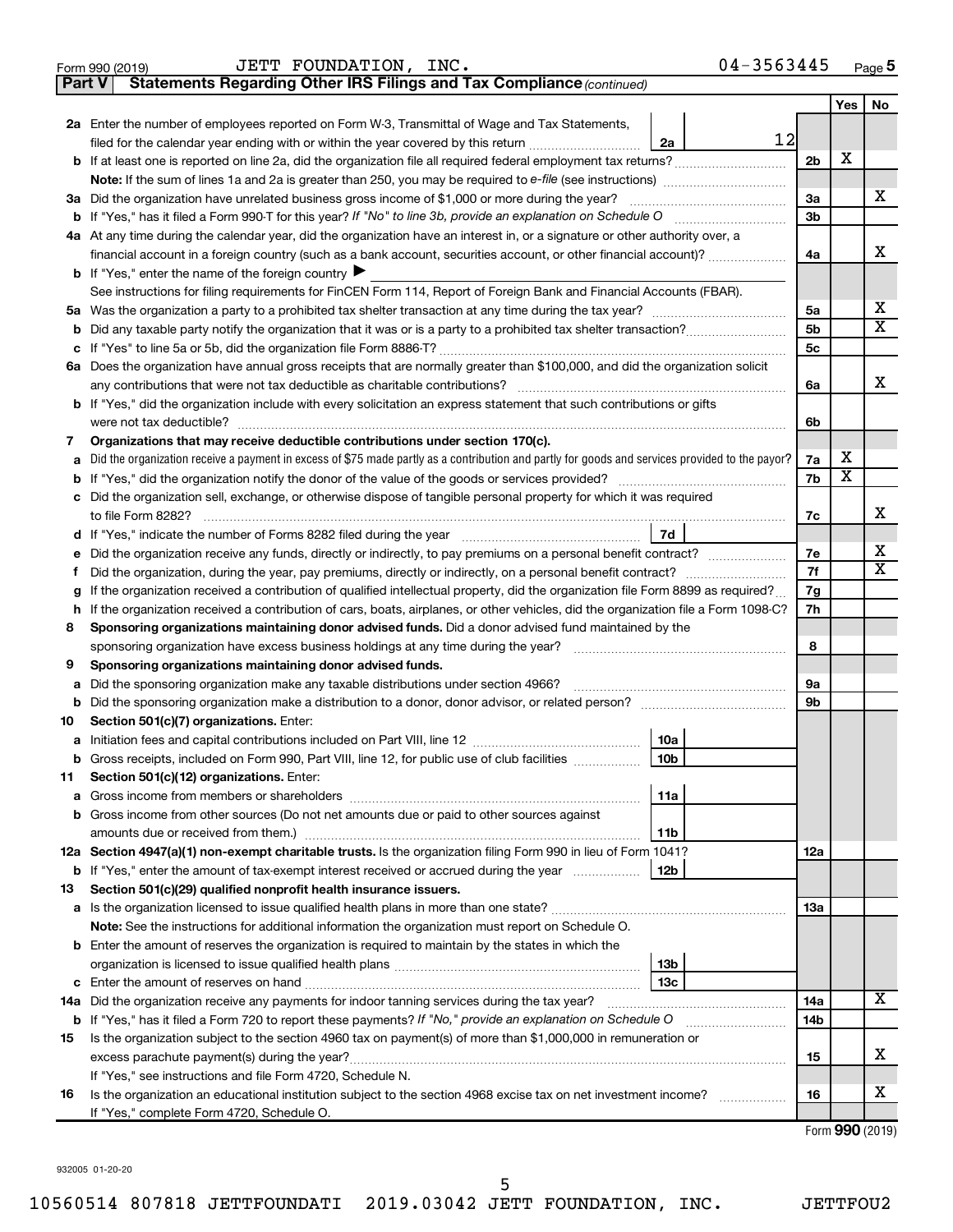| Form 990 (2019) |  |
|-----------------|--|
|-----------------|--|

| Form 990 (2019) | JETT FOUNDATION, INC. |  | 04-3563445 | Page |
|-----------------|-----------------------|--|------------|------|
|-----------------|-----------------------|--|------------|------|

**Part VI** Governance, Management, and Disclosure For each "Yes" response to lines 2 through 7b below, and for a "No" response *to line 8a, 8b, or 10b below, describe the circumstances, processes, or changes on Schedule O. See instructions.*

|    | <b>Section A. Governing Body and Management</b>                                                                                                  |                               |                 |                 |                              | $\boxed{\textbf{X}}$ |
|----|--------------------------------------------------------------------------------------------------------------------------------------------------|-------------------------------|-----------------|-----------------|------------------------------|----------------------|
|    |                                                                                                                                                  |                               |                 |                 | Yes $ $                      | No                   |
|    | 1a Enter the number of voting members of the governing body at the end of the tax year                                                           | 1a                            |                 |                 |                              |                      |
|    | If there are material differences in voting rights among members of the governing body, or if the governing                                      |                               |                 |                 |                              |                      |
|    | body delegated broad authority to an executive committee or similar committee, explain on Schedule O.                                            |                               |                 |                 |                              |                      |
|    | <b>b</b> Enter the number of voting members included on line 1a, above, who are independent                                                      | 1b                            | 7               |                 |                              |                      |
| 2  | Did any officer, director, trustee, or key employee have a family relationship or a business relationship with any other                         |                               |                 |                 |                              |                      |
|    |                                                                                                                                                  |                               | 2               |                 |                              |                      |
| 3  | Did the organization delegate control over management duties customarily performed by or under the direct supervision                            |                               |                 |                 |                              |                      |
|    |                                                                                                                                                  |                               | 3               |                 |                              |                      |
| 4  | Did the organization make any significant changes to its governing documents since the prior Form 990 was filed?                                 |                               | 4               |                 |                              |                      |
|    |                                                                                                                                                  |                               | 5               |                 |                              |                      |
| 5  |                                                                                                                                                  |                               | 6               |                 |                              |                      |
| 6  |                                                                                                                                                  |                               |                 |                 |                              |                      |
|    | 7a Did the organization have members, stockholders, or other persons who had the power to elect or appoint one or                                |                               |                 |                 |                              |                      |
|    |                                                                                                                                                  |                               | 7a              |                 |                              |                      |
|    | <b>b</b> Are any governance decisions of the organization reserved to (or subject to approval by) members, stockholders, or                      |                               |                 |                 |                              |                      |
|    | persons other than the governing body?                                                                                                           |                               | 7b              |                 |                              |                      |
| 8  | Did the organization contemporaneously document the meetings held or written actions undertaken during the year by the following:                |                               |                 |                 |                              |                      |
|    |                                                                                                                                                  |                               | 8a              |                 | х<br>$\overline{\textbf{x}}$ |                      |
|    |                                                                                                                                                  |                               | 8b              |                 |                              |                      |
| 9  | Is there any officer, director, trustee, or key employee listed in Part VII, Section A, who cannot be reached at the                             |                               |                 |                 |                              |                      |
|    |                                                                                                                                                  |                               | 9               |                 |                              |                      |
|    | Section B. Policies (This Section B requests information about policies not required by the Internal Revenue Code.)                              |                               |                 |                 |                              |                      |
|    |                                                                                                                                                  |                               |                 |                 | Yes                          |                      |
|    |                                                                                                                                                  |                               | 10a             |                 |                              |                      |
|    | <b>b</b> If "Yes," did the organization have written policies and procedures governing the activities of such chapters, affiliates,              |                               |                 |                 |                              |                      |
|    |                                                                                                                                                  |                               | 10 <sub>b</sub> |                 |                              |                      |
|    | 11a Has the organization provided a complete copy of this Form 990 to all members of its governing body before filing the form?                  |                               | 11a             |                 | X                            |                      |
|    | <b>b</b> Describe in Schedule O the process, if any, used by the organization to review this Form 990.                                           |                               |                 |                 |                              |                      |
|    |                                                                                                                                                  |                               | 12a             |                 | х                            |                      |
| b  |                                                                                                                                                  |                               | 12 <sub>b</sub> |                 | $\overline{\textbf{x}}$      |                      |
|    | c Did the organization regularly and consistently monitor and enforce compliance with the policy? If "Yes," describe                             |                               |                 |                 |                              |                      |
|    | in Schedule O how this was done manufactured and continuum and contact the was done manufactured and contact t                                   |                               | 12c             |                 | X                            |                      |
| 13 |                                                                                                                                                  |                               | 13              |                 | $\overline{\textbf{x}}$      |                      |
| 14 | Did the organization have a written document retention and destruction policy? [11] manufaction manufaction in                                   |                               | 14              |                 | $\overline{\textbf{x}}$      |                      |
| 15 | Did the process for determining compensation of the following persons include a review and approval by independent                               |                               |                 |                 |                              |                      |
|    | persons, comparability data, and contemporaneous substantiation of the deliberation and decision?                                                |                               |                 |                 |                              |                      |
|    |                                                                                                                                                  |                               | 15a             |                 | х                            |                      |
|    |                                                                                                                                                  |                               | 15b             |                 | $\overline{\textbf{x}}$      |                      |
|    | If "Yes" to line 15a or 15b, describe the process in Schedule O (see instructions).                                                              |                               |                 |                 |                              |                      |
|    | 16a Did the organization invest in, contribute assets to, or participate in a joint venture or similar arrangement with a                        |                               |                 |                 |                              |                      |
|    | taxable entity during the year?                                                                                                                  |                               | 16a             |                 |                              |                      |
|    | b If "Yes," did the organization follow a written policy or procedure requiring the organization to evaluate its participation                   |                               |                 |                 |                              |                      |
|    | in joint venture arrangements under applicable federal tax law, and take steps to safeguard the organization's                                   |                               |                 |                 |                              |                      |
|    | exempt status with respect to such arrangements?                                                                                                 |                               | 16b             |                 |                              |                      |
|    | <b>Section C. Disclosure</b>                                                                                                                     |                               |                 |                 |                              |                      |
| 17 | List the states with which a copy of this Form 990 is required to be filed MA, AL, AR, CA, CT, FL, GA, HI, IL, KS, KY, MD                        |                               |                 |                 |                              |                      |
| 18 | Section 6104 requires an organization to make its Forms 1023 (1024 or 1024-A, if applicable), 990, and 990-T (Section 501(c)(3)s only) available |                               |                 |                 |                              |                      |
|    | for public inspection. Indicate how you made these available. Check all that apply.                                                              |                               |                 |                 |                              |                      |
|    | $\lfloor x \rfloor$ Upon request<br>Own website<br>Another's website                                                                             | Other (explain on Schedule O) |                 |                 |                              |                      |
| 19 | Describe on Schedule O whether (and if so, how) the organization made its governing documents, conflict of interest policy, and financial        |                               |                 |                 |                              |                      |
|    | statements available to the public during the tax year.                                                                                          |                               |                 |                 |                              |                      |
| 20 | State the name, address, and telephone number of the person who possesses the organization's books and records                                   |                               |                 |                 |                              |                      |
|    | KELLY MACGRATH - (781) 585-5566                                                                                                                  |                               |                 |                 |                              |                      |
|    | 36 CORDAGE PARK CIRCLE, SUITE 328, PLYMOUTH, MA                                                                                                  | 02360                         |                 |                 |                              |                      |
|    | SEE SCHEDULE O FOR FULL LIST OF STATES                                                                                                           |                               |                 | Form 990 (2019) |                              |                      |
|    | 932006 01-20-20                                                                                                                                  |                               |                 |                 |                              |                      |
|    | 6                                                                                                                                                |                               |                 |                 |                              |                      |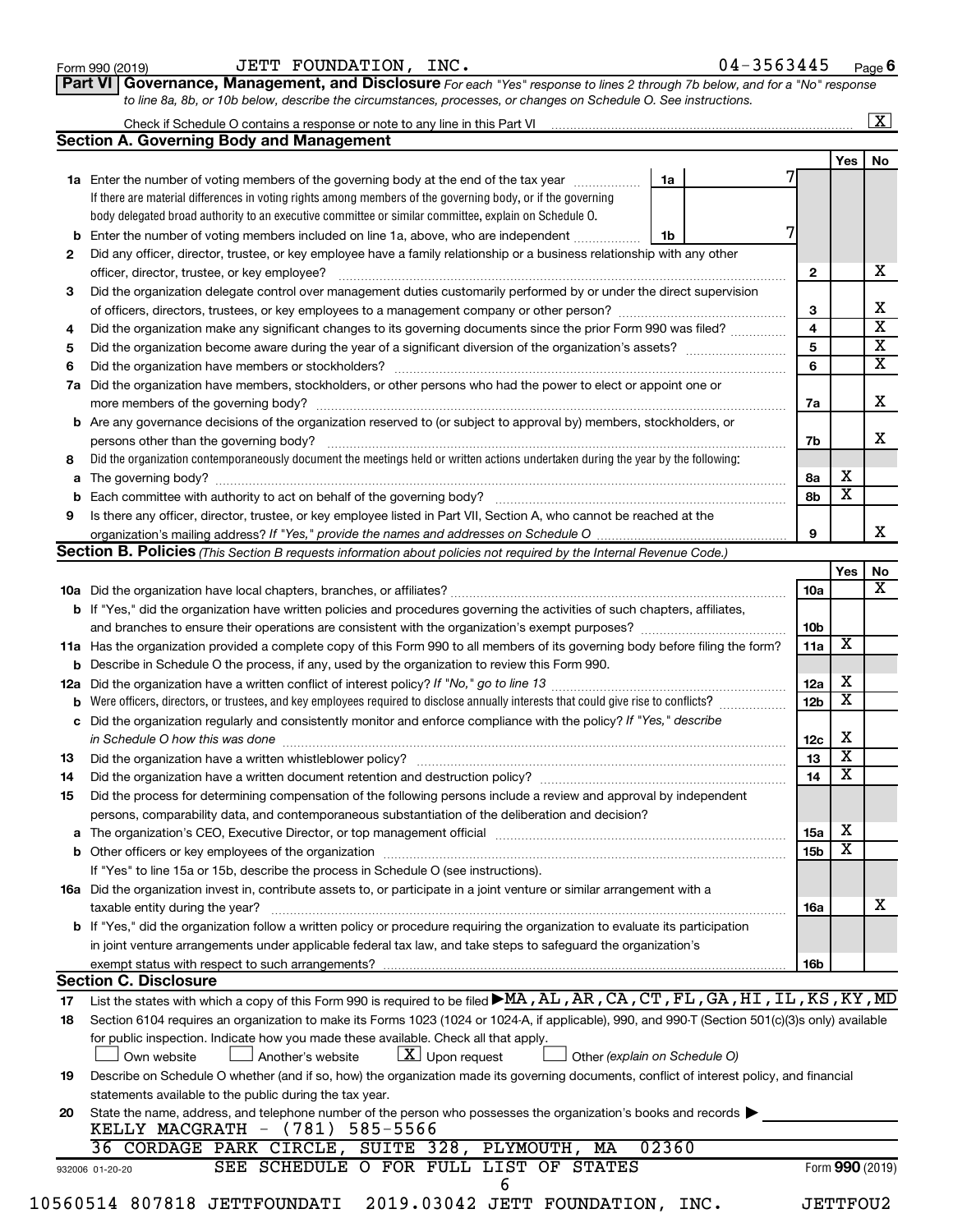$\Box$ 

| Part VII Compensation of Officers, Directors, Trustees, Key Employees, Highest Compensated |  |  |
|--------------------------------------------------------------------------------------------|--|--|
| <b>Employees, and Independent Contractors</b>                                              |  |  |

Check if Schedule O contains a response or note to any line in this Part VII

**Section A. Officers, Directors, Trustees, Key Employees, and Highest Compensated Employees**

**1a**  Complete this table for all persons required to be listed. Report compensation for the calendar year ending with or within the organization's tax year.  $\bullet$  List all of the organization's current officers, directors, trustees (whether individuals or organizations), regardless of amount of compensation.

Enter -0- in columns (D), (E), and (F) if no compensation was paid.

**•** List all of the organization's current key employees, if any. See instructions for definition of "key employee."

• List the organization's five *current* highest compensated employees (other than an officer, director, trustee, or key employee) who received reportable compensation (Box 5 of Form W-2 and/or Box 7 of Form 1099-MISC) of more than \$100,000 from the organization and any related organizations.

 $\bullet$  List all of the organization's former officers, key employees, and highest compensated employees who received more than \$100,000 of reportable compensation from the organization and any related organizations.

**•** List all of the organization's former directors or trustees that received, in the capacity as a former director or trustee of the organization, more than \$10,000 of reportable compensation from the organization and any related organizations.

See instructions for the order in which to list the persons above.

Check this box if neither the organization nor any related organization compensated any current officer, director, or trustee.  $\Box$ 

| (A)                    | (B)                    |                                |                                                                  | (C)         |                                         |                                   |        | (D)                             | (E)                              | (F)                      |
|------------------------|------------------------|--------------------------------|------------------------------------------------------------------|-------------|-----------------------------------------|-----------------------------------|--------|---------------------------------|----------------------------------|--------------------------|
| Name and title         | Average                |                                |                                                                  |             | Position<br>(do not check more than one |                                   |        | Reportable                      | Reportable                       | Estimated                |
|                        | hours per              |                                | box, unless person is both an<br>officer and a director/trustee) |             |                                         |                                   |        | compensation                    | compensation                     | amount of                |
|                        | week                   |                                |                                                                  |             |                                         |                                   |        | from                            | from related                     | other                    |
|                        | (list any<br>hours for | Individual trustee or director |                                                                  |             |                                         |                                   |        | the                             | organizations<br>(W-2/1099-MISC) | compensation<br>from the |
|                        | related                |                                |                                                                  |             |                                         |                                   |        | organization<br>(W-2/1099-MISC) |                                  | organization             |
|                        | organizations          |                                |                                                                  |             |                                         |                                   |        |                                 |                                  | and related              |
|                        | below                  |                                | Institutional trustee                                            |             | Key employee                            |                                   |        |                                 |                                  | organizations            |
|                        | line)                  |                                |                                                                  | Officer     |                                         | Highest compensated<br>  employee | Former |                                 |                                  |                          |
| (1) CHRISTINE MCSHERRY | 5.00                   |                                |                                                                  |             |                                         |                                   |        |                                 |                                  |                          |
| PRESIDENT              |                        | $\mathbf X$                    |                                                                  | $\mathbf X$ |                                         |                                   |        | $\mathbf 0$ .                   | 0.                               | $\mathbf 0$ .            |
| (2) LEO ROBINSON       | 1.00                   |                                |                                                                  |             |                                         |                                   |        |                                 |                                  |                          |
| <b>CHAIR</b>           |                        | $\mathbf X$                    |                                                                  | $\rm X$     |                                         |                                   |        | 0.                              | $\mathbf 0$ .                    | $\mathbf 0$ .            |
| (3) ALFRED JACKSON     | 0.50                   |                                |                                                                  |             |                                         |                                   |        |                                 |                                  |                          |
| <b>DIRECTOR</b>        |                        | X                              |                                                                  |             |                                         |                                   |        | $\mathbf 0$ .                   | 0.                               | $\mathbf 0$ .            |
| (4) ROBERT HIGGINS     | 0.50                   |                                |                                                                  |             |                                         |                                   |        |                                 |                                  |                          |
| <b>DIRECTOR</b>        |                        | $\mathbf X$                    |                                                                  |             |                                         |                                   |        | $\mathbf 0$ .                   | $\mathbf 0$ .                    | $\mathbf 0$ .            |
| (5) ELLEN HANSON       | 0.50                   |                                |                                                                  |             |                                         |                                   |        |                                 |                                  |                          |
| <b>SECRETARY</b>       |                        | $\mathbf X$                    |                                                                  |             |                                         |                                   |        | $\mathbf 0$ .                   | $\mathbf 0$ .                    | $\mathbf 0$ .            |
| (6) AHMAD SAADAT       | 0.50                   |                                |                                                                  |             |                                         |                                   |        |                                 |                                  |                          |
| <b>TREASURER</b>       |                        | $\mathbf X$                    |                                                                  | $\rm X$     |                                         |                                   |        | $\mathbf 0$ .                   | $\mathbf 0$ .                    | $\mathbf 0$ .            |
| (7) ROBERT STUBBS      | 0.50                   |                                |                                                                  |             |                                         |                                   |        |                                 |                                  |                          |
| <b>DIRECTOR</b>        |                        | $\mathbf X$                    |                                                                  |             |                                         |                                   |        | $\mathbf 0$ .                   | $\mathbf 0$ .                    | $\mathbf 0$ .            |
| (8) DEREK GAVIN        | 0.50                   |                                |                                                                  |             |                                         |                                   |        |                                 |                                  |                          |
| <b>DIRECTOR</b>        |                        | X                              |                                                                  |             |                                         |                                   |        | $\mathbf 0$ .                   | 0.                               | $\mathbf 0$ .            |
| (9) ERIC SNYDER        | 40.00                  |                                |                                                                  |             |                                         |                                   |        |                                 |                                  |                          |
| EXECUTIVE DIRECTOR     |                        | $\mathbf X$                    |                                                                  | $\mathbf X$ |                                         |                                   |        | 4,092.                          | 0.                               | $\mathbf 0$ .            |
|                        |                        |                                |                                                                  |             |                                         |                                   |        |                                 |                                  |                          |
|                        |                        |                                |                                                                  |             |                                         |                                   |        |                                 |                                  |                          |
|                        |                        |                                |                                                                  |             |                                         |                                   |        |                                 |                                  |                          |
|                        |                        |                                |                                                                  |             |                                         |                                   |        |                                 |                                  |                          |
|                        |                        |                                |                                                                  |             |                                         |                                   |        |                                 |                                  |                          |
|                        |                        |                                |                                                                  |             |                                         |                                   |        |                                 |                                  |                          |
|                        |                        |                                |                                                                  |             |                                         |                                   |        |                                 |                                  |                          |
|                        |                        |                                |                                                                  |             |                                         |                                   |        |                                 |                                  |                          |
|                        |                        |                                |                                                                  |             |                                         |                                   |        |                                 |                                  |                          |
|                        |                        |                                |                                                                  |             |                                         |                                   |        |                                 |                                  |                          |
|                        |                        |                                |                                                                  |             |                                         |                                   |        |                                 |                                  |                          |
|                        |                        |                                |                                                                  |             |                                         |                                   |        |                                 |                                  |                          |
|                        |                        |                                |                                                                  |             |                                         |                                   |        |                                 |                                  |                          |
|                        |                        |                                |                                                                  |             |                                         |                                   |        |                                 |                                  |                          |
|                        |                        |                                |                                                                  |             |                                         |                                   |        |                                 |                                  |                          |
|                        |                        |                                |                                                                  |             |                                         |                                   |        |                                 |                                  |                          |
| 932007 01-20-20        |                        |                                |                                                                  |             |                                         |                                   |        |                                 |                                  | Form 990 (2019)          |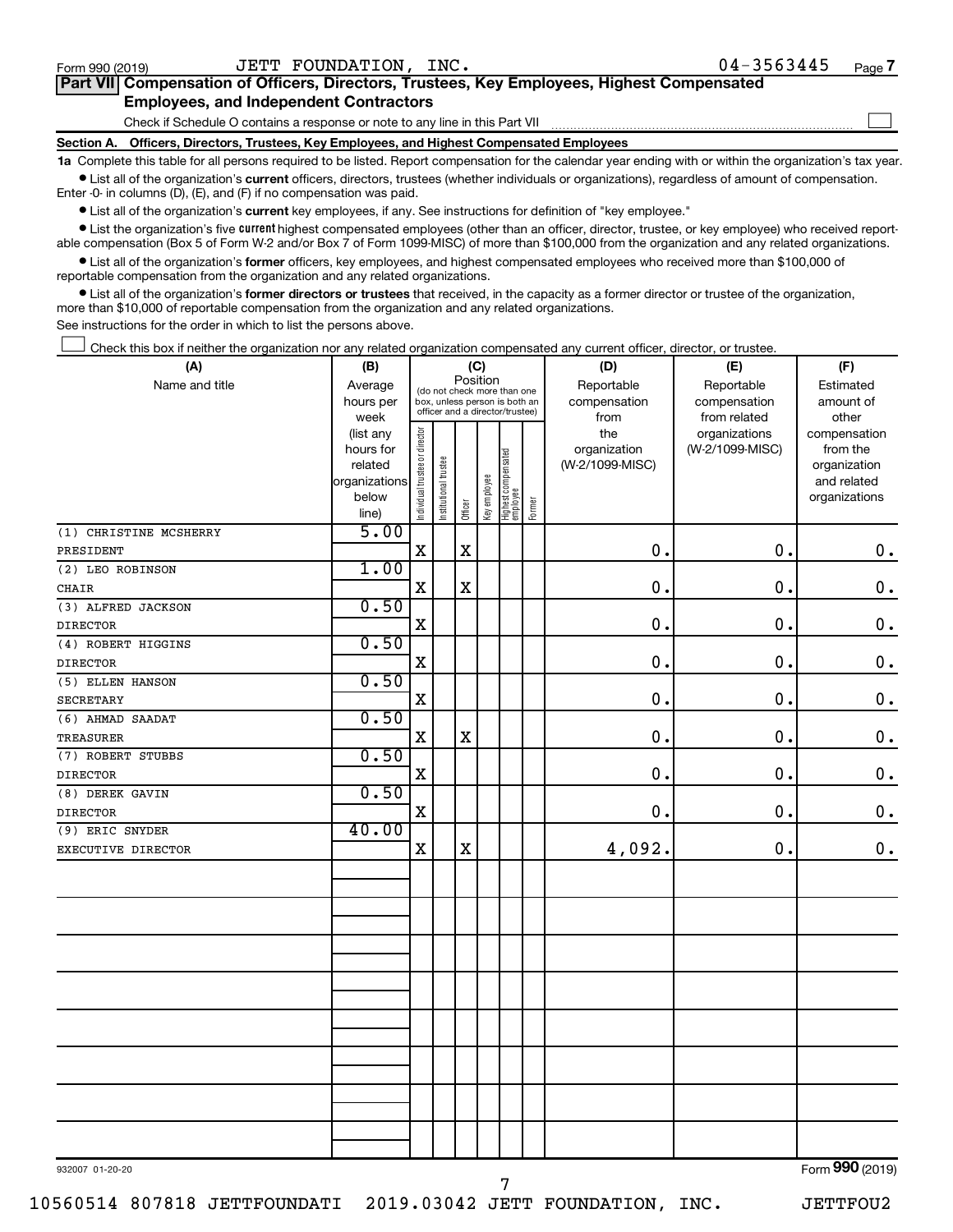|    | JETT FOUNDATION, INC.<br>Form 990 (2019)                                                                                                                                                                                            |                                                                      |                                |                       |                 |              |                                                                                                 |        |                                           | $04 - 3563445$                                    |          |                     | Page 8                                                                   |                                      |
|----|-------------------------------------------------------------------------------------------------------------------------------------------------------------------------------------------------------------------------------------|----------------------------------------------------------------------|--------------------------------|-----------------------|-----------------|--------------|-------------------------------------------------------------------------------------------------|--------|-------------------------------------------|---------------------------------------------------|----------|---------------------|--------------------------------------------------------------------------|--------------------------------------|
|    | <b>Part VII</b><br>Section A. Officers, Directors, Trustees, Key Employees, and Highest Compensated Employees (continued)                                                                                                           |                                                                      |                                |                       |                 |              |                                                                                                 |        |                                           |                                                   |          |                     |                                                                          |                                      |
|    | (A)<br>Name and title                                                                                                                                                                                                               | (B)<br>Average<br>hours per<br>week                                  |                                |                       | (C)<br>Position |              | (do not check more than one<br>box, unless person is both an<br>officer and a director/trustee) |        | (D)<br>Reportable<br>compensation<br>from | (E)<br>Reportable<br>compensation<br>from related |          |                     | (F)<br>Estimated<br>amount of<br>other                                   |                                      |
|    |                                                                                                                                                                                                                                     | (list any<br>hours for<br>related<br>organizations<br>below<br>line) | Individual trustee or director | Institutional trustee | Officer         | Key employee | Highest compensated<br>  employee                                                               | Former | the<br>organization<br>(W-2/1099-MISC)    | organizations<br>(W-2/1099-MISC)                  |          |                     | compensation<br>from the<br>organization<br>and related<br>organizations |                                      |
|    |                                                                                                                                                                                                                                     |                                                                      |                                |                       |                 |              |                                                                                                 |        |                                           |                                                   |          |                     |                                                                          |                                      |
|    |                                                                                                                                                                                                                                     |                                                                      |                                |                       |                 |              |                                                                                                 |        |                                           |                                                   |          |                     |                                                                          |                                      |
|    |                                                                                                                                                                                                                                     |                                                                      |                                |                       |                 |              |                                                                                                 |        |                                           |                                                   |          |                     |                                                                          |                                      |
|    |                                                                                                                                                                                                                                     |                                                                      |                                |                       |                 |              |                                                                                                 |        |                                           |                                                   |          |                     |                                                                          |                                      |
|    |                                                                                                                                                                                                                                     |                                                                      |                                |                       |                 |              |                                                                                                 |        |                                           |                                                   |          |                     |                                                                          |                                      |
|    | 1b Subtotal                                                                                                                                                                                                                         |                                                                      |                                |                       |                 |              |                                                                                                 |        | 4,092.                                    |                                                   | 0.       |                     |                                                                          | $\overline{0}$ .                     |
|    | c Total from continuation sheets to Part VII, Section A manufactured by                                                                                                                                                             |                                                                      |                                |                       |                 |              |                                                                                                 |        | $\overline{0}$ .<br>4,092.                |                                                   | σ.<br>о. |                     |                                                                          | $\overline{0}$ .<br>$\overline{0}$ . |
| 2  | Total number of individuals (including but not limited to those listed above) who received more than \$100,000 of reportable<br>compensation from the organization $\blacktriangleright$                                            |                                                                      |                                |                       |                 |              |                                                                                                 |        |                                           |                                                   |          |                     | Yes                                                                      | 0<br>No                              |
| 3  | Did the organization list any former officer, director, trustee, key employee, or highest compensated employee on<br>line 1a? If "Yes," complete Schedule J for such individual manufactured content to the set of the set of the s |                                                                      |                                |                       |                 |              |                                                                                                 |        |                                           |                                                   |          | 3                   |                                                                          | х                                    |
|    | For any individual listed on line 1a, is the sum of reportable compensation and other compensation from the organization<br>and related organizations greater than \$150,000? If "Yes," complete Schedule J for such individual     |                                                                      |                                |                       |                 |              |                                                                                                 |        |                                           |                                                   |          | 4                   |                                                                          | х                                    |
| 5  | Did any person listed on line 1a receive or accrue compensation from any unrelated organization or individual for services<br><b>Section B. Independent Contractors</b>                                                             |                                                                      |                                |                       |                 |              |                                                                                                 |        |                                           |                                                   |          | 5                   |                                                                          | х                                    |
| 1. | Complete this table for your five highest compensated independent contractors that received more than \$100,000 of compensation from                                                                                                |                                                                      |                                |                       |                 |              |                                                                                                 |        |                                           |                                                   |          |                     |                                                                          |                                      |
|    | the organization. Report compensation for the calendar year ending with or within the organization's tax year.<br>(A)<br>Name and business address                                                                                  |                                                                      |                                |                       |                 |              |                                                                                                 |        | (B)<br>Description of services            |                                                   |          | (C)<br>Compensation |                                                                          |                                      |
|    |                                                                                                                                                                                                                                     |                                                                      |                                | <b>NONE</b>           |                 |              |                                                                                                 |        |                                           |                                                   |          |                     |                                                                          |                                      |
|    |                                                                                                                                                                                                                                     |                                                                      |                                |                       |                 |              |                                                                                                 |        |                                           |                                                   |          |                     |                                                                          |                                      |
|    |                                                                                                                                                                                                                                     |                                                                      |                                |                       |                 |              |                                                                                                 |        |                                           |                                                   |          |                     |                                                                          |                                      |
|    |                                                                                                                                                                                                                                     |                                                                      |                                |                       |                 |              |                                                                                                 |        |                                           |                                                   |          |                     |                                                                          |                                      |
| 2  | Total number of independent contractors (including but not limited to those listed above) who received more than<br>\$100,000 of compensation from the organization                                                                 |                                                                      |                                |                       |                 |              | 0                                                                                               |        |                                           |                                                   |          |                     |                                                                          |                                      |
|    |                                                                                                                                                                                                                                     |                                                                      |                                |                       |                 |              |                                                                                                 |        |                                           |                                                   |          | Form 990 (2019)     |                                                                          |                                      |

932008 01-20-20

Form 990 (2019)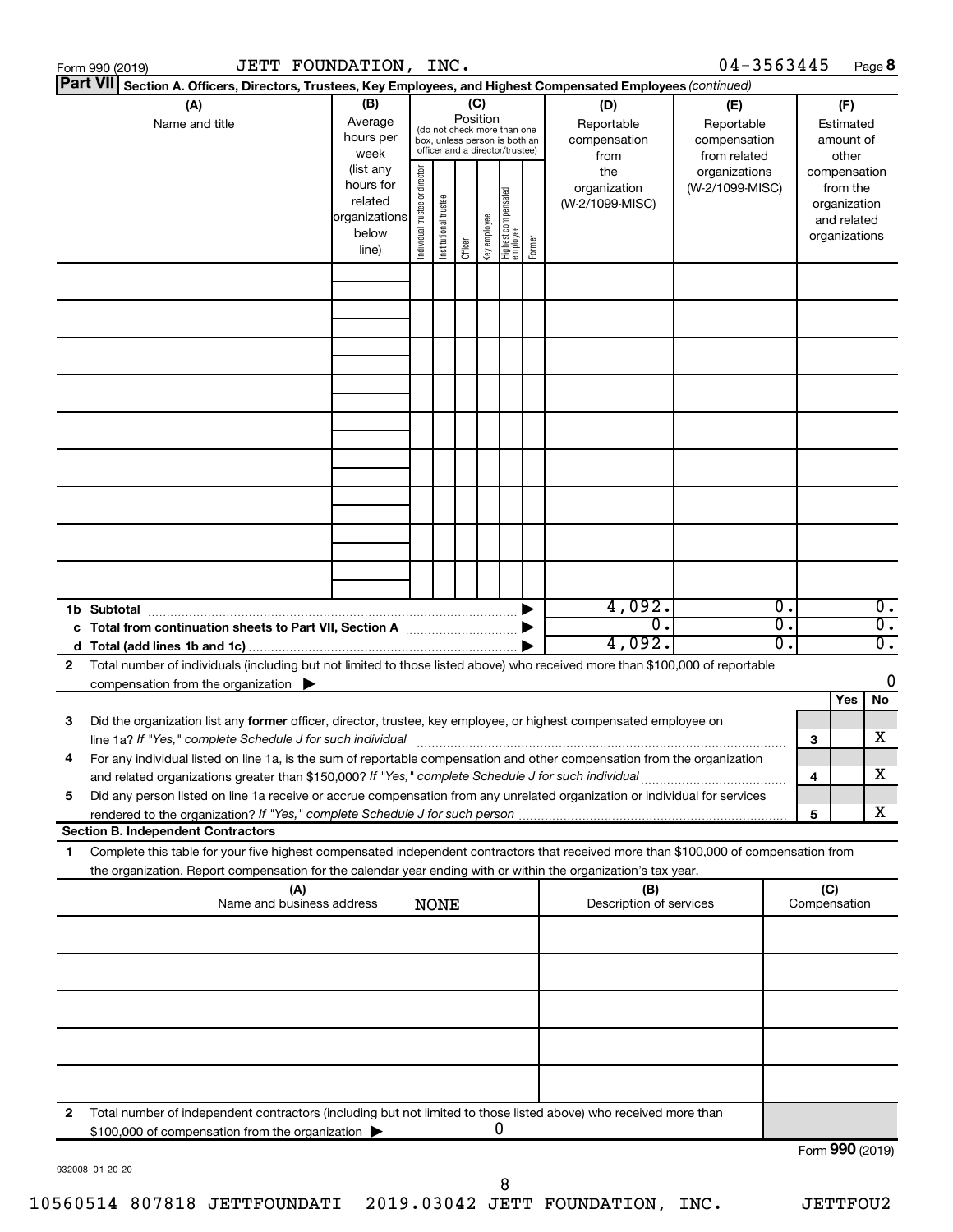|                                                           | <b>Part VIII</b> | <b>Statement of Revenue</b>                                                |                      |                          |                                   |                  |                         |
|-----------------------------------------------------------|------------------|----------------------------------------------------------------------------|----------------------|--------------------------|-----------------------------------|------------------|-------------------------|
|                                                           |                  |                                                                            |                      |                          |                                   |                  |                         |
|                                                           |                  |                                                                            |                      |                          | Related or exempt                 | Unrelated        | (D)<br>Revenue excluded |
|                                                           |                  |                                                                            |                      | Total revenue            | function revenue business revenue |                  | from tax under          |
|                                                           |                  |                                                                            |                      |                          |                                   |                  | sections 512 - 514      |
|                                                           |                  | 1 a Federated campaigns<br>l 1a                                            |                      |                          |                                   |                  |                         |
|                                                           | b                | 1 <sub>b</sub><br>Membership dues<br>$\ldots \ldots \ldots \ldots \ldots$  |                      |                          |                                   |                  |                         |
|                                                           | с                | 1c<br>Fundraising events                                                   |                      |                          |                                   |                  |                         |
|                                                           | d                | 1d<br>Related organizations                                                |                      |                          |                                   |                  |                         |
|                                                           |                  | Government grants (contributions)<br>1e                                    |                      |                          |                                   |                  |                         |
|                                                           |                  | f All other contributions, gifts, grants, and                              |                      |                          |                                   |                  |                         |
|                                                           |                  | similar amounts not included above<br>1f                                   | 1,587,674.           |                          |                                   |                  |                         |
| Contributions, Gifts, Grants<br>and Other Similar Amounts | g                | $1g$ \$<br>Noncash contributions included in lines 1a-1f                   | 10,922.              |                          |                                   |                  |                         |
|                                                           | h.               |                                                                            |                      | $\mathfrak{1}$ ,587,674. |                                   |                  |                         |
|                                                           |                  |                                                                            | <b>Business Code</b> |                          |                                   |                  |                         |
|                                                           | 2a               | the control of the control of the control of the control of the control of |                      |                          |                                   |                  |                         |
|                                                           | b                | the control of the control of the control of the control of the control of |                      |                          |                                   |                  |                         |
|                                                           | с                | <u> 1989 - Johann Barbara, martxa alemaniar a</u>                          |                      |                          |                                   |                  |                         |
|                                                           | d                | the control of the control of the control of the control of the            |                      |                          |                                   |                  |                         |
| Program Service<br>Revenue                                | е                |                                                                            |                      |                          |                                   |                  |                         |
|                                                           | f                |                                                                            | ▶                    |                          |                                   |                  |                         |
|                                                           | 3                | Investment income (including dividends, interest, and                      |                      |                          |                                   |                  |                         |
|                                                           |                  |                                                                            | ▶                    |                          |                                   |                  |                         |
|                                                           | 4                | Income from investment of tax-exempt bond proceeds                         |                      |                          |                                   |                  |                         |
|                                                           | 5                |                                                                            |                      |                          |                                   |                  |                         |
|                                                           |                  | (i) Real                                                                   | (ii) Personal        |                          |                                   |                  |                         |
|                                                           |                  | 6 a Gross rents<br>6a                                                      |                      |                          |                                   |                  |                         |
|                                                           | b                | 6b<br>Less: rental expenses                                                |                      |                          |                                   |                  |                         |
|                                                           | с                | Rental income or (loss)<br>6с                                              |                      |                          |                                   |                  |                         |
|                                                           | d                | Net rental income or (loss)                                                |                      |                          |                                   |                  |                         |
|                                                           |                  | (i) Securities<br>7 a Gross amount from sales of                           | (ii) Other           |                          |                                   |                  |                         |
|                                                           |                  | assets other than inventory<br>7a                                          |                      |                          |                                   |                  |                         |
|                                                           |                  | <b>b</b> Less: cost or other basis                                         |                      |                          |                                   |                  |                         |
|                                                           |                  | and sales expenses<br>7b                                                   |                      |                          |                                   |                  |                         |
| Revenue                                                   |                  | 7c<br>c Gain or (loss)                                                     |                      |                          |                                   |                  |                         |
|                                                           |                  |                                                                            |                      |                          |                                   |                  |                         |
| $\check{\epsilon}$                                        |                  | 8 a Gross income from fundraising events (not                              |                      |                          |                                   |                  |                         |
|                                                           |                  | including $$$<br>of                                                        |                      |                          |                                   |                  |                         |
|                                                           |                  | contributions reported on line 1c). See                                    |                      |                          |                                   |                  |                         |
|                                                           |                  |                                                                            | $ a_2 126, 570.$     |                          |                                   |                  |                         |
|                                                           |                  | <b>b</b> Less: direct expenses                                             | $ 8b $ 33, 266.      | 93,304.                  |                                   |                  | 93,304.                 |
|                                                           |                  | c Net income or (loss) from fundraising events                             | ▶                    |                          |                                   |                  |                         |
|                                                           |                  | 9 a Gross income from gaming activities. See                               |                      |                          |                                   |                  |                         |
|                                                           |                  | 9a<br> 9b                                                                  |                      |                          |                                   |                  |                         |
|                                                           |                  |                                                                            |                      |                          |                                   |                  |                         |
|                                                           |                  | 10 a Gross sales of inventory, less returns                                |                      |                          |                                   |                  |                         |
|                                                           |                  |                                                                            |                      |                          |                                   |                  |                         |
|                                                           |                  | H <sub>0b</sub><br><b>b</b> Less: cost of goods sold                       |                      |                          |                                   |                  |                         |
|                                                           |                  | c Net income or (loss) from sales of inventory                             |                      |                          |                                   |                  |                         |
|                                                           |                  |                                                                            | <b>Business Code</b> |                          |                                   |                  |                         |
| Miscellaneous<br>Revenue                                  | 11 $a$           | the control of the control of the control of the control of the control of |                      |                          |                                   |                  |                         |
|                                                           | b                | the control of the control of the control of the control of the control of |                      |                          |                                   |                  |                         |
|                                                           | с                | the control of the control of the control of the                           |                      |                          |                                   |                  |                         |
|                                                           | d                |                                                                            |                      |                          |                                   |                  |                         |
|                                                           |                  |                                                                            |                      |                          |                                   |                  |                         |
|                                                           | 12               |                                                                            |                      | 1,680,978.               | $\overline{0}$ .                  | $\overline{0}$ . | 93,304.                 |
|                                                           | 932009 01-20-20  |                                                                            |                      |                          |                                   |                  | Form 990 (2019)         |

Form 990 (2019)  $JETT$   $FOUNDATION$ ,  $INC.$   $04-3563445$   $Page$ 

# 10560514 807818 JETTFOUNDATI 2019.03042 JETT FOUNDATION, INC. JETTFOU2

9

04-3563445 Page 9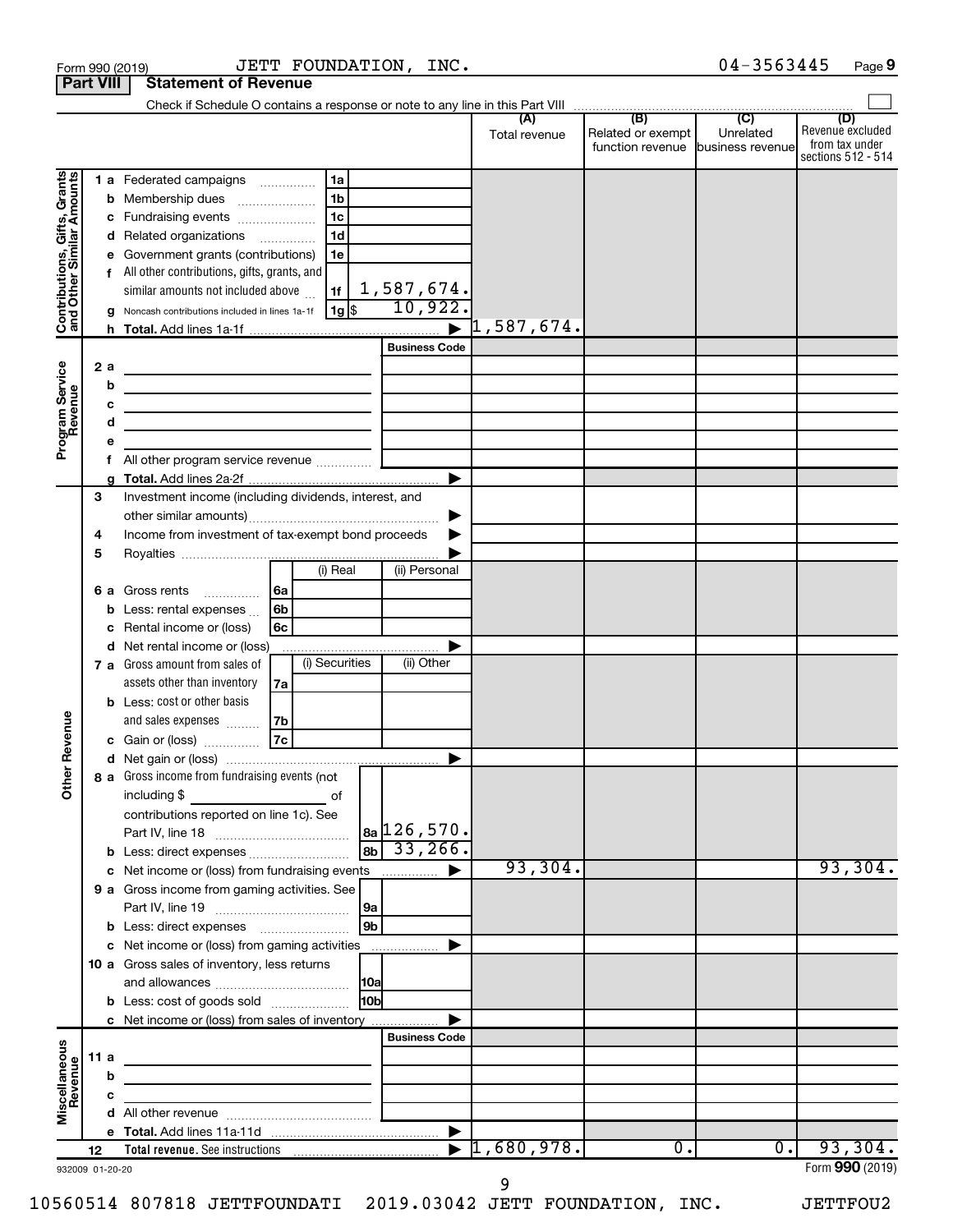|  | Form 990 (2019) |  |
|--|-----------------|--|
|  |                 |  |

 $_{\rm Form}$   $_{990}$  (2019)  $_{\rm Page}$   $_{\rm 10}$   $_{\rm 10}$   $_{\rm 20}$   $_{\rm 10}$   $_{\rm 20}$   $_{\rm 20}$   $_{\rm 20}$   $_{\rm 20}$   $_{\rm 20}$   $_{\rm 20}$   $_{\rm 20}$   $_{\rm 20}$   $_{\rm 20}$   $_{\rm 20}$   $_{\rm 20}$   $_{\rm 20}$ **Part IX | Statement of Functional Expenses** JETT FOUNDATION, INC.

 $\Box$ 

| Section 501(c)(3) and 501(c)(4) organizations must complete all columns. All other organizations must complete column (A). |                |                             |                                    |                         |  |  |  |  |  |
|----------------------------------------------------------------------------------------------------------------------------|----------------|-----------------------------|------------------------------------|-------------------------|--|--|--|--|--|
|                                                                                                                            |                |                             |                                    |                         |  |  |  |  |  |
| Do not include amounts reported on lines 6b,<br>7b, 8b, 9b, and 10b of Part VIII.                                          | Total expenses | Program service<br>expenses | Management and<br>general expenses | Fundraising<br>expenses |  |  |  |  |  |
| Grants and other assistance to domestic organizations                                                                      |                |                             |                                    |                         |  |  |  |  |  |

351,888. 351,888.

4,092. 3,478. 205. 409.

526,208. 386,324. 45,060. 94,824.

48,336. 35,530. 4,126. 8,680.

36,065. 27,610. 884. 7,571 45,381. 10,286. 22,285. 12,810. 29,979. 22,036. 2,559. 5,384.

 $67,692.$  46,637. 8,656. 12,399. 25,756. 24,304. 207. 1,245.

101,913. 100,901. 85. 927.

9,160. 6,311. 1,171. 1,678. 9,442. 6,506. 1,207. 1,729.

5,211. 5,211. 29,593. 29,593.

35,100. 35,100.

**2** Grants and other assistance to domestic **3** Grants and other assistance to foreign and domestic governments. See Part IV, line 21 .<br>... individuals. See Part IV, line 22 ~~~~~~~ organizations, foreign governments, and foreign

**4** individuals. See Part IV, lines 15 and 16  $\ldots$ Benefits paid to or for members ....................

**5 6** Compensation not included above to disqualified Compensation of current officers, directors, trustees, and key employees ........................

persons (as defined under section 4958(f)(1)) and persons described in section  $4958(c)(3)(B)$   $\ldots$ 

**7 8** Pension plan accruals and contributions (include section 401(k) and 403(b) employer contributions) Other salaries and wages ~~~~~~~~~~

**9 10** Other employee benefits ~~~~~~~~~~ Payroll taxes ~~~~~~~~~~~~~~~~

**11 a** Management ~~~~~~~~~~~~~~~~ Fees for services (nonemployees):

**b c** Legal ~~~~~~~~~~~~~~~~~~~~ Accounting ~~~~~~~~~~~~~~~~~

**d e f g 12** Professional fundraising services. See Part IV, line 17 Other. (If line 11g amount exceeds 10% of line 25, column (A) amount, list line 11g expenses on Sch O.) Lobbying ~~~~~~~~~~~~~~~~~~ Investment management fees .......................

**13 14 15** Advertising and promotion .......................... Office expenses ~~~~~~~~~~~~~~~ Information technology ~~~~~~~~~~~ Royalties ~~~~~~~~~~~~~~~~~~

**16 17 18** Occupancy ~~~~~~~~~~~~~~~~~ Travel ~~~~~~~~~~~~~~~~~~~ Payments of travel or entertainment expenses for any federal, state, or local public officials ...

#### **19 20 21** Conferences, conventions, and meetings Interest ~~~~~~~~~~~~~~~~~~ Payments to affiliates ~~~~~~~~~~~~

**22 23 24 a** Other expenses. Itemize expenses not covered above (List miscellaneous expenses on line 24e. If line 24e amount exceeds 10% of line 25, column (A) amount, list line 24e expenses on Schedule O.) Depreciation, depletion, and amortization ...... Insurance ~~~~~~~~~~~~~~~~~ PROGRAM/EVENT SUPPLIES | 328,402. 315,808. 1,544. 11,050.

All other expenses MISCELLANEOUS 12,443. 5,934. 6,489. 20.

**Total functional expenses.**  Add lines 1 through 24e **Joint costs.** Complete this line only if the organization reported in column (B) joint costs from a combined 1,666,661. 1,343,553. 164,382. 158,726.

932010 01-20-20

Check here  $\blacktriangleright$ 

**b c d e 25 26**

Form (2019) **990**

Check here  $\begin{array}{c} \begin{array}{|c} \hline \end{array} \end{array}$  if following SOP 98-2 (ASC 958-720)

educational campaign and fundraising solicitation.

10

10560514 807818 JETTFOUNDATI 2019.03042 JETT FOUNDATION, INC. JETTFOU2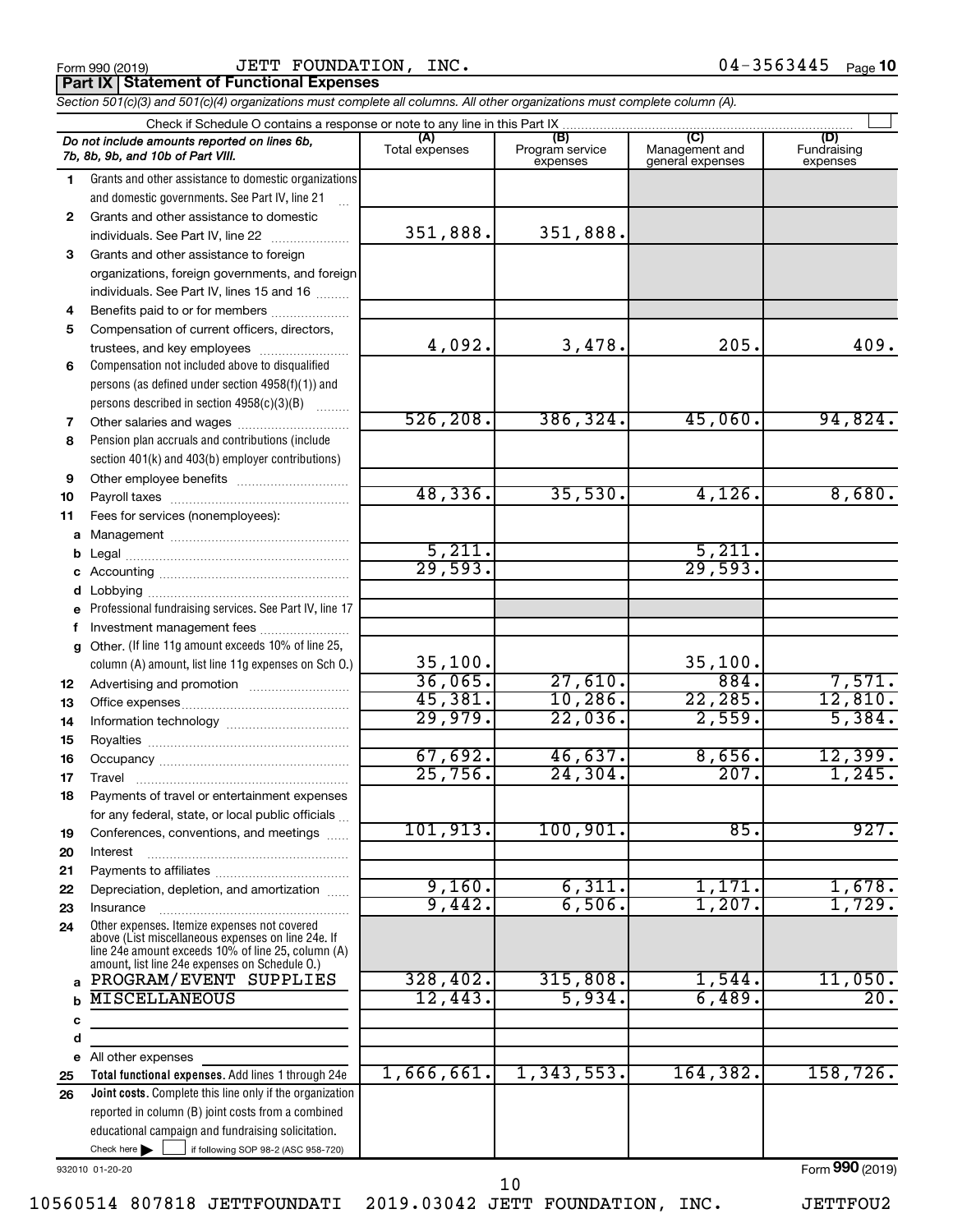| Form 990 (2019) |                               |  |
|-----------------|-------------------------------|--|
|                 | <b>Part X   Balance Sheet</b> |  |

### Form 990 (2019) Page JETT FOUNDATION, INC. 04-3563445

04-3563445 Page 11

|                             |    |                                                                                                                                                  |  |                | (A)<br>Beginning of year |                 | (B)<br>End of year |
|-----------------------------|----|--------------------------------------------------------------------------------------------------------------------------------------------------|--|----------------|--------------------------|-----------------|--------------------|
|                             | 1  |                                                                                                                                                  |  |                | 988,926.                 | $\mathbf{1}$    | 1,052,097.         |
|                             | 2  |                                                                                                                                                  |  |                |                          | $\mathbf{2}$    |                    |
|                             | з  |                                                                                                                                                  |  |                | 150,000.                 | 3               | 49,092.            |
|                             | 4  |                                                                                                                                                  |  |                |                          | 4               |                    |
|                             | 5  | Loans and other receivables from any current or former officer, director,                                                                        |  |                |                          |                 |                    |
|                             |    | trustee, key employee, creator or founder, substantial contributor, or 35%                                                                       |  |                |                          |                 |                    |
|                             |    | controlled entity or family member of any of these persons                                                                                       |  |                |                          | 5               |                    |
|                             | 6  | Loans and other receivables from other disqualified persons (as defined                                                                          |  |                |                          |                 |                    |
|                             |    | under section $4958(f)(1)$ , and persons described in section $4958(c)(3)(B)$                                                                    |  |                |                          | 6               |                    |
|                             | 7  |                                                                                                                                                  |  |                |                          | 7               |                    |
| ssets                       | 8  |                                                                                                                                                  |  |                |                          | 8               |                    |
|                             | 9  |                                                                                                                                                  |  |                | 7,728.                   | 9               | 37,528.            |
|                             |    | <b>10a</b> Land, buildings, and equipment: cost or other                                                                                         |  |                |                          |                 |                    |
|                             |    | basis. Complete Part VI of Schedule D  10a                                                                                                       |  | <u>79,446.</u> |                          |                 |                    |
|                             |    |                                                                                                                                                  |  | 63,557.        | 25,050.                  | 10 <sub>c</sub> | 15,889.            |
|                             | 11 |                                                                                                                                                  |  |                |                          | 11              |                    |
|                             | 12 |                                                                                                                                                  |  |                |                          | 12              |                    |
|                             | 13 |                                                                                                                                                  |  |                | 13                       |                 |                    |
|                             | 14 |                                                                                                                                                  |  |                | 14                       |                 |                    |
|                             | 15 |                                                                                                                                                  |  |                | 16, 136.                 | 15              | 16, 136.           |
|                             | 16 |                                                                                                                                                  |  |                | 1,187,840.               | 16              | 1,170,742.         |
|                             | 17 |                                                                                                                                                  |  |                | 46,487.                  | 17              | 33,025.            |
|                             | 18 |                                                                                                                                                  |  |                | 18                       |                 |                    |
|                             | 19 |                                                                                                                                                  |  | 19             |                          |                 |                    |
|                             | 20 |                                                                                                                                                  |  |                |                          | 20              |                    |
|                             | 21 | Escrow or custodial account liability. Complete Part IV of Schedule D                                                                            |  |                |                          | 21              |                    |
|                             | 22 | Loans and other payables to any current or former officer, director,                                                                             |  |                |                          |                 |                    |
| abilities                   |    | trustee, key employee, creator or founder, substantial contributor, or 35%                                                                       |  |                |                          |                 |                    |
|                             |    |                                                                                                                                                  |  |                |                          | 22              |                    |
|                             | 23 | Secured mortgages and notes payable to unrelated third parties                                                                                   |  | 17,953.        | 23                       |                 |                    |
|                             | 24 |                                                                                                                                                  |  |                |                          | 24              |                    |
|                             | 25 | Other liabilities (including federal income tax, payables to related third                                                                       |  |                |                          |                 |                    |
|                             |    | parties, and other liabilities not included on lines 17-24). Complete Part X                                                                     |  |                |                          |                 |                    |
|                             |    | of Schedule D                                                                                                                                    |  |                | 64, 440.                 | 25              |                    |
|                             | 26 | Total liabilities. Add lines 17 through 25                                                                                                       |  |                |                          | 26              | 33,025.            |
|                             |    | Organizations that follow FASB ASC 958, check here $\blacktriangleright \lfloor \underline{X} \rfloor$<br>and complete lines 27, 28, 32, and 33. |  |                |                          |                 |                    |
|                             | 27 |                                                                                                                                                  |  |                | 719,399.                 | 27              | 693,712.           |
| Net Assets or Fund Balances | 28 |                                                                                                                                                  |  |                | 404,001.                 | 28              | 444,005.           |
|                             |    | Organizations that do not follow FASB ASC 958, check here $\blacktriangleright$                                                                  |  |                |                          |                 |                    |
|                             |    | and complete lines 29 through 33.                                                                                                                |  |                |                          |                 |                    |
|                             | 29 |                                                                                                                                                  |  |                | 29                       |                 |                    |
|                             | 30 |                                                                                                                                                  |  |                | 30                       |                 |                    |
|                             | 31 | Retained earnings, endowment, accumulated income, or other funds                                                                                 |  |                |                          | 31              |                    |
|                             | 32 |                                                                                                                                                  |  |                | 1, 123, 400.             | 32              | 1,137,717.         |
|                             | 33 |                                                                                                                                                  |  |                | 1,187,840.               | 33              | 1,170,742.         |
|                             |    |                                                                                                                                                  |  |                |                          |                 |                    |

Form (2019) **990**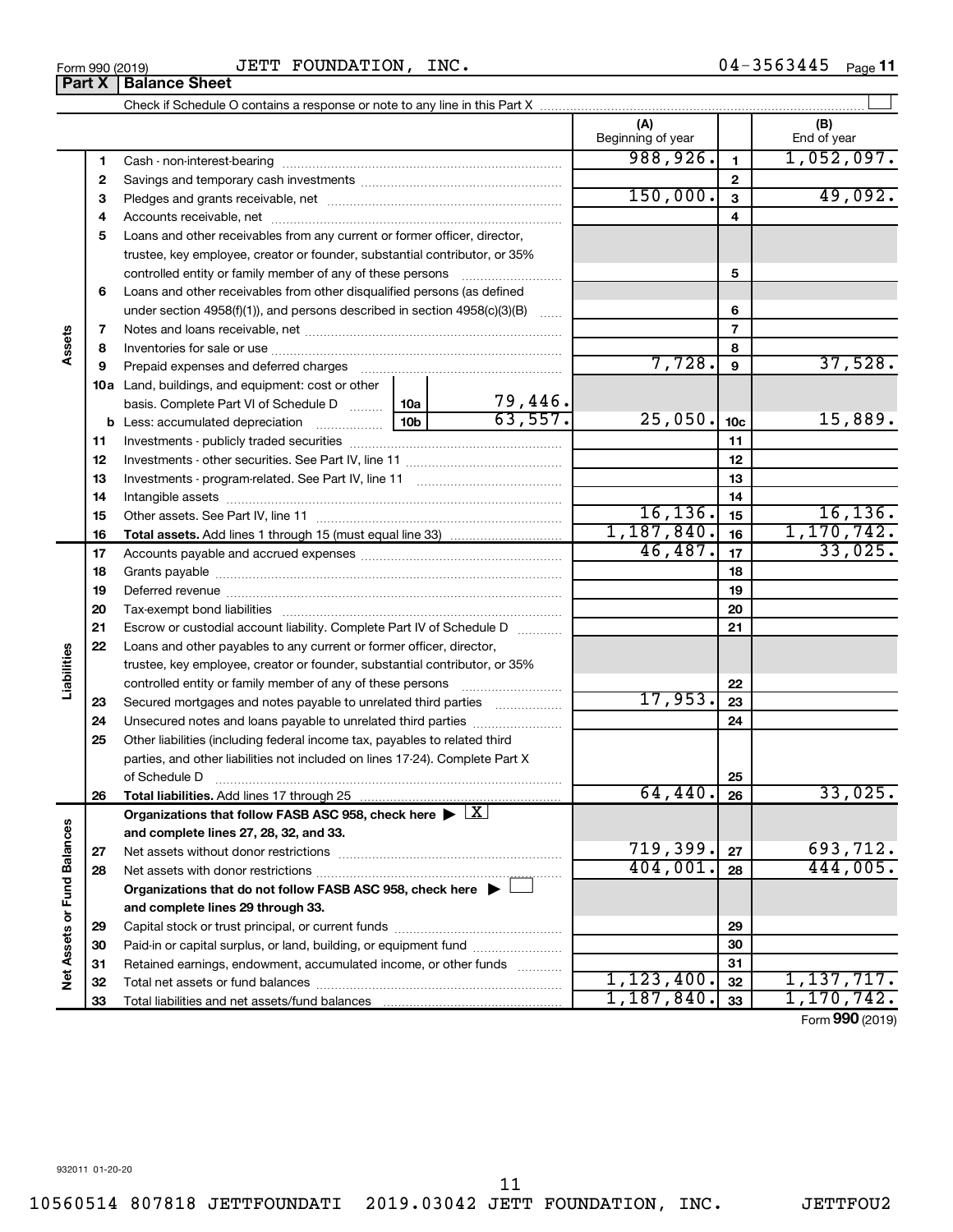| <b>Part XI   Reconciliation of Net Assets</b><br>1,680,978.<br>1<br>1<br>1,666,661.<br>$\overline{2}$<br>2<br>14,317.<br>3<br>Revenue less expenses. Subtract line 2 from line 1<br>З<br>1, 123, 400.<br>$\overline{\mathbf{4}}$<br>4<br>5<br>5<br>6<br>6<br>$\overline{7}$<br>Investment expenses www.communication.com/www.communication.com/www.communication.com/www.com<br>7<br>8<br>8<br>$\overline{0}$ .<br>9<br>Other changes in net assets or fund balances (explain on Schedule O)<br>9<br>Net assets or fund balances at end of year. Combine lines 3 through 9 (must equal Part X, line 32,<br>10<br>1, 137, 717.<br>10<br>Part XII Financial Statements and Reporting<br>Yes<br><b>No</b><br>$\mathbf{X}$ Accrual<br>Accounting method used to prepare the Form 990: [130] Cash<br><b>Durier</b> Other<br>1<br>If the organization changed its method of accounting from a prior year or checked "Other," explain in Schedule O.<br>х<br>2a<br>If "Yes," check a box below to indicate whether the financial statements for the year were compiled or reviewed on a<br>separate basis, consolidated basis, or both:<br>Both consolidated and separate basis<br>Separate basis<br>Consolidated basis<br>х<br>2 <sub>b</sub><br>If "Yes," check a box below to indicate whether the financial statements for the year were audited on a separate basis,<br>consolidated basis, or both:<br>$ \mathbf{X} $ Separate basis<br>Consolidated basis<br>Both consolidated and separate basis<br>c If "Yes" to line 2a or 2b, does the organization have a committee that assumes responsibility for oversight of the audit,<br>x<br>2c<br>If the organization changed either its oversight process or selection process during the tax year, explain on Schedule O.<br>3a As a result of a federal award, was the organization required to undergo an audit or audits as set forth in the Single Audit<br>x<br>3a<br><b>b</b> If "Yes," did the organization undergo the required audit or audits? If the organization did not undergo the required audit | JETT FOUNDATION, INC.<br>Form 990 (2019) | 04-3563445 | Page 12 |
|----------------------------------------------------------------------------------------------------------------------------------------------------------------------------------------------------------------------------------------------------------------------------------------------------------------------------------------------------------------------------------------------------------------------------------------------------------------------------------------------------------------------------------------------------------------------------------------------------------------------------------------------------------------------------------------------------------------------------------------------------------------------------------------------------------------------------------------------------------------------------------------------------------------------------------------------------------------------------------------------------------------------------------------------------------------------------------------------------------------------------------------------------------------------------------------------------------------------------------------------------------------------------------------------------------------------------------------------------------------------------------------------------------------------------------------------------------------------------------------------------------------------------------------------------------------------------------------------------------------------------------------------------------------------------------------------------------------------------------------------------------------------------------------------------------------------------------------------------------------------------------------------------------------------------------------------------------------------------------------------------------------------------------------------------------------|------------------------------------------|------------|---------|
|                                                                                                                                                                                                                                                                                                                                                                                                                                                                                                                                                                                                                                                                                                                                                                                                                                                                                                                                                                                                                                                                                                                                                                                                                                                                                                                                                                                                                                                                                                                                                                                                                                                                                                                                                                                                                                                                                                                                                                                                                                                                |                                          |            |         |
|                                                                                                                                                                                                                                                                                                                                                                                                                                                                                                                                                                                                                                                                                                                                                                                                                                                                                                                                                                                                                                                                                                                                                                                                                                                                                                                                                                                                                                                                                                                                                                                                                                                                                                                                                                                                                                                                                                                                                                                                                                                                |                                          |            |         |
|                                                                                                                                                                                                                                                                                                                                                                                                                                                                                                                                                                                                                                                                                                                                                                                                                                                                                                                                                                                                                                                                                                                                                                                                                                                                                                                                                                                                                                                                                                                                                                                                                                                                                                                                                                                                                                                                                                                                                                                                                                                                |                                          |            |         |
|                                                                                                                                                                                                                                                                                                                                                                                                                                                                                                                                                                                                                                                                                                                                                                                                                                                                                                                                                                                                                                                                                                                                                                                                                                                                                                                                                                                                                                                                                                                                                                                                                                                                                                                                                                                                                                                                                                                                                                                                                                                                |                                          |            |         |
|                                                                                                                                                                                                                                                                                                                                                                                                                                                                                                                                                                                                                                                                                                                                                                                                                                                                                                                                                                                                                                                                                                                                                                                                                                                                                                                                                                                                                                                                                                                                                                                                                                                                                                                                                                                                                                                                                                                                                                                                                                                                |                                          |            |         |
|                                                                                                                                                                                                                                                                                                                                                                                                                                                                                                                                                                                                                                                                                                                                                                                                                                                                                                                                                                                                                                                                                                                                                                                                                                                                                                                                                                                                                                                                                                                                                                                                                                                                                                                                                                                                                                                                                                                                                                                                                                                                |                                          |            |         |
|                                                                                                                                                                                                                                                                                                                                                                                                                                                                                                                                                                                                                                                                                                                                                                                                                                                                                                                                                                                                                                                                                                                                                                                                                                                                                                                                                                                                                                                                                                                                                                                                                                                                                                                                                                                                                                                                                                                                                                                                                                                                |                                          |            |         |
|                                                                                                                                                                                                                                                                                                                                                                                                                                                                                                                                                                                                                                                                                                                                                                                                                                                                                                                                                                                                                                                                                                                                                                                                                                                                                                                                                                                                                                                                                                                                                                                                                                                                                                                                                                                                                                                                                                                                                                                                                                                                |                                          |            |         |
|                                                                                                                                                                                                                                                                                                                                                                                                                                                                                                                                                                                                                                                                                                                                                                                                                                                                                                                                                                                                                                                                                                                                                                                                                                                                                                                                                                                                                                                                                                                                                                                                                                                                                                                                                                                                                                                                                                                                                                                                                                                                |                                          |            |         |
|                                                                                                                                                                                                                                                                                                                                                                                                                                                                                                                                                                                                                                                                                                                                                                                                                                                                                                                                                                                                                                                                                                                                                                                                                                                                                                                                                                                                                                                                                                                                                                                                                                                                                                                                                                                                                                                                                                                                                                                                                                                                |                                          |            |         |
|                                                                                                                                                                                                                                                                                                                                                                                                                                                                                                                                                                                                                                                                                                                                                                                                                                                                                                                                                                                                                                                                                                                                                                                                                                                                                                                                                                                                                                                                                                                                                                                                                                                                                                                                                                                                                                                                                                                                                                                                                                                                |                                          |            |         |
|                                                                                                                                                                                                                                                                                                                                                                                                                                                                                                                                                                                                                                                                                                                                                                                                                                                                                                                                                                                                                                                                                                                                                                                                                                                                                                                                                                                                                                                                                                                                                                                                                                                                                                                                                                                                                                                                                                                                                                                                                                                                |                                          |            |         |
|                                                                                                                                                                                                                                                                                                                                                                                                                                                                                                                                                                                                                                                                                                                                                                                                                                                                                                                                                                                                                                                                                                                                                                                                                                                                                                                                                                                                                                                                                                                                                                                                                                                                                                                                                                                                                                                                                                                                                                                                                                                                |                                          |            |         |
|                                                                                                                                                                                                                                                                                                                                                                                                                                                                                                                                                                                                                                                                                                                                                                                                                                                                                                                                                                                                                                                                                                                                                                                                                                                                                                                                                                                                                                                                                                                                                                                                                                                                                                                                                                                                                                                                                                                                                                                                                                                                |                                          |            |         |
|                                                                                                                                                                                                                                                                                                                                                                                                                                                                                                                                                                                                                                                                                                                                                                                                                                                                                                                                                                                                                                                                                                                                                                                                                                                                                                                                                                                                                                                                                                                                                                                                                                                                                                                                                                                                                                                                                                                                                                                                                                                                |                                          |            |         |
|                                                                                                                                                                                                                                                                                                                                                                                                                                                                                                                                                                                                                                                                                                                                                                                                                                                                                                                                                                                                                                                                                                                                                                                                                                                                                                                                                                                                                                                                                                                                                                                                                                                                                                                                                                                                                                                                                                                                                                                                                                                                |                                          |            |         |
|                                                                                                                                                                                                                                                                                                                                                                                                                                                                                                                                                                                                                                                                                                                                                                                                                                                                                                                                                                                                                                                                                                                                                                                                                                                                                                                                                                                                                                                                                                                                                                                                                                                                                                                                                                                                                                                                                                                                                                                                                                                                |                                          |            |         |
|                                                                                                                                                                                                                                                                                                                                                                                                                                                                                                                                                                                                                                                                                                                                                                                                                                                                                                                                                                                                                                                                                                                                                                                                                                                                                                                                                                                                                                                                                                                                                                                                                                                                                                                                                                                                                                                                                                                                                                                                                                                                |                                          |            |         |
|                                                                                                                                                                                                                                                                                                                                                                                                                                                                                                                                                                                                                                                                                                                                                                                                                                                                                                                                                                                                                                                                                                                                                                                                                                                                                                                                                                                                                                                                                                                                                                                                                                                                                                                                                                                                                                                                                                                                                                                                                                                                |                                          |            |         |
|                                                                                                                                                                                                                                                                                                                                                                                                                                                                                                                                                                                                                                                                                                                                                                                                                                                                                                                                                                                                                                                                                                                                                                                                                                                                                                                                                                                                                                                                                                                                                                                                                                                                                                                                                                                                                                                                                                                                                                                                                                                                |                                          |            |         |
|                                                                                                                                                                                                                                                                                                                                                                                                                                                                                                                                                                                                                                                                                                                                                                                                                                                                                                                                                                                                                                                                                                                                                                                                                                                                                                                                                                                                                                                                                                                                                                                                                                                                                                                                                                                                                                                                                                                                                                                                                                                                |                                          |            |         |
|                                                                                                                                                                                                                                                                                                                                                                                                                                                                                                                                                                                                                                                                                                                                                                                                                                                                                                                                                                                                                                                                                                                                                                                                                                                                                                                                                                                                                                                                                                                                                                                                                                                                                                                                                                                                                                                                                                                                                                                                                                                                |                                          |            |         |
|                                                                                                                                                                                                                                                                                                                                                                                                                                                                                                                                                                                                                                                                                                                                                                                                                                                                                                                                                                                                                                                                                                                                                                                                                                                                                                                                                                                                                                                                                                                                                                                                                                                                                                                                                                                                                                                                                                                                                                                                                                                                |                                          |            |         |
|                                                                                                                                                                                                                                                                                                                                                                                                                                                                                                                                                                                                                                                                                                                                                                                                                                                                                                                                                                                                                                                                                                                                                                                                                                                                                                                                                                                                                                                                                                                                                                                                                                                                                                                                                                                                                                                                                                                                                                                                                                                                |                                          |            |         |
|                                                                                                                                                                                                                                                                                                                                                                                                                                                                                                                                                                                                                                                                                                                                                                                                                                                                                                                                                                                                                                                                                                                                                                                                                                                                                                                                                                                                                                                                                                                                                                                                                                                                                                                                                                                                                                                                                                                                                                                                                                                                |                                          |            |         |
|                                                                                                                                                                                                                                                                                                                                                                                                                                                                                                                                                                                                                                                                                                                                                                                                                                                                                                                                                                                                                                                                                                                                                                                                                                                                                                                                                                                                                                                                                                                                                                                                                                                                                                                                                                                                                                                                                                                                                                                                                                                                |                                          |            |         |
|                                                                                                                                                                                                                                                                                                                                                                                                                                                                                                                                                                                                                                                                                                                                                                                                                                                                                                                                                                                                                                                                                                                                                                                                                                                                                                                                                                                                                                                                                                                                                                                                                                                                                                                                                                                                                                                                                                                                                                                                                                                                |                                          |            |         |
|                                                                                                                                                                                                                                                                                                                                                                                                                                                                                                                                                                                                                                                                                                                                                                                                                                                                                                                                                                                                                                                                                                                                                                                                                                                                                                                                                                                                                                                                                                                                                                                                                                                                                                                                                                                                                                                                                                                                                                                                                                                                |                                          |            |         |
|                                                                                                                                                                                                                                                                                                                                                                                                                                                                                                                                                                                                                                                                                                                                                                                                                                                                                                                                                                                                                                                                                                                                                                                                                                                                                                                                                                                                                                                                                                                                                                                                                                                                                                                                                                                                                                                                                                                                                                                                                                                                |                                          |            |         |
|                                                                                                                                                                                                                                                                                                                                                                                                                                                                                                                                                                                                                                                                                                                                                                                                                                                                                                                                                                                                                                                                                                                                                                                                                                                                                                                                                                                                                                                                                                                                                                                                                                                                                                                                                                                                                                                                                                                                                                                                                                                                |                                          |            |         |
|                                                                                                                                                                                                                                                                                                                                                                                                                                                                                                                                                                                                                                                                                                                                                                                                                                                                                                                                                                                                                                                                                                                                                                                                                                                                                                                                                                                                                                                                                                                                                                                                                                                                                                                                                                                                                                                                                                                                                                                                                                                                |                                          |            |         |
|                                                                                                                                                                                                                                                                                                                                                                                                                                                                                                                                                                                                                                                                                                                                                                                                                                                                                                                                                                                                                                                                                                                                                                                                                                                                                                                                                                                                                                                                                                                                                                                                                                                                                                                                                                                                                                                                                                                                                                                                                                                                |                                          |            |         |
|                                                                                                                                                                                                                                                                                                                                                                                                                                                                                                                                                                                                                                                                                                                                                                                                                                                                                                                                                                                                                                                                                                                                                                                                                                                                                                                                                                                                                                                                                                                                                                                                                                                                                                                                                                                                                                                                                                                                                                                                                                                                |                                          |            |         |
| 3b<br>$0.00 \times 10^{-1}$                                                                                                                                                                                                                                                                                                                                                                                                                                                                                                                                                                                                                                                                                                                                                                                                                                                                                                                                                                                                                                                                                                                                                                                                                                                                                                                                                                                                                                                                                                                                                                                                                                                                                                                                                                                                                                                                                                                                                                                                                                    |                                          |            |         |

Form (2019) **990**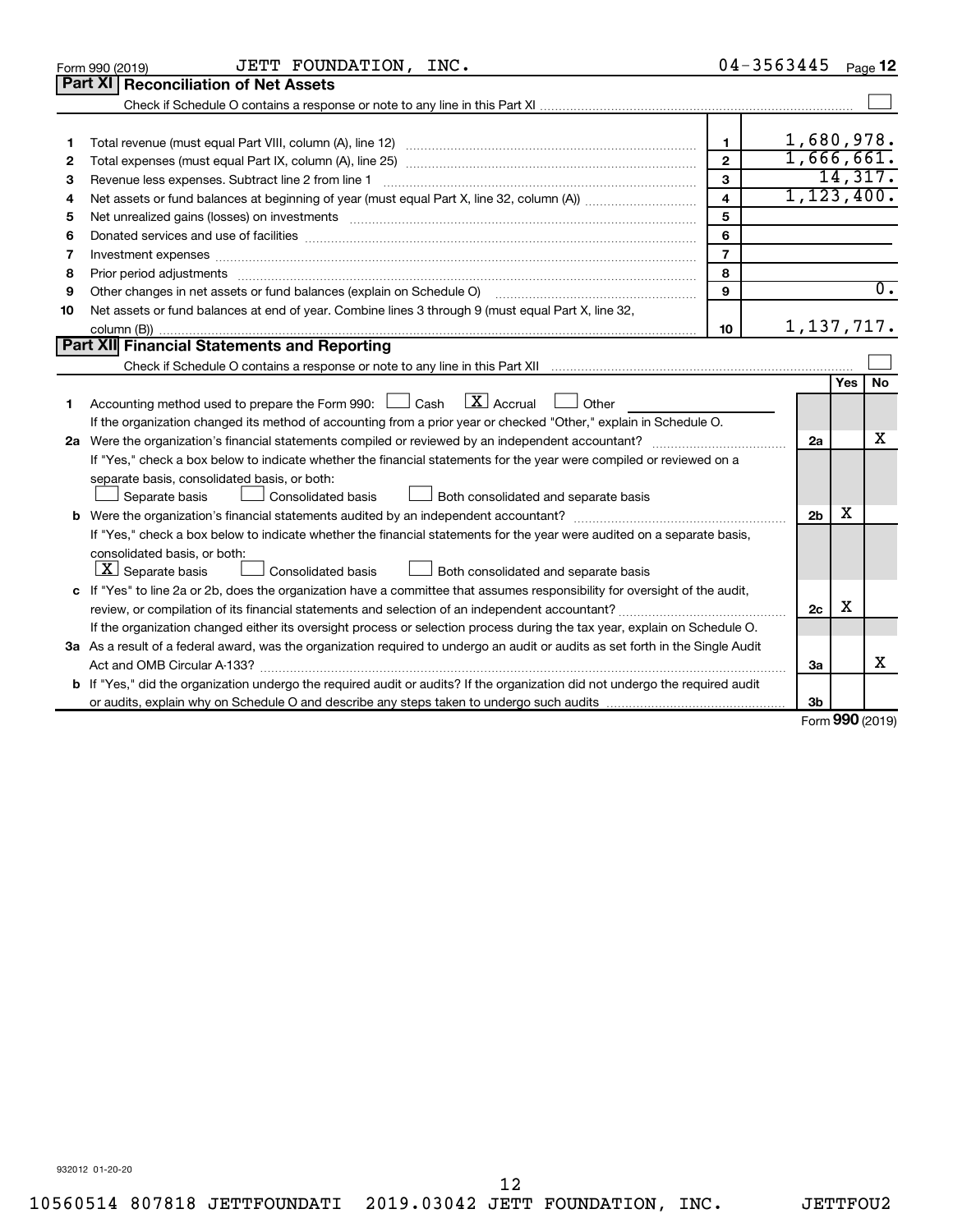**SCHEDULE A**

Department of the Treasury

# Form 990 or 990-EZ) **Public Charity Status and Public Support**<br>
Complete if the organization is a section 501(c)(3) organization or a section<br> **2019**

**4947(a)(1) nonexempt charitable trust. | Attach to Form 990 or Form 990-EZ.** 

| <b>Open to Public</b><br>Inspection |  |  |  |  |  |  |  |
|-------------------------------------|--|--|--|--|--|--|--|
| er identification numbe             |  |  |  |  |  |  |  |

OMB No. 1545-0047

|        |                 | Internal Revenue Service                                                                                                                      |  |                                                                        | Go to www.irs.gov/Form990 for instructions and the latest information.                                                                     |     |                                                                |                            |  | Inspection                            |
|--------|-----------------|-----------------------------------------------------------------------------------------------------------------------------------------------|--|------------------------------------------------------------------------|--------------------------------------------------------------------------------------------------------------------------------------------|-----|----------------------------------------------------------------|----------------------------|--|---------------------------------------|
|        |                 | Name of the organization                                                                                                                      |  |                                                                        |                                                                                                                                            |     |                                                                |                            |  | <b>Employer identification number</b> |
|        |                 |                                                                                                                                               |  | JETT FOUNDATION, INC.                                                  |                                                                                                                                            |     |                                                                |                            |  | 04-3563445                            |
|        | <b>Part I</b>   |                                                                                                                                               |  |                                                                        | Reason for Public Charity Status (All organizations must complete this part.) See instructions.                                            |     |                                                                |                            |  |                                       |
|        |                 |                                                                                                                                               |  |                                                                        | The organization is not a private foundation because it is: (For lines 1 through 12, check only one box.)                                  |     |                                                                |                            |  |                                       |
| 1      |                 |                                                                                                                                               |  |                                                                        | A church, convention of churches, or association of churches described in section 170(b)(1)(A)(i).                                         |     |                                                                |                            |  |                                       |
| 2      |                 |                                                                                                                                               |  |                                                                        | A school described in section 170(b)(1)(A)(ii). (Attach Schedule E (Form 990 or 990-EZ).)                                                  |     |                                                                |                            |  |                                       |
| з      |                 |                                                                                                                                               |  |                                                                        | A hospital or a cooperative hospital service organization described in section 170(b)(1)(A)(iii).                                          |     |                                                                |                            |  |                                       |
| 4      |                 |                                                                                                                                               |  |                                                                        | A medical research organization operated in conjunction with a hospital described in section 170(b)(1)(A)(iii). Enter the hospital's name, |     |                                                                |                            |  |                                       |
|        |                 | city, and state:                                                                                                                              |  |                                                                        |                                                                                                                                            |     |                                                                |                            |  |                                       |
| 5      |                 |                                                                                                                                               |  |                                                                        | An organization operated for the benefit of a college or university owned or operated by a governmental unit described in                  |     |                                                                |                            |  |                                       |
|        |                 |                                                                                                                                               |  | section 170(b)(1)(A)(iv). (Complete Part II.)                          |                                                                                                                                            |     |                                                                |                            |  |                                       |
| 6      | $7 \mid X \mid$ |                                                                                                                                               |  |                                                                        | A federal, state, or local government or governmental unit described in section 170(b)(1)(A)(v).                                           |     |                                                                |                            |  |                                       |
|        |                 |                                                                                                                                               |  |                                                                        | An organization that normally receives a substantial part of its support from a governmental unit or from the general public described in  |     |                                                                |                            |  |                                       |
|        |                 |                                                                                                                                               |  | section 170(b)(1)(A)(vi). (Complete Part II.)                          |                                                                                                                                            |     |                                                                |                            |  |                                       |
| 8<br>9 |                 |                                                                                                                                               |  |                                                                        | A community trust described in section 170(b)(1)(A)(vi). (Complete Part II.)                                                               |     |                                                                |                            |  |                                       |
|        |                 |                                                                                                                                               |  |                                                                        | An agricultural research organization described in section 170(b)(1)(A)(ix) operated in conjunction with a land-grant college              |     |                                                                |                            |  |                                       |
|        |                 | university:                                                                                                                                   |  |                                                                        | or university or a non-land-grant college of agriculture (see instructions). Enter the name, city, and state of the college or             |     |                                                                |                            |  |                                       |
| 10     |                 | An organization that normally receives: (1) more than 33 1/3% of its support from contributions, membership fees, and gross receipts from     |  |                                                                        |                                                                                                                                            |     |                                                                |                            |  |                                       |
|        |                 | activities related to its exempt functions - subject to certain exceptions, and (2) no more than 33 1/3% of its support from gross investment |  |                                                                        |                                                                                                                                            |     |                                                                |                            |  |                                       |
|        |                 | income and unrelated business taxable income (less section 511 tax) from businesses acquired by the organization after June 30, 1975.         |  |                                                                        |                                                                                                                                            |     |                                                                |                            |  |                                       |
|        |                 |                                                                                                                                               |  | See section 509(a)(2). (Complete Part III.)                            |                                                                                                                                            |     |                                                                |                            |  |                                       |
| 11     |                 |                                                                                                                                               |  |                                                                        | An organization organized and operated exclusively to test for public safety. See section 509(a)(4).                                       |     |                                                                |                            |  |                                       |
| 12     |                 |                                                                                                                                               |  |                                                                        | An organization organized and operated exclusively for the benefit of, to perform the functions of, or to carry out the purposes of one or |     |                                                                |                            |  |                                       |
|        |                 |                                                                                                                                               |  |                                                                        | more publicly supported organizations described in section 509(a)(1) or section 509(a)(2). See section 509(a)(3). Check the box in         |     |                                                                |                            |  |                                       |
|        |                 |                                                                                                                                               |  |                                                                        | lines 12a through 12d that describes the type of supporting organization and complete lines 12e, 12f, and 12g.                             |     |                                                                |                            |  |                                       |
| а      |                 |                                                                                                                                               |  |                                                                        | Type I. A supporting organization operated, supervised, or controlled by its supported organization(s), typically by giving                |     |                                                                |                            |  |                                       |
|        |                 |                                                                                                                                               |  |                                                                        | the supported organization(s) the power to regularly appoint or elect a majority of the directors or trustees of the supporting            |     |                                                                |                            |  |                                       |
|        |                 |                                                                                                                                               |  | organization. You must complete Part IV, Sections A and B.             |                                                                                                                                            |     |                                                                |                            |  |                                       |
| b      |                 |                                                                                                                                               |  |                                                                        | Type II. A supporting organization supervised or controlled in connection with its supported organization(s), by having                    |     |                                                                |                            |  |                                       |
|        |                 |                                                                                                                                               |  |                                                                        | control or management of the supporting organization vested in the same persons that control or manage the supported                       |     |                                                                |                            |  |                                       |
|        |                 |                                                                                                                                               |  | organization(s). You must complete Part IV, Sections A and C.          |                                                                                                                                            |     |                                                                |                            |  |                                       |
| c      |                 |                                                                                                                                               |  |                                                                        | Type III functionally integrated. A supporting organization operated in connection with, and functionally integrated with,                 |     |                                                                |                            |  |                                       |
|        |                 |                                                                                                                                               |  |                                                                        | its supported organization(s) (see instructions). You must complete Part IV, Sections A, D, and E.                                         |     |                                                                |                            |  |                                       |
| d      |                 |                                                                                                                                               |  |                                                                        | Type III non-functionally integrated. A supporting organization operated in connection with its supported organization(s)                  |     |                                                                |                            |  |                                       |
|        |                 |                                                                                                                                               |  |                                                                        | that is not functionally integrated. The organization generally must satisfy a distribution requirement and an attentiveness               |     |                                                                |                            |  |                                       |
|        |                 |                                                                                                                                               |  |                                                                        | requirement (see instructions). You must complete Part IV, Sections A and D, and Part V.                                                   |     |                                                                |                            |  |                                       |
| e      |                 |                                                                                                                                               |  |                                                                        | Check this box if the organization received a written determination from the IRS that it is a Type I, Type II, Type III                    |     |                                                                |                            |  |                                       |
|        |                 |                                                                                                                                               |  |                                                                        | functionally integrated, or Type III non-functionally integrated supporting organization.                                                  |     |                                                                |                            |  |                                       |
|        |                 |                                                                                                                                               |  |                                                                        |                                                                                                                                            |     |                                                                |                            |  |                                       |
|        |                 |                                                                                                                                               |  | Provide the following information about the supported organization(s). |                                                                                                                                            |     |                                                                |                            |  |                                       |
|        |                 | (i) Name of supported                                                                                                                         |  | (ii) EIN                                                               | (iii) Type of organization                                                                                                                 |     | (iv) Is the organization listed<br>in your governing document? | (v) Amount of monetary     |  | (vi) Amount of other                  |
|        |                 | organization                                                                                                                                  |  |                                                                        | (described on lines 1-10<br>above (see instructions))                                                                                      | Yes | No                                                             | support (see instructions) |  | support (see instructions)            |
|        |                 |                                                                                                                                               |  |                                                                        |                                                                                                                                            |     |                                                                |                            |  |                                       |
|        |                 |                                                                                                                                               |  |                                                                        |                                                                                                                                            |     |                                                                |                            |  |                                       |
|        |                 |                                                                                                                                               |  |                                                                        |                                                                                                                                            |     |                                                                |                            |  |                                       |
|        |                 |                                                                                                                                               |  |                                                                        |                                                                                                                                            |     |                                                                |                            |  |                                       |
|        |                 |                                                                                                                                               |  |                                                                        |                                                                                                                                            |     |                                                                |                            |  |                                       |
|        |                 |                                                                                                                                               |  |                                                                        |                                                                                                                                            |     |                                                                |                            |  |                                       |
|        |                 |                                                                                                                                               |  |                                                                        |                                                                                                                                            |     |                                                                |                            |  |                                       |
|        |                 |                                                                                                                                               |  |                                                                        |                                                                                                                                            |     |                                                                |                            |  |                                       |
|        |                 |                                                                                                                                               |  |                                                                        |                                                                                                                                            |     |                                                                |                            |  |                                       |
|        |                 |                                                                                                                                               |  |                                                                        |                                                                                                                                            |     |                                                                |                            |  |                                       |
| Total  |                 |                                                                                                                                               |  |                                                                        |                                                                                                                                            |     |                                                                |                            |  |                                       |

LHA For Paperwork Reduction Act Notice, see the Instructions for Form 990 or 990-EZ. 932021 09-25-19 Schedule A (Form 990 or 990-EZ) 2019 13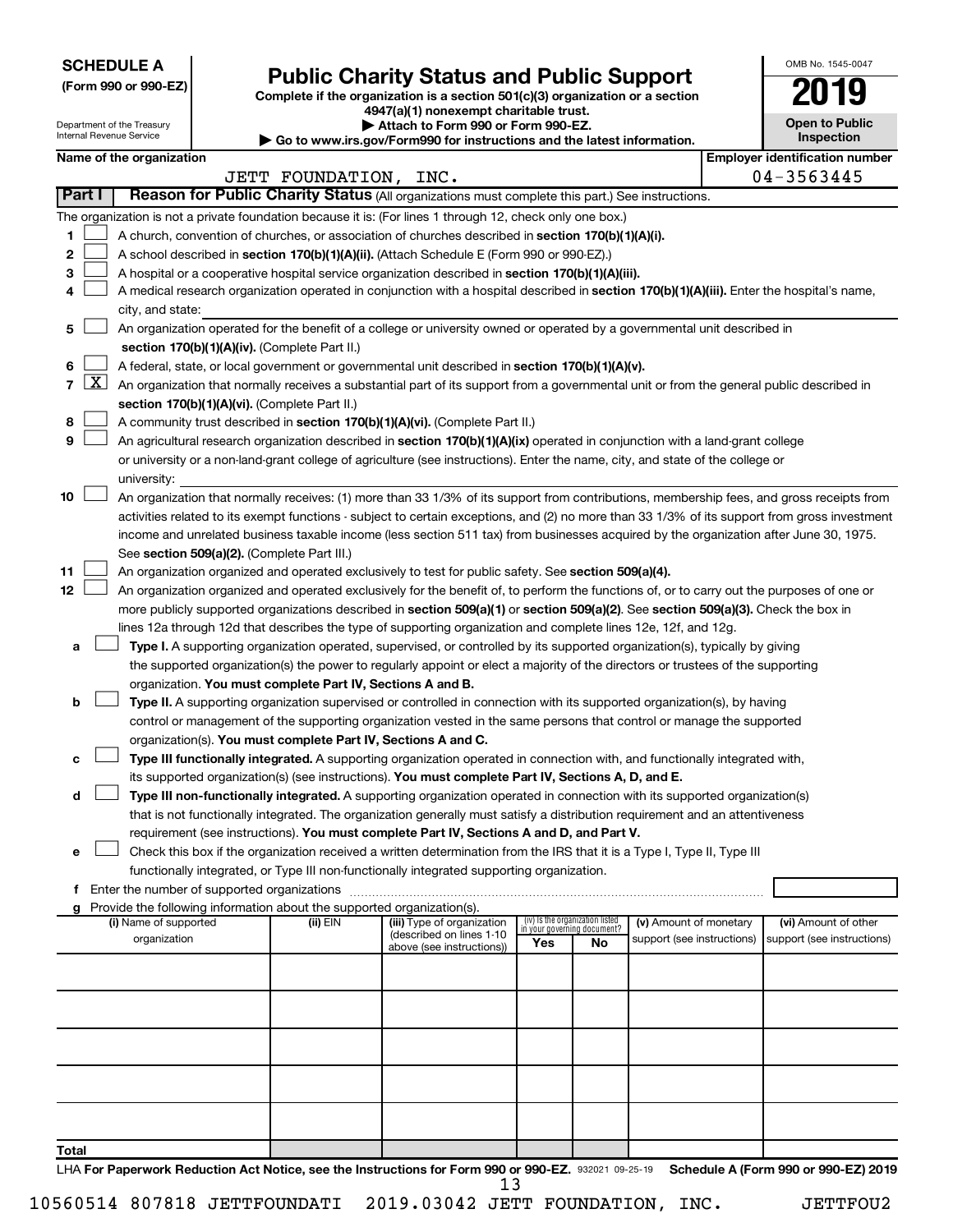### Schedule A (Form 990 or 990-EZ) 2019 Page JETT FOUNDATION, INC. 04-3563445

04-3563445 Page 2

(Complete only if you checked the box on line 5, 7, or 8 of Part I or if the organization failed to qualify under Part III. If the organization fails to qualify under the tests listed below, please complete Part III.) **Part II Support Schedule for Organizations Described in Sections 170(b)(1)(A)(iv) and 170(b)(1)(A)(vi)**

| Calendar year (or fiscal year beginning in)<br>(a) 2015<br>(b) 2016<br>$(c)$ 2017<br>$(d)$ 2018<br>(e) 2019<br>(f) Total<br>1 Gifts, grants, contributions, and<br>membership fees received. (Do not<br>2195382.<br>1566314.<br>1872177.<br>1576752.<br>1101741.<br>8312366.<br>include any "unusual grants.")<br>2 Tax revenues levied for the organ-<br>ization's benefit and either paid to<br>or expended on its behalf<br>3 The value of services or facilities<br>furnished by a governmental unit to<br>the organization without charge<br>1101741.<br>2195382.<br>1566314.<br>1872177.<br>1576752.<br>8312366.<br>4 Total. Add lines 1 through 3<br>5 The portion of total contributions<br>by each person (other than a<br>governmental unit or publicly<br>supported organization) included<br>on line 1 that exceeds 2% of the<br>amount shown on line 11,<br>4193929.<br>column (f)<br>4118437.<br>6 Public support. Subtract line 5 from line 4.<br><b>Section B. Total Support</b><br>Calendar year (or fiscal year beginning in)<br>(a) 2015<br>(b) 2016<br>2195382<br>$(c)$ 2017<br>(d) 2018<br>1872177<br>(e) 2019<br>(f) Total<br>1101741<br>8312366.<br>1566314<br>1576752.<br>7 Amounts from line 4<br>8 Gross income from interest,<br>dividends, payments received on<br>securities loans, rents, royalties,<br>and income from similar sources<br><b>9</b> Net income from unrelated business<br>activities, whether or not the<br>business is regularly carried on<br>10 Other income. Do not include gain<br>or loss from the sale of capital<br>assets (Explain in Part VI.)<br>8312366.<br><b>11 Total support.</b> Add lines 7 through 10<br>731,786.<br>12<br><b>12</b> Gross receipts from related activities, etc. (see instructions)<br>13 First five years. If the Form 990 is for the organization's first, second, third, fourth, or fifth tax year as a section 501(c)(3)<br>organization, check this box and stop here<br>Section C. Computation of Public Support Percentage<br>49.55<br>14<br>14 Public support percentage for 2019 (line 6, column (f) divided by line 11, column (f) <i>mummumumum</i><br>49.60<br>15<br>16a 33 1/3% support test - 2019. If the organization did not check the box on line 13, and line 14 is 33 1/3% or more, check this box and<br>$\blacktriangleright$ $\mathbf{X}$<br>stop here. The organization qualifies as a publicly supported organization<br>b 33 1/3% support test - 2018. If the organization did not check a box on line 13 or 16a, and line 15 is 33 1/3% or more, check this box<br>17a 10% -facts-and-circumstances test - 2019. If the organization did not check a box on line 13, 16a, or 16b, and line 14 is 10% or more,<br>and if the organization meets the "facts-and-circumstances" test, check this box and stop here. Explain in Part VI how the organization<br>meets the "facts-and-circumstances" test. The organization qualifies as a publicly supported organization <i>manumumumumum</i><br>b 10% -facts-and-circumstances test - 2018. If the organization did not check a box on line 13, 16a, 16b, or 17a, and line 15 is 10% or<br>more, and if the organization meets the "facts-and-circumstances" test, check this box and stop here. Explain in Part VI how the<br>organization meets the "facts-and-circumstances" test. The organization qualifies as a publicly supported organization<br>Private foundation. If the organization did not check a box on line 13, 16a, 16b, 17a, or 17b, check this box and see instructions<br>18<br>$000 - 000 F7100$ | <b>Section A. Public Support</b> |  |  |  |  |  |      |  |  |  |
|----------------------------------------------------------------------------------------------------------------------------------------------------------------------------------------------------------------------------------------------------------------------------------------------------------------------------------------------------------------------------------------------------------------------------------------------------------------------------------------------------------------------------------------------------------------------------------------------------------------------------------------------------------------------------------------------------------------------------------------------------------------------------------------------------------------------------------------------------------------------------------------------------------------------------------------------------------------------------------------------------------------------------------------------------------------------------------------------------------------------------------------------------------------------------------------------------------------------------------------------------------------------------------------------------------------------------------------------------------------------------------------------------------------------------------------------------------------------------------------------------------------------------------------------------------------------------------------------------------------------------------------------------------------------------------------------------------------------------------------------------------------------------------------------------------------------------------------------------------------------------------------------------------------------------------------------------------------------------------------------------------------------------------------------------------------------------------------------------------------------------------------------------------------------------------------------------------------------------------------------------------------------------------------------------------------------------------------------------------------------------------------------------------------------------------------------------------------------------------------------------------------------------------------------------------------------------------------------------------------------------------------------------------------------------------------------------------------------------------------------------------------------------------------------------------------------------------------------------------------------------------------------------------------------------------------------------------------------------------------------------------------------------------------------------------------------------------------------------------------------------------------------------------------------------------------------------------------------------------------------------------------------------------------------------------------------------------------------------------------------------------------------------------------------------------------------------------------------------------------------------------------------------------------------------------------------------------|----------------------------------|--|--|--|--|--|------|--|--|--|
|                                                                                                                                                                                                                                                                                                                                                                                                                                                                                                                                                                                                                                                                                                                                                                                                                                                                                                                                                                                                                                                                                                                                                                                                                                                                                                                                                                                                                                                                                                                                                                                                                                                                                                                                                                                                                                                                                                                                                                                                                                                                                                                                                                                                                                                                                                                                                                                                                                                                                                                                                                                                                                                                                                                                                                                                                                                                                                                                                                                                                                                                                                                                                                                                                                                                                                                                                                                                                                                                                                                                                                                  |                                  |  |  |  |  |  |      |  |  |  |
|                                                                                                                                                                                                                                                                                                                                                                                                                                                                                                                                                                                                                                                                                                                                                                                                                                                                                                                                                                                                                                                                                                                                                                                                                                                                                                                                                                                                                                                                                                                                                                                                                                                                                                                                                                                                                                                                                                                                                                                                                                                                                                                                                                                                                                                                                                                                                                                                                                                                                                                                                                                                                                                                                                                                                                                                                                                                                                                                                                                                                                                                                                                                                                                                                                                                                                                                                                                                                                                                                                                                                                                  |                                  |  |  |  |  |  |      |  |  |  |
|                                                                                                                                                                                                                                                                                                                                                                                                                                                                                                                                                                                                                                                                                                                                                                                                                                                                                                                                                                                                                                                                                                                                                                                                                                                                                                                                                                                                                                                                                                                                                                                                                                                                                                                                                                                                                                                                                                                                                                                                                                                                                                                                                                                                                                                                                                                                                                                                                                                                                                                                                                                                                                                                                                                                                                                                                                                                                                                                                                                                                                                                                                                                                                                                                                                                                                                                                                                                                                                                                                                                                                                  |                                  |  |  |  |  |  |      |  |  |  |
|                                                                                                                                                                                                                                                                                                                                                                                                                                                                                                                                                                                                                                                                                                                                                                                                                                                                                                                                                                                                                                                                                                                                                                                                                                                                                                                                                                                                                                                                                                                                                                                                                                                                                                                                                                                                                                                                                                                                                                                                                                                                                                                                                                                                                                                                                                                                                                                                                                                                                                                                                                                                                                                                                                                                                                                                                                                                                                                                                                                                                                                                                                                                                                                                                                                                                                                                                                                                                                                                                                                                                                                  |                                  |  |  |  |  |  |      |  |  |  |
|                                                                                                                                                                                                                                                                                                                                                                                                                                                                                                                                                                                                                                                                                                                                                                                                                                                                                                                                                                                                                                                                                                                                                                                                                                                                                                                                                                                                                                                                                                                                                                                                                                                                                                                                                                                                                                                                                                                                                                                                                                                                                                                                                                                                                                                                                                                                                                                                                                                                                                                                                                                                                                                                                                                                                                                                                                                                                                                                                                                                                                                                                                                                                                                                                                                                                                                                                                                                                                                                                                                                                                                  |                                  |  |  |  |  |  |      |  |  |  |
|                                                                                                                                                                                                                                                                                                                                                                                                                                                                                                                                                                                                                                                                                                                                                                                                                                                                                                                                                                                                                                                                                                                                                                                                                                                                                                                                                                                                                                                                                                                                                                                                                                                                                                                                                                                                                                                                                                                                                                                                                                                                                                                                                                                                                                                                                                                                                                                                                                                                                                                                                                                                                                                                                                                                                                                                                                                                                                                                                                                                                                                                                                                                                                                                                                                                                                                                                                                                                                                                                                                                                                                  |                                  |  |  |  |  |  |      |  |  |  |
|                                                                                                                                                                                                                                                                                                                                                                                                                                                                                                                                                                                                                                                                                                                                                                                                                                                                                                                                                                                                                                                                                                                                                                                                                                                                                                                                                                                                                                                                                                                                                                                                                                                                                                                                                                                                                                                                                                                                                                                                                                                                                                                                                                                                                                                                                                                                                                                                                                                                                                                                                                                                                                                                                                                                                                                                                                                                                                                                                                                                                                                                                                                                                                                                                                                                                                                                                                                                                                                                                                                                                                                  |                                  |  |  |  |  |  |      |  |  |  |
|                                                                                                                                                                                                                                                                                                                                                                                                                                                                                                                                                                                                                                                                                                                                                                                                                                                                                                                                                                                                                                                                                                                                                                                                                                                                                                                                                                                                                                                                                                                                                                                                                                                                                                                                                                                                                                                                                                                                                                                                                                                                                                                                                                                                                                                                                                                                                                                                                                                                                                                                                                                                                                                                                                                                                                                                                                                                                                                                                                                                                                                                                                                                                                                                                                                                                                                                                                                                                                                                                                                                                                                  |                                  |  |  |  |  |  |      |  |  |  |
|                                                                                                                                                                                                                                                                                                                                                                                                                                                                                                                                                                                                                                                                                                                                                                                                                                                                                                                                                                                                                                                                                                                                                                                                                                                                                                                                                                                                                                                                                                                                                                                                                                                                                                                                                                                                                                                                                                                                                                                                                                                                                                                                                                                                                                                                                                                                                                                                                                                                                                                                                                                                                                                                                                                                                                                                                                                                                                                                                                                                                                                                                                                                                                                                                                                                                                                                                                                                                                                                                                                                                                                  |                                  |  |  |  |  |  |      |  |  |  |
|                                                                                                                                                                                                                                                                                                                                                                                                                                                                                                                                                                                                                                                                                                                                                                                                                                                                                                                                                                                                                                                                                                                                                                                                                                                                                                                                                                                                                                                                                                                                                                                                                                                                                                                                                                                                                                                                                                                                                                                                                                                                                                                                                                                                                                                                                                                                                                                                                                                                                                                                                                                                                                                                                                                                                                                                                                                                                                                                                                                                                                                                                                                                                                                                                                                                                                                                                                                                                                                                                                                                                                                  |                                  |  |  |  |  |  |      |  |  |  |
|                                                                                                                                                                                                                                                                                                                                                                                                                                                                                                                                                                                                                                                                                                                                                                                                                                                                                                                                                                                                                                                                                                                                                                                                                                                                                                                                                                                                                                                                                                                                                                                                                                                                                                                                                                                                                                                                                                                                                                                                                                                                                                                                                                                                                                                                                                                                                                                                                                                                                                                                                                                                                                                                                                                                                                                                                                                                                                                                                                                                                                                                                                                                                                                                                                                                                                                                                                                                                                                                                                                                                                                  |                                  |  |  |  |  |  |      |  |  |  |
|                                                                                                                                                                                                                                                                                                                                                                                                                                                                                                                                                                                                                                                                                                                                                                                                                                                                                                                                                                                                                                                                                                                                                                                                                                                                                                                                                                                                                                                                                                                                                                                                                                                                                                                                                                                                                                                                                                                                                                                                                                                                                                                                                                                                                                                                                                                                                                                                                                                                                                                                                                                                                                                                                                                                                                                                                                                                                                                                                                                                                                                                                                                                                                                                                                                                                                                                                                                                                                                                                                                                                                                  |                                  |  |  |  |  |  |      |  |  |  |
|                                                                                                                                                                                                                                                                                                                                                                                                                                                                                                                                                                                                                                                                                                                                                                                                                                                                                                                                                                                                                                                                                                                                                                                                                                                                                                                                                                                                                                                                                                                                                                                                                                                                                                                                                                                                                                                                                                                                                                                                                                                                                                                                                                                                                                                                                                                                                                                                                                                                                                                                                                                                                                                                                                                                                                                                                                                                                                                                                                                                                                                                                                                                                                                                                                                                                                                                                                                                                                                                                                                                                                                  |                                  |  |  |  |  |  |      |  |  |  |
|                                                                                                                                                                                                                                                                                                                                                                                                                                                                                                                                                                                                                                                                                                                                                                                                                                                                                                                                                                                                                                                                                                                                                                                                                                                                                                                                                                                                                                                                                                                                                                                                                                                                                                                                                                                                                                                                                                                                                                                                                                                                                                                                                                                                                                                                                                                                                                                                                                                                                                                                                                                                                                                                                                                                                                                                                                                                                                                                                                                                                                                                                                                                                                                                                                                                                                                                                                                                                                                                                                                                                                                  |                                  |  |  |  |  |  |      |  |  |  |
|                                                                                                                                                                                                                                                                                                                                                                                                                                                                                                                                                                                                                                                                                                                                                                                                                                                                                                                                                                                                                                                                                                                                                                                                                                                                                                                                                                                                                                                                                                                                                                                                                                                                                                                                                                                                                                                                                                                                                                                                                                                                                                                                                                                                                                                                                                                                                                                                                                                                                                                                                                                                                                                                                                                                                                                                                                                                                                                                                                                                                                                                                                                                                                                                                                                                                                                                                                                                                                                                                                                                                                                  |                                  |  |  |  |  |  |      |  |  |  |
|                                                                                                                                                                                                                                                                                                                                                                                                                                                                                                                                                                                                                                                                                                                                                                                                                                                                                                                                                                                                                                                                                                                                                                                                                                                                                                                                                                                                                                                                                                                                                                                                                                                                                                                                                                                                                                                                                                                                                                                                                                                                                                                                                                                                                                                                                                                                                                                                                                                                                                                                                                                                                                                                                                                                                                                                                                                                                                                                                                                                                                                                                                                                                                                                                                                                                                                                                                                                                                                                                                                                                                                  |                                  |  |  |  |  |  |      |  |  |  |
|                                                                                                                                                                                                                                                                                                                                                                                                                                                                                                                                                                                                                                                                                                                                                                                                                                                                                                                                                                                                                                                                                                                                                                                                                                                                                                                                                                                                                                                                                                                                                                                                                                                                                                                                                                                                                                                                                                                                                                                                                                                                                                                                                                                                                                                                                                                                                                                                                                                                                                                                                                                                                                                                                                                                                                                                                                                                                                                                                                                                                                                                                                                                                                                                                                                                                                                                                                                                                                                                                                                                                                                  |                                  |  |  |  |  |  |      |  |  |  |
|                                                                                                                                                                                                                                                                                                                                                                                                                                                                                                                                                                                                                                                                                                                                                                                                                                                                                                                                                                                                                                                                                                                                                                                                                                                                                                                                                                                                                                                                                                                                                                                                                                                                                                                                                                                                                                                                                                                                                                                                                                                                                                                                                                                                                                                                                                                                                                                                                                                                                                                                                                                                                                                                                                                                                                                                                                                                                                                                                                                                                                                                                                                                                                                                                                                                                                                                                                                                                                                                                                                                                                                  |                                  |  |  |  |  |  |      |  |  |  |
|                                                                                                                                                                                                                                                                                                                                                                                                                                                                                                                                                                                                                                                                                                                                                                                                                                                                                                                                                                                                                                                                                                                                                                                                                                                                                                                                                                                                                                                                                                                                                                                                                                                                                                                                                                                                                                                                                                                                                                                                                                                                                                                                                                                                                                                                                                                                                                                                                                                                                                                                                                                                                                                                                                                                                                                                                                                                                                                                                                                                                                                                                                                                                                                                                                                                                                                                                                                                                                                                                                                                                                                  |                                  |  |  |  |  |  |      |  |  |  |
|                                                                                                                                                                                                                                                                                                                                                                                                                                                                                                                                                                                                                                                                                                                                                                                                                                                                                                                                                                                                                                                                                                                                                                                                                                                                                                                                                                                                                                                                                                                                                                                                                                                                                                                                                                                                                                                                                                                                                                                                                                                                                                                                                                                                                                                                                                                                                                                                                                                                                                                                                                                                                                                                                                                                                                                                                                                                                                                                                                                                                                                                                                                                                                                                                                                                                                                                                                                                                                                                                                                                                                                  |                                  |  |  |  |  |  |      |  |  |  |
|                                                                                                                                                                                                                                                                                                                                                                                                                                                                                                                                                                                                                                                                                                                                                                                                                                                                                                                                                                                                                                                                                                                                                                                                                                                                                                                                                                                                                                                                                                                                                                                                                                                                                                                                                                                                                                                                                                                                                                                                                                                                                                                                                                                                                                                                                                                                                                                                                                                                                                                                                                                                                                                                                                                                                                                                                                                                                                                                                                                                                                                                                                                                                                                                                                                                                                                                                                                                                                                                                                                                                                                  |                                  |  |  |  |  |  |      |  |  |  |
|                                                                                                                                                                                                                                                                                                                                                                                                                                                                                                                                                                                                                                                                                                                                                                                                                                                                                                                                                                                                                                                                                                                                                                                                                                                                                                                                                                                                                                                                                                                                                                                                                                                                                                                                                                                                                                                                                                                                                                                                                                                                                                                                                                                                                                                                                                                                                                                                                                                                                                                                                                                                                                                                                                                                                                                                                                                                                                                                                                                                                                                                                                                                                                                                                                                                                                                                                                                                                                                                                                                                                                                  |                                  |  |  |  |  |  |      |  |  |  |
|                                                                                                                                                                                                                                                                                                                                                                                                                                                                                                                                                                                                                                                                                                                                                                                                                                                                                                                                                                                                                                                                                                                                                                                                                                                                                                                                                                                                                                                                                                                                                                                                                                                                                                                                                                                                                                                                                                                                                                                                                                                                                                                                                                                                                                                                                                                                                                                                                                                                                                                                                                                                                                                                                                                                                                                                                                                                                                                                                                                                                                                                                                                                                                                                                                                                                                                                                                                                                                                                                                                                                                                  |                                  |  |  |  |  |  |      |  |  |  |
|                                                                                                                                                                                                                                                                                                                                                                                                                                                                                                                                                                                                                                                                                                                                                                                                                                                                                                                                                                                                                                                                                                                                                                                                                                                                                                                                                                                                                                                                                                                                                                                                                                                                                                                                                                                                                                                                                                                                                                                                                                                                                                                                                                                                                                                                                                                                                                                                                                                                                                                                                                                                                                                                                                                                                                                                                                                                                                                                                                                                                                                                                                                                                                                                                                                                                                                                                                                                                                                                                                                                                                                  |                                  |  |  |  |  |  |      |  |  |  |
|                                                                                                                                                                                                                                                                                                                                                                                                                                                                                                                                                                                                                                                                                                                                                                                                                                                                                                                                                                                                                                                                                                                                                                                                                                                                                                                                                                                                                                                                                                                                                                                                                                                                                                                                                                                                                                                                                                                                                                                                                                                                                                                                                                                                                                                                                                                                                                                                                                                                                                                                                                                                                                                                                                                                                                                                                                                                                                                                                                                                                                                                                                                                                                                                                                                                                                                                                                                                                                                                                                                                                                                  |                                  |  |  |  |  |  |      |  |  |  |
|                                                                                                                                                                                                                                                                                                                                                                                                                                                                                                                                                                                                                                                                                                                                                                                                                                                                                                                                                                                                                                                                                                                                                                                                                                                                                                                                                                                                                                                                                                                                                                                                                                                                                                                                                                                                                                                                                                                                                                                                                                                                                                                                                                                                                                                                                                                                                                                                                                                                                                                                                                                                                                                                                                                                                                                                                                                                                                                                                                                                                                                                                                                                                                                                                                                                                                                                                                                                                                                                                                                                                                                  |                                  |  |  |  |  |  |      |  |  |  |
|                                                                                                                                                                                                                                                                                                                                                                                                                                                                                                                                                                                                                                                                                                                                                                                                                                                                                                                                                                                                                                                                                                                                                                                                                                                                                                                                                                                                                                                                                                                                                                                                                                                                                                                                                                                                                                                                                                                                                                                                                                                                                                                                                                                                                                                                                                                                                                                                                                                                                                                                                                                                                                                                                                                                                                                                                                                                                                                                                                                                                                                                                                                                                                                                                                                                                                                                                                                                                                                                                                                                                                                  |                                  |  |  |  |  |  |      |  |  |  |
|                                                                                                                                                                                                                                                                                                                                                                                                                                                                                                                                                                                                                                                                                                                                                                                                                                                                                                                                                                                                                                                                                                                                                                                                                                                                                                                                                                                                                                                                                                                                                                                                                                                                                                                                                                                                                                                                                                                                                                                                                                                                                                                                                                                                                                                                                                                                                                                                                                                                                                                                                                                                                                                                                                                                                                                                                                                                                                                                                                                                                                                                                                                                                                                                                                                                                                                                                                                                                                                                                                                                                                                  |                                  |  |  |  |  |  |      |  |  |  |
|                                                                                                                                                                                                                                                                                                                                                                                                                                                                                                                                                                                                                                                                                                                                                                                                                                                                                                                                                                                                                                                                                                                                                                                                                                                                                                                                                                                                                                                                                                                                                                                                                                                                                                                                                                                                                                                                                                                                                                                                                                                                                                                                                                                                                                                                                                                                                                                                                                                                                                                                                                                                                                                                                                                                                                                                                                                                                                                                                                                                                                                                                                                                                                                                                                                                                                                                                                                                                                                                                                                                                                                  |                                  |  |  |  |  |  |      |  |  |  |
|                                                                                                                                                                                                                                                                                                                                                                                                                                                                                                                                                                                                                                                                                                                                                                                                                                                                                                                                                                                                                                                                                                                                                                                                                                                                                                                                                                                                                                                                                                                                                                                                                                                                                                                                                                                                                                                                                                                                                                                                                                                                                                                                                                                                                                                                                                                                                                                                                                                                                                                                                                                                                                                                                                                                                                                                                                                                                                                                                                                                                                                                                                                                                                                                                                                                                                                                                                                                                                                                                                                                                                                  |                                  |  |  |  |  |  |      |  |  |  |
|                                                                                                                                                                                                                                                                                                                                                                                                                                                                                                                                                                                                                                                                                                                                                                                                                                                                                                                                                                                                                                                                                                                                                                                                                                                                                                                                                                                                                                                                                                                                                                                                                                                                                                                                                                                                                                                                                                                                                                                                                                                                                                                                                                                                                                                                                                                                                                                                                                                                                                                                                                                                                                                                                                                                                                                                                                                                                                                                                                                                                                                                                                                                                                                                                                                                                                                                                                                                                                                                                                                                                                                  |                                  |  |  |  |  |  |      |  |  |  |
|                                                                                                                                                                                                                                                                                                                                                                                                                                                                                                                                                                                                                                                                                                                                                                                                                                                                                                                                                                                                                                                                                                                                                                                                                                                                                                                                                                                                                                                                                                                                                                                                                                                                                                                                                                                                                                                                                                                                                                                                                                                                                                                                                                                                                                                                                                                                                                                                                                                                                                                                                                                                                                                                                                                                                                                                                                                                                                                                                                                                                                                                                                                                                                                                                                                                                                                                                                                                                                                                                                                                                                                  |                                  |  |  |  |  |  |      |  |  |  |
|                                                                                                                                                                                                                                                                                                                                                                                                                                                                                                                                                                                                                                                                                                                                                                                                                                                                                                                                                                                                                                                                                                                                                                                                                                                                                                                                                                                                                                                                                                                                                                                                                                                                                                                                                                                                                                                                                                                                                                                                                                                                                                                                                                                                                                                                                                                                                                                                                                                                                                                                                                                                                                                                                                                                                                                                                                                                                                                                                                                                                                                                                                                                                                                                                                                                                                                                                                                                                                                                                                                                                                                  |                                  |  |  |  |  |  |      |  |  |  |
|                                                                                                                                                                                                                                                                                                                                                                                                                                                                                                                                                                                                                                                                                                                                                                                                                                                                                                                                                                                                                                                                                                                                                                                                                                                                                                                                                                                                                                                                                                                                                                                                                                                                                                                                                                                                                                                                                                                                                                                                                                                                                                                                                                                                                                                                                                                                                                                                                                                                                                                                                                                                                                                                                                                                                                                                                                                                                                                                                                                                                                                                                                                                                                                                                                                                                                                                                                                                                                                                                                                                                                                  |                                  |  |  |  |  |  |      |  |  |  |
|                                                                                                                                                                                                                                                                                                                                                                                                                                                                                                                                                                                                                                                                                                                                                                                                                                                                                                                                                                                                                                                                                                                                                                                                                                                                                                                                                                                                                                                                                                                                                                                                                                                                                                                                                                                                                                                                                                                                                                                                                                                                                                                                                                                                                                                                                                                                                                                                                                                                                                                                                                                                                                                                                                                                                                                                                                                                                                                                                                                                                                                                                                                                                                                                                                                                                                                                                                                                                                                                                                                                                                                  |                                  |  |  |  |  |  |      |  |  |  |
|                                                                                                                                                                                                                                                                                                                                                                                                                                                                                                                                                                                                                                                                                                                                                                                                                                                                                                                                                                                                                                                                                                                                                                                                                                                                                                                                                                                                                                                                                                                                                                                                                                                                                                                                                                                                                                                                                                                                                                                                                                                                                                                                                                                                                                                                                                                                                                                                                                                                                                                                                                                                                                                                                                                                                                                                                                                                                                                                                                                                                                                                                                                                                                                                                                                                                                                                                                                                                                                                                                                                                                                  |                                  |  |  |  |  |  |      |  |  |  |
|                                                                                                                                                                                                                                                                                                                                                                                                                                                                                                                                                                                                                                                                                                                                                                                                                                                                                                                                                                                                                                                                                                                                                                                                                                                                                                                                                                                                                                                                                                                                                                                                                                                                                                                                                                                                                                                                                                                                                                                                                                                                                                                                                                                                                                                                                                                                                                                                                                                                                                                                                                                                                                                                                                                                                                                                                                                                                                                                                                                                                                                                                                                                                                                                                                                                                                                                                                                                                                                                                                                                                                                  |                                  |  |  |  |  |  |      |  |  |  |
|                                                                                                                                                                                                                                                                                                                                                                                                                                                                                                                                                                                                                                                                                                                                                                                                                                                                                                                                                                                                                                                                                                                                                                                                                                                                                                                                                                                                                                                                                                                                                                                                                                                                                                                                                                                                                                                                                                                                                                                                                                                                                                                                                                                                                                                                                                                                                                                                                                                                                                                                                                                                                                                                                                                                                                                                                                                                                                                                                                                                                                                                                                                                                                                                                                                                                                                                                                                                                                                                                                                                                                                  |                                  |  |  |  |  |  | %    |  |  |  |
|                                                                                                                                                                                                                                                                                                                                                                                                                                                                                                                                                                                                                                                                                                                                                                                                                                                                                                                                                                                                                                                                                                                                                                                                                                                                                                                                                                                                                                                                                                                                                                                                                                                                                                                                                                                                                                                                                                                                                                                                                                                                                                                                                                                                                                                                                                                                                                                                                                                                                                                                                                                                                                                                                                                                                                                                                                                                                                                                                                                                                                                                                                                                                                                                                                                                                                                                                                                                                                                                                                                                                                                  |                                  |  |  |  |  |  | $\%$ |  |  |  |
|                                                                                                                                                                                                                                                                                                                                                                                                                                                                                                                                                                                                                                                                                                                                                                                                                                                                                                                                                                                                                                                                                                                                                                                                                                                                                                                                                                                                                                                                                                                                                                                                                                                                                                                                                                                                                                                                                                                                                                                                                                                                                                                                                                                                                                                                                                                                                                                                                                                                                                                                                                                                                                                                                                                                                                                                                                                                                                                                                                                                                                                                                                                                                                                                                                                                                                                                                                                                                                                                                                                                                                                  |                                  |  |  |  |  |  |      |  |  |  |
|                                                                                                                                                                                                                                                                                                                                                                                                                                                                                                                                                                                                                                                                                                                                                                                                                                                                                                                                                                                                                                                                                                                                                                                                                                                                                                                                                                                                                                                                                                                                                                                                                                                                                                                                                                                                                                                                                                                                                                                                                                                                                                                                                                                                                                                                                                                                                                                                                                                                                                                                                                                                                                                                                                                                                                                                                                                                                                                                                                                                                                                                                                                                                                                                                                                                                                                                                                                                                                                                                                                                                                                  |                                  |  |  |  |  |  |      |  |  |  |
|                                                                                                                                                                                                                                                                                                                                                                                                                                                                                                                                                                                                                                                                                                                                                                                                                                                                                                                                                                                                                                                                                                                                                                                                                                                                                                                                                                                                                                                                                                                                                                                                                                                                                                                                                                                                                                                                                                                                                                                                                                                                                                                                                                                                                                                                                                                                                                                                                                                                                                                                                                                                                                                                                                                                                                                                                                                                                                                                                                                                                                                                                                                                                                                                                                                                                                                                                                                                                                                                                                                                                                                  |                                  |  |  |  |  |  |      |  |  |  |
|                                                                                                                                                                                                                                                                                                                                                                                                                                                                                                                                                                                                                                                                                                                                                                                                                                                                                                                                                                                                                                                                                                                                                                                                                                                                                                                                                                                                                                                                                                                                                                                                                                                                                                                                                                                                                                                                                                                                                                                                                                                                                                                                                                                                                                                                                                                                                                                                                                                                                                                                                                                                                                                                                                                                                                                                                                                                                                                                                                                                                                                                                                                                                                                                                                                                                                                                                                                                                                                                                                                                                                                  |                                  |  |  |  |  |  |      |  |  |  |
|                                                                                                                                                                                                                                                                                                                                                                                                                                                                                                                                                                                                                                                                                                                                                                                                                                                                                                                                                                                                                                                                                                                                                                                                                                                                                                                                                                                                                                                                                                                                                                                                                                                                                                                                                                                                                                                                                                                                                                                                                                                                                                                                                                                                                                                                                                                                                                                                                                                                                                                                                                                                                                                                                                                                                                                                                                                                                                                                                                                                                                                                                                                                                                                                                                                                                                                                                                                                                                                                                                                                                                                  |                                  |  |  |  |  |  |      |  |  |  |
|                                                                                                                                                                                                                                                                                                                                                                                                                                                                                                                                                                                                                                                                                                                                                                                                                                                                                                                                                                                                                                                                                                                                                                                                                                                                                                                                                                                                                                                                                                                                                                                                                                                                                                                                                                                                                                                                                                                                                                                                                                                                                                                                                                                                                                                                                                                                                                                                                                                                                                                                                                                                                                                                                                                                                                                                                                                                                                                                                                                                                                                                                                                                                                                                                                                                                                                                                                                                                                                                                                                                                                                  |                                  |  |  |  |  |  |      |  |  |  |
|                                                                                                                                                                                                                                                                                                                                                                                                                                                                                                                                                                                                                                                                                                                                                                                                                                                                                                                                                                                                                                                                                                                                                                                                                                                                                                                                                                                                                                                                                                                                                                                                                                                                                                                                                                                                                                                                                                                                                                                                                                                                                                                                                                                                                                                                                                                                                                                                                                                                                                                                                                                                                                                                                                                                                                                                                                                                                                                                                                                                                                                                                                                                                                                                                                                                                                                                                                                                                                                                                                                                                                                  |                                  |  |  |  |  |  |      |  |  |  |
|                                                                                                                                                                                                                                                                                                                                                                                                                                                                                                                                                                                                                                                                                                                                                                                                                                                                                                                                                                                                                                                                                                                                                                                                                                                                                                                                                                                                                                                                                                                                                                                                                                                                                                                                                                                                                                                                                                                                                                                                                                                                                                                                                                                                                                                                                                                                                                                                                                                                                                                                                                                                                                                                                                                                                                                                                                                                                                                                                                                                                                                                                                                                                                                                                                                                                                                                                                                                                                                                                                                                                                                  |                                  |  |  |  |  |  |      |  |  |  |
|                                                                                                                                                                                                                                                                                                                                                                                                                                                                                                                                                                                                                                                                                                                                                                                                                                                                                                                                                                                                                                                                                                                                                                                                                                                                                                                                                                                                                                                                                                                                                                                                                                                                                                                                                                                                                                                                                                                                                                                                                                                                                                                                                                                                                                                                                                                                                                                                                                                                                                                                                                                                                                                                                                                                                                                                                                                                                                                                                                                                                                                                                                                                                                                                                                                                                                                                                                                                                                                                                                                                                                                  |                                  |  |  |  |  |  |      |  |  |  |
|                                                                                                                                                                                                                                                                                                                                                                                                                                                                                                                                                                                                                                                                                                                                                                                                                                                                                                                                                                                                                                                                                                                                                                                                                                                                                                                                                                                                                                                                                                                                                                                                                                                                                                                                                                                                                                                                                                                                                                                                                                                                                                                                                                                                                                                                                                                                                                                                                                                                                                                                                                                                                                                                                                                                                                                                                                                                                                                                                                                                                                                                                                                                                                                                                                                                                                                                                                                                                                                                                                                                                                                  |                                  |  |  |  |  |  |      |  |  |  |
|                                                                                                                                                                                                                                                                                                                                                                                                                                                                                                                                                                                                                                                                                                                                                                                                                                                                                                                                                                                                                                                                                                                                                                                                                                                                                                                                                                                                                                                                                                                                                                                                                                                                                                                                                                                                                                                                                                                                                                                                                                                                                                                                                                                                                                                                                                                                                                                                                                                                                                                                                                                                                                                                                                                                                                                                                                                                                                                                                                                                                                                                                                                                                                                                                                                                                                                                                                                                                                                                                                                                                                                  |                                  |  |  |  |  |  |      |  |  |  |

**Schedule A (Form 990 or 990-EZ) 2019**

932022 09-25-19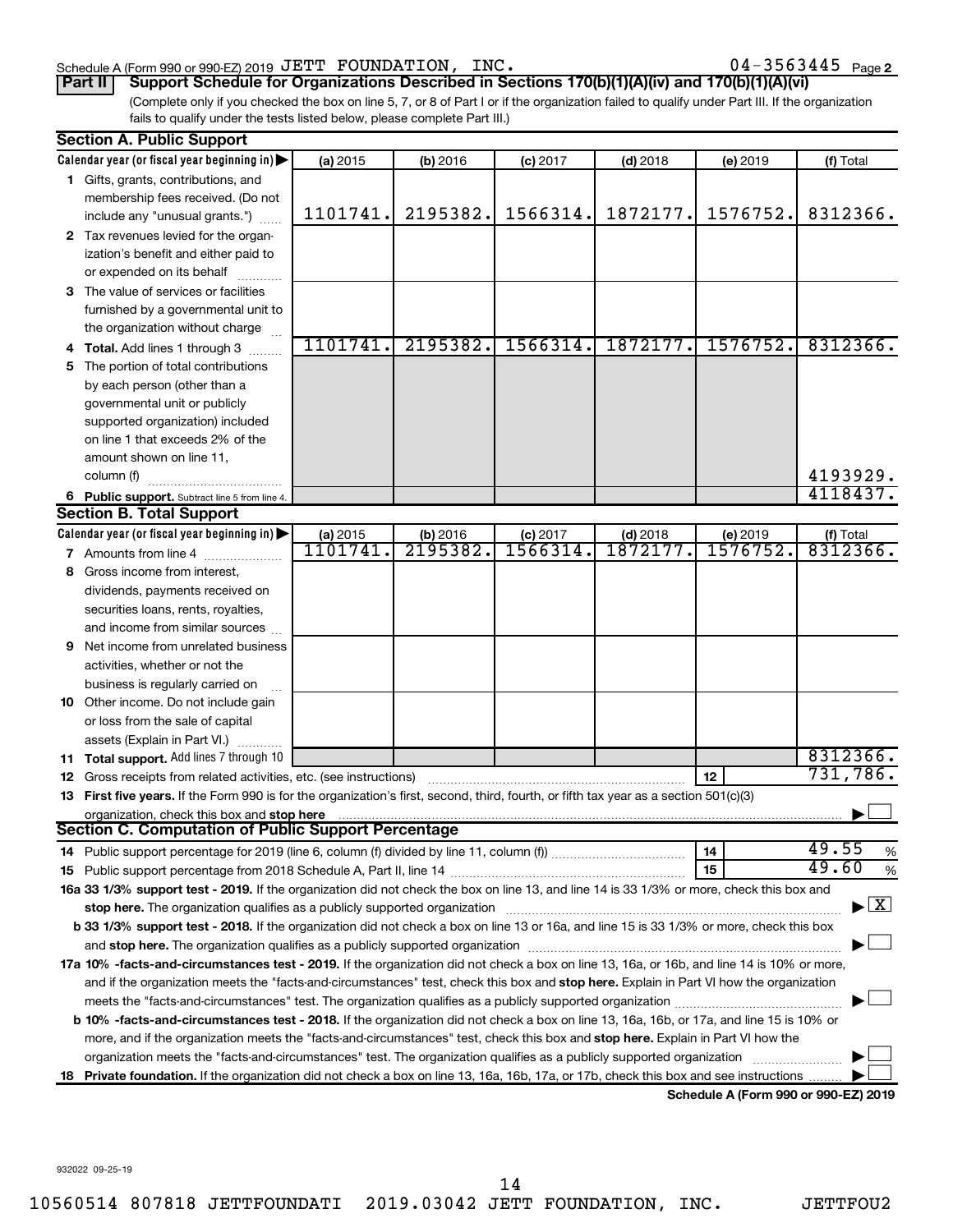# Schedule A (Form 990 or 990-EZ) 2019 Page JETT FOUNDATION, INC. 04-3563445

(Complete only if you checked the box on line 10 of Part I or if the organization failed to qualify under Part II. If the organization fails to qualify under the tests listed below, please complete Part II.)

| <b>Section A. Public Support</b>                                                                                                                                                         |          |          |            |            |          |                                      |
|------------------------------------------------------------------------------------------------------------------------------------------------------------------------------------------|----------|----------|------------|------------|----------|--------------------------------------|
| Calendar year (or fiscal year beginning in)                                                                                                                                              | (a) 2015 | (b) 2016 | $(c)$ 2017 | $(d)$ 2018 | (e) 2019 | (f) Total                            |
| 1 Gifts, grants, contributions, and                                                                                                                                                      |          |          |            |            |          |                                      |
| membership fees received. (Do not                                                                                                                                                        |          |          |            |            |          |                                      |
| include any "unusual grants.")                                                                                                                                                           |          |          |            |            |          |                                      |
| 2 Gross receipts from admissions,<br>merchandise sold or services per-<br>formed, or facilities furnished in<br>any activity that is related to the<br>organization's tax-exempt purpose |          |          |            |            |          |                                      |
| <b>3</b> Gross receipts from activities that                                                                                                                                             |          |          |            |            |          |                                      |
| are not an unrelated trade or bus-                                                                                                                                                       |          |          |            |            |          |                                      |
| iness under section 513                                                                                                                                                                  |          |          |            |            |          |                                      |
| 4 Tax revenues levied for the organ-                                                                                                                                                     |          |          |            |            |          |                                      |
| ization's benefit and either paid to                                                                                                                                                     |          |          |            |            |          |                                      |
| or expended on its behalf                                                                                                                                                                |          |          |            |            |          |                                      |
| 5 The value of services or facilities                                                                                                                                                    |          |          |            |            |          |                                      |
| furnished by a governmental unit to                                                                                                                                                      |          |          |            |            |          |                                      |
| the organization without charge                                                                                                                                                          |          |          |            |            |          |                                      |
| <b>6 Total.</b> Add lines 1 through 5                                                                                                                                                    |          |          |            |            |          |                                      |
| 7a Amounts included on lines 1, 2, and                                                                                                                                                   |          |          |            |            |          |                                      |
| 3 received from disqualified persons                                                                                                                                                     |          |          |            |            |          |                                      |
| <b>b</b> Amounts included on lines 2 and 3 received<br>from other than disqualified persons that<br>exceed the greater of \$5,000 or 1% of the<br>amount on line 13 for the year         |          |          |            |            |          |                                      |
| c Add lines 7a and 7b                                                                                                                                                                    |          |          |            |            |          |                                      |
| 8 Public support. (Subtract line 7c from line 6.)                                                                                                                                        |          |          |            |            |          |                                      |
| <b>Section B. Total Support</b>                                                                                                                                                          |          |          |            |            |          |                                      |
| Calendar year (or fiscal year beginning in)                                                                                                                                              | (a) 2015 | (b) 2016 | $(c)$ 2017 | $(d)$ 2018 | (e) 2019 | (f) Total                            |
| <b>9</b> Amounts from line 6                                                                                                                                                             |          |          |            |            |          |                                      |
| <b>10a</b> Gross income from interest,<br>dividends, payments received on<br>securities loans, rents, royalties,<br>and income from similar sources                                      |          |          |            |            |          |                                      |
| <b>b</b> Unrelated business taxable income                                                                                                                                               |          |          |            |            |          |                                      |
| (less section 511 taxes) from businesses                                                                                                                                                 |          |          |            |            |          |                                      |
| acquired after June 30, 1975<br>$\overline{\phantom{a}}$                                                                                                                                 |          |          |            |            |          |                                      |
| c Add lines 10a and 10b                                                                                                                                                                  |          |          |            |            |          |                                      |
| <b>11</b> Net income from unrelated business<br>activities not included in line 10b.<br>whether or not the business is<br>regularly carried on                                           |          |          |            |            |          |                                      |
| <b>12</b> Other income. Do not include gain<br>or loss from the sale of capital<br>assets (Explain in Part VI.)                                                                          |          |          |            |            |          |                                      |
| <b>13</b> Total support. (Add lines 9, 10c, 11, and 12.)                                                                                                                                 |          |          |            |            |          |                                      |
| 14 First five years. If the Form 990 is for the organization's first, second, third, fourth, or fifth tax year as a section 501(c)(3) organization,                                      |          |          |            |            |          |                                      |
|                                                                                                                                                                                          |          |          |            |            |          |                                      |
| <b>Section C. Computation of Public Support Percentage</b>                                                                                                                               |          |          |            |            |          |                                      |
| 15 Public support percentage for 2019 (line 8, column (f), divided by line 13, column (f) <i></i>                                                                                        |          |          |            |            | 15       | ℅                                    |
| 16 Public support percentage from 2018 Schedule A, Part III, line 15                                                                                                                     |          |          |            |            | 16       | %                                    |
| Section D. Computation of Investment Income Percentage                                                                                                                                   |          |          |            |            |          |                                      |
| 17 Investment income percentage for 2019 (line 10c, column (f), divided by line 13, column (f))                                                                                          |          |          |            |            | 17       | %                                    |
| 18 Investment income percentage from 2018 Schedule A, Part III, line 17                                                                                                                  |          |          |            |            | 18       | %                                    |
| 19a 33 1/3% support tests - 2019. If the organization did not check the box on line 14, and line 15 is more than 33 1/3%, and line 17 is not                                             |          |          |            |            |          |                                      |
| more than 33 1/3%, check this box and stop here. The organization qualifies as a publicly supported organization                                                                         |          |          |            |            |          |                                      |
| b 33 1/3% support tests - 2018. If the organization did not check a box on line 14 or line 19a, and line 16 is more than 33 1/3%, and                                                    |          |          |            |            |          |                                      |
| line 18 is not more than 33 1/3%, check this box and stop here. The organization qualifies as a publicly supported organization                                                          |          |          |            |            |          |                                      |
|                                                                                                                                                                                          |          |          |            |            |          |                                      |
| 932023 09-25-19                                                                                                                                                                          |          |          | 15         |            |          | Schedule A (Form 990 or 990-EZ) 2019 |

10560514 807818 JETTFOUNDATI 2019.03042 JETT FOUNDATION, INC. JETTFOU2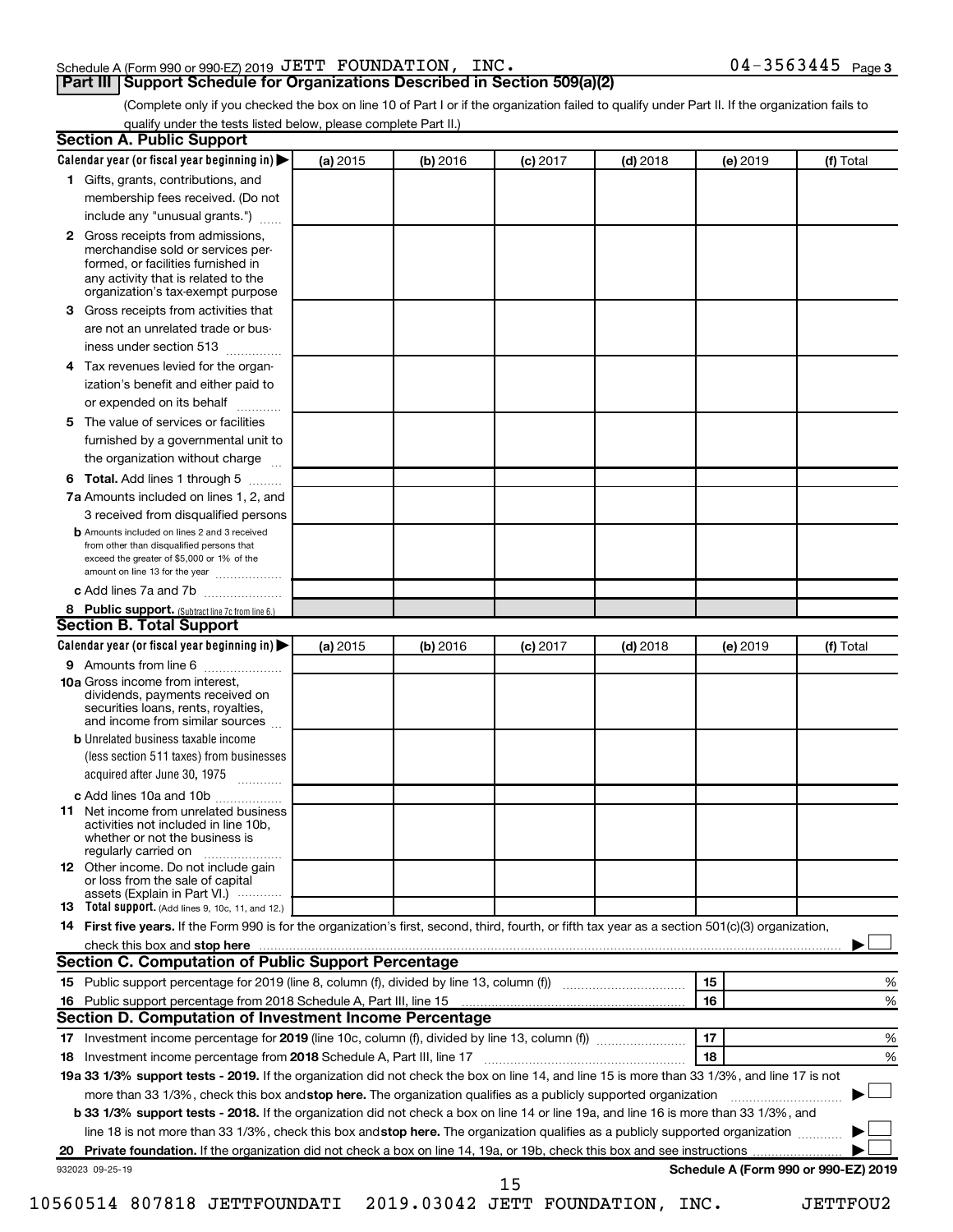**1**

**2**

**3a**

**3b**

**3c**

**4a**

**4b**

**4c**

**5a**

**5b 5c**

**6**

**7**

**8**

**9a**

**9b**

**9c**

**10a**

**10b**

**Yes No**

# **Part IV Supporting Organizations**

(Complete only if you checked a box in line 12 on Part I. If you checked 12a of Part I, complete Sections A and B. If you checked 12b of Part I, complete Sections A and C. If you checked 12c of Part I, complete Sections A, D, and E. If you checked 12d of Part I, complete Sections A and D, and complete Part V.)

#### **Section A. All Supporting Organizations**

- **1** Are all of the organization's supported organizations listed by name in the organization's governing documents? If "No," describe in Part VI how the supported organizations are designated. If designated by *class or purpose, describe the designation. If historic and continuing relationship, explain.*
- **2** Did the organization have any supported organization that does not have an IRS determination of status under section 509(a)(1) or (2)? If "Yes," explain in Part **VI** how the organization determined that the supported *organization was described in section 509(a)(1) or (2).*
- **3a** Did the organization have a supported organization described in section 501(c)(4), (5), or (6)? If "Yes," answer *(b) and (c) below.*
- **b** Did the organization confirm that each supported organization qualified under section 501(c)(4), (5), or (6) and satisfied the public support tests under section 509(a)(2)? If "Yes," describe in Part VI when and how the *organization made the determination.*
- **c** Did the organization ensure that all support to such organizations was used exclusively for section 170(c)(2)(B) purposes? If "Yes," explain in Part VI what controls the organization put in place to ensure such use.
- **4 a** *If* Was any supported organization not organized in the United States ("foreign supported organization")? *"Yes," and if you checked 12a or 12b in Part I, answer (b) and (c) below.*
- **b** Did the organization have ultimate control and discretion in deciding whether to make grants to the foreign supported organization? If "Yes," describe in Part VI how the organization had such control and discretion *despite being controlled or supervised by or in connection with its supported organizations.*
- **c** Did the organization support any foreign supported organization that does not have an IRS determination under sections 501(c)(3) and 509(a)(1) or (2)? If "Yes," explain in Part VI what controls the organization used *to ensure that all support to the foreign supported organization was used exclusively for section 170(c)(2)(B) purposes.*
- **5a** Did the organization add, substitute, or remove any supported organizations during the tax year? If "Yes," answer (b) and (c) below (if applicable). Also, provide detail in **Part VI,** including (i) the names and EIN *numbers of the supported organizations added, substituted, or removed; (ii) the reasons for each such action; (iii) the authority under the organization's organizing document authorizing such action; and (iv) how the action was accomplished (such as by amendment to the organizing document).*
- **b Type I or Type II only.** Was any added or substituted supported organization part of a class already designated in the organization's organizing document?
- **c Substitutions only.**  Was the substitution the result of an event beyond the organization's control?
- **6** Did the organization provide support (whether in the form of grants or the provision of services or facilities) to **Part VI.** support or benefit one or more of the filing organization's supported organizations? If "Yes," provide detail in anyone other than (i) its supported organizations, (ii) individuals that are part of the charitable class benefited by one or more of its supported organizations, or (iii) other supporting organizations that also
- **7** Did the organization provide a grant, loan, compensation, or other similar payment to a substantial contributor regard to a substantial contributor? If "Yes," complete Part I of Schedule L (Form 990 or 990-EZ). (as defined in section 4958(c)(3)(C)), a family member of a substantial contributor, or a 35% controlled entity with
- **8** Did the organization make a loan to a disqualified person (as defined in section 4958) not described in line 7? *If "Yes," complete Part I of Schedule L (Form 990 or 990-EZ).*
- **9 a** Was the organization controlled directly or indirectly at any time during the tax year by one or more in section 509(a)(1) or (2))? If "Yes," provide detail in **Part VI.** disqualified persons as defined in section 4946 (other than foundation managers and organizations described
- **b** Did one or more disqualified persons (as defined in line 9a) hold a controlling interest in any entity in which the supporting organization had an interest? If "Yes," provide detail in Part VI.
- **c** Did a disqualified person (as defined in line 9a) have an ownership interest in, or derive any personal benefit from, assets in which the supporting organization also had an interest? If "Yes," provide detail in Part VI.
- **10 a** Was the organization subject to the excess business holdings rules of section 4943 because of section supporting organizations)? If "Yes," answer 10b below. 4943(f) (regarding certain Type II supporting organizations, and all Type III non-functionally integrated
	- **b** Did the organization have any excess business holdings in the tax year? (Use Schedule C, Form 4720, to *determine whether the organization had excess business holdings.)*

16

932024 09-25-19

**Schedule A (Form 990 or 990-EZ) 2019**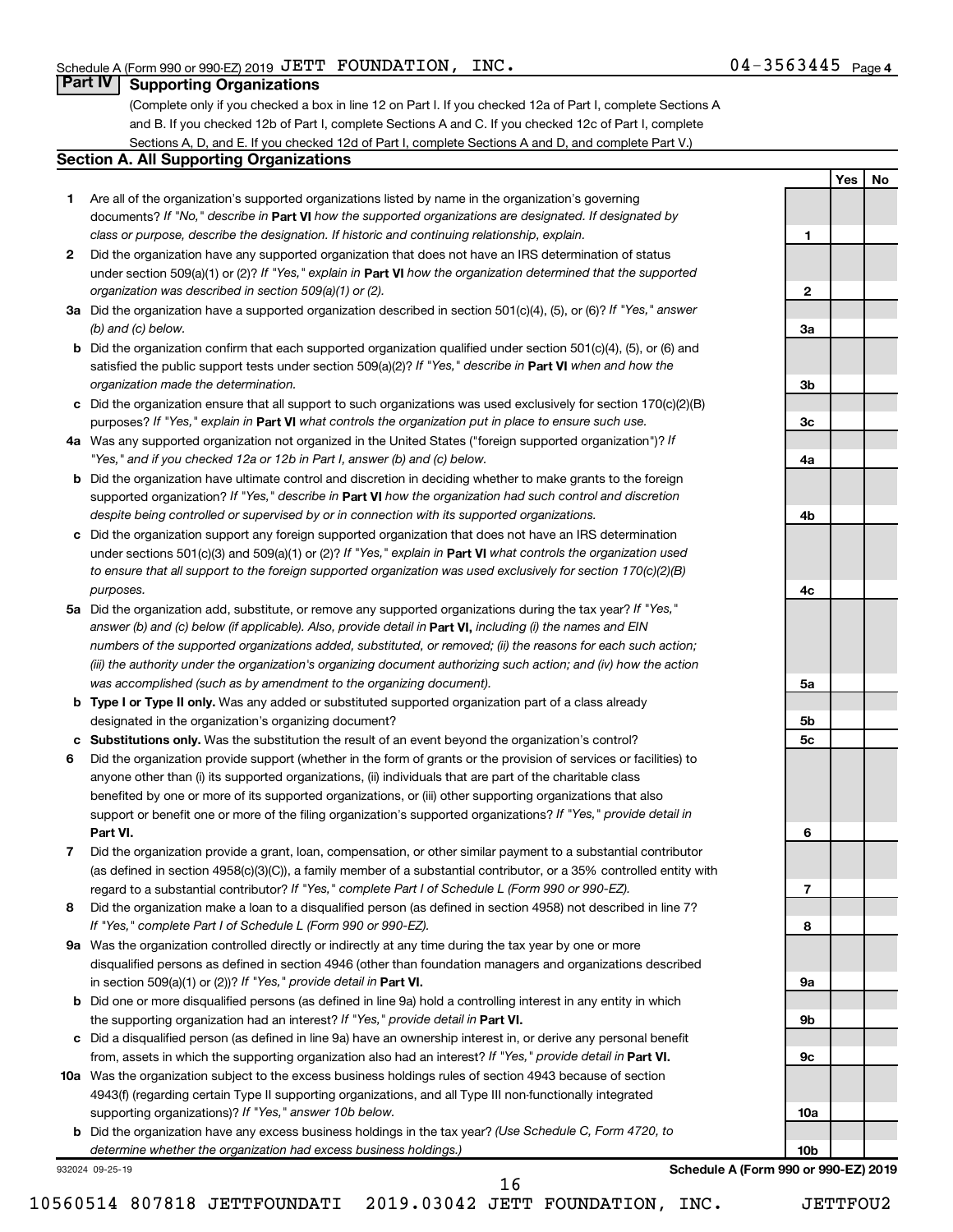|    | Part IV<br><b>Supporting Organizations (continued)</b>                                                                          |                 |     |    |
|----|---------------------------------------------------------------------------------------------------------------------------------|-----------------|-----|----|
|    |                                                                                                                                 |                 | Yes | No |
| 11 | Has the organization accepted a gift or contribution from any of the following persons?                                         |                 |     |    |
|    | a A person who directly or indirectly controls, either alone or together with persons described in (b) and (c)                  |                 |     |    |
|    | below, the governing body of a supported organization?                                                                          | 11a             |     |    |
|    | <b>b</b> A family member of a person described in (a) above?                                                                    | 11 <sub>b</sub> |     |    |
|    | c A 35% controlled entity of a person described in (a) or (b) above? If "Yes" to a, b, or c, provide detail in Part VI.         | 11c             |     |    |
|    | <b>Section B. Type I Supporting Organizations</b>                                                                               |                 |     |    |
|    |                                                                                                                                 |                 | Yes | No |
| 1  | Did the directors, trustees, or membership of one or more supported organizations have the power to                             |                 |     |    |
|    | regularly appoint or elect at least a majority of the organization's directors or trustees at all times during the              |                 |     |    |
|    | tax year? If "No," describe in Part VI how the supported organization(s) effectively operated, supervised, or                   |                 |     |    |
|    | controlled the organization's activities. If the organization had more than one supported organization,                         |                 |     |    |
|    | describe how the powers to appoint and/or remove directors or trustees were allocated among the supported                       |                 |     |    |
|    | organizations and what conditions or restrictions, if any, applied to such powers during the tax year.                          | 1               |     |    |
| 2  | Did the organization operate for the benefit of any supported organization other than the supported                             |                 |     |    |
|    | organization(s) that operated, supervised, or controlled the supporting organization? If "Yes," explain in                      |                 |     |    |
|    | Part VI how providing such benefit carried out the purposes of the supported organization(s) that operated,                     |                 |     |    |
|    | supervised, or controlled the supporting organization.                                                                          | 2               |     |    |
|    | <b>Section C. Type II Supporting Organizations</b>                                                                              |                 |     |    |
|    |                                                                                                                                 |                 | Yes | No |
| 1. | Were a majority of the organization's directors or trustees during the tax year also a majority of the directors                |                 |     |    |
|    | or trustees of each of the organization's supported organization(s)? If "No," describe in Part VI how control                   |                 |     |    |
|    | or management of the supporting organization was vested in the same persons that controlled or managed                          |                 |     |    |
|    | the supported organization(s).                                                                                                  | 1               |     |    |
|    | <b>Section D. All Type III Supporting Organizations</b>                                                                         |                 |     |    |
|    |                                                                                                                                 |                 | Yes | No |
| 1  | Did the organization provide to each of its supported organizations, by the last day of the fifth month of the                  |                 |     |    |
|    | organization's tax year, (i) a written notice describing the type and amount of support provided during the prior tax           |                 |     |    |
|    | year, (ii) a copy of the Form 990 that was most recently filed as of the date of notification, and (iii) copies of the          |                 |     |    |
|    | organization's governing documents in effect on the date of notification, to the extent not previously provided?                | 1               |     |    |
| 2  | Were any of the organization's officers, directors, or trustees either (i) appointed or elected by the supported                |                 |     |    |
|    | organization(s) or (ii) serving on the governing body of a supported organization? If "No," explain in Part VI how              |                 |     |    |
|    | the organization maintained a close and continuous working relationship with the supported organization(s).                     | $\mathbf{2}$    |     |    |
| 3  | By reason of the relationship described in (2), did the organization's supported organizations have a                           |                 |     |    |
|    | significant voice in the organization's investment policies and in directing the use of the organization's                      |                 |     |    |
|    | income or assets at all times during the tax year? If "Yes," describe in Part VI the role the organization's                    |                 |     |    |
|    | supported organizations played in this regard.                                                                                  | з               |     |    |
|    | Section E. Type III Functionally Integrated Supporting Organizations                                                            |                 |     |    |
| 1  | Check the box next to the method that the organization used to satisfy the Integral Part Test during the yealsee instructions). |                 |     |    |
| a  | The organization satisfied the Activities Test. Complete line 2 below.                                                          |                 |     |    |
| b  | The organization is the parent of each of its supported organizations. Complete line 3 below.                                   |                 |     |    |
| c  | The organization supported a governmental entity. Describe in Part VI how you supported a government entity (see instructions). |                 |     |    |
| 2  | Activities Test. Answer (a) and (b) below.                                                                                      |                 | Yes | No |
| а  | Did substantially all of the organization's activities during the tax year directly further the exempt purposes of              |                 |     |    |
|    | the supported organization(s) to which the organization was responsive? If "Yes," then in Part VI identify                      |                 |     |    |
|    | those supported organizations and explain how these activities directly furthered their exempt purposes,                        |                 |     |    |
|    | how the organization was responsive to those supported organizations, and how the organization determined                       |                 |     |    |
|    | that these activities constituted substantially all of its activities.                                                          | 2a              |     |    |
| b  | Did the activities described in (a) constitute activities that, but for the organization's involvement, one or more             |                 |     |    |
|    | of the organization's supported organization(s) would have been engaged in? If "Yes," explain in Part VI the                    |                 |     |    |
|    | reasons for the organization's position that its supported organization(s) would have engaged in these                          |                 |     |    |
|    | activities but for the organization's involvement.                                                                              | 2b              |     |    |
| 3  | Parent of Supported Organizations. Answer (a) and (b) below.                                                                    |                 |     |    |
| а  | Did the organization have the power to regularly appoint or elect a majority of the officers, directors, or                     |                 |     |    |
|    | trustees of each of the supported organizations? Provide details in Part VI.                                                    | За              |     |    |
|    | <b>b</b> Did the organization exercise a substantial degree of direction over the policies, programs, and activities of each    |                 |     |    |
|    | of its supported organizations? If "Yes," describe in Part VI the role played by the organization in this regard.               | 3b              |     |    |
|    | Schedule A (Form 990 or 990-EZ) 2019<br>932025 09-25-19<br>17                                                                   |                 |     |    |

10560514 807818 JETTFOUNDATI 2019.03042 JETT FOUNDATION, INC. JETTFOU2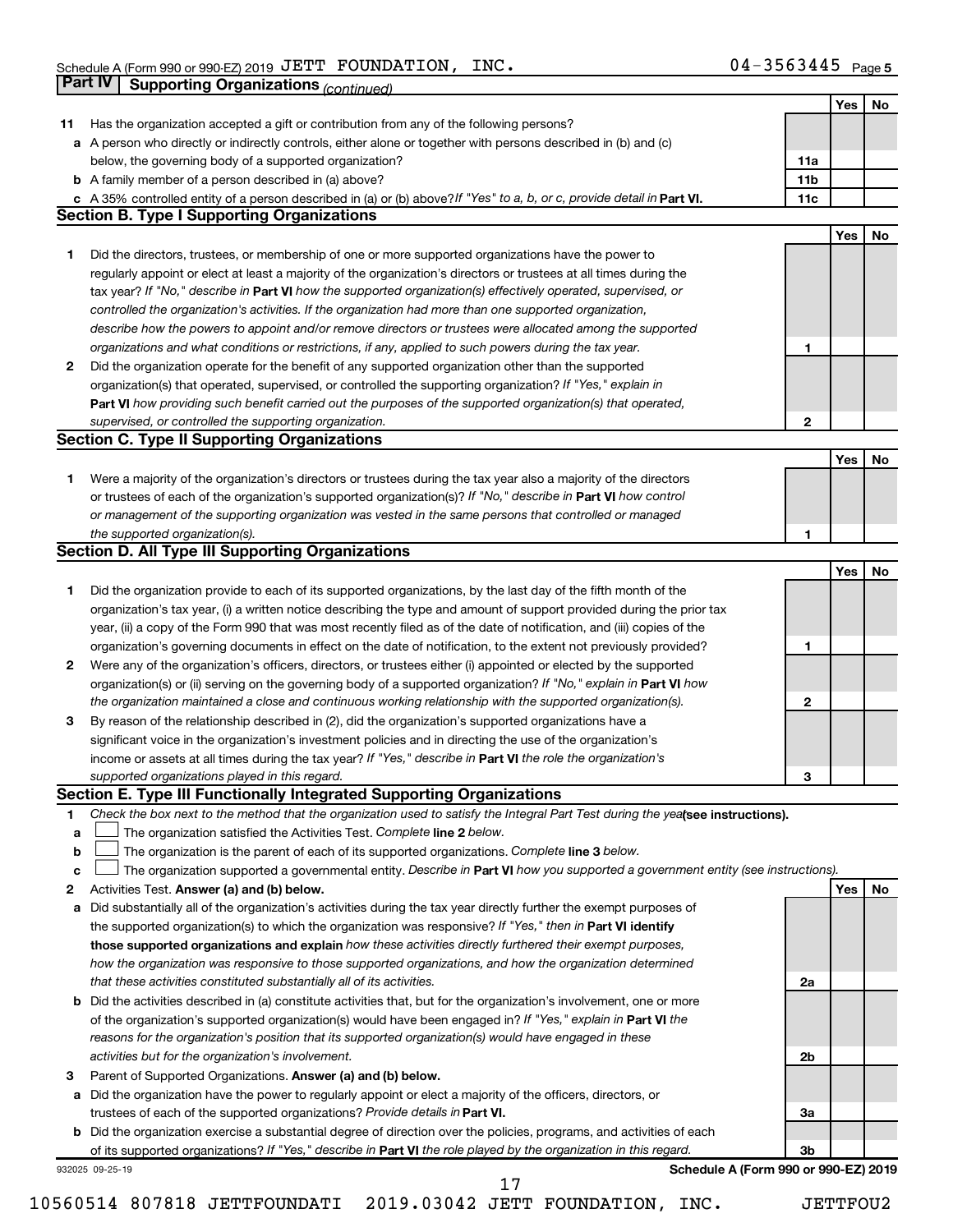## Schedule A (Form 990 or 990-EZ) 2019 Page JETT FOUNDATION, INC. 04-3563445 **Part V Type III Non-Functionally Integrated 509(a)(3) Supporting Organizations**

1 **Letter See instructions.** All Check here if the organization satisfied the Integral Part Test as a qualifying trust on Nov. 20, 1970 (explain in Part VI). See instructions. All other Type III non-functionally integrated supporting organizations must complete Sections A through E.

|              | Section A - Adjusted Net Income                                              |                | (A) Prior Year | (B) Current Year<br>(optional) |
|--------------|------------------------------------------------------------------------------|----------------|----------------|--------------------------------|
| 1            | Net short-term capital gain                                                  | 1              |                |                                |
| 2            | Recoveries of prior-year distributions                                       | $\overline{2}$ |                |                                |
| з            | Other gross income (see instructions)                                        | 3              |                |                                |
| 4            | Add lines 1 through 3.                                                       | 4              |                |                                |
| 5            | Depreciation and depletion                                                   | 5              |                |                                |
| 6            | Portion of operating expenses paid or incurred for production or             |                |                |                                |
|              | collection of gross income or for management, conservation, or               |                |                |                                |
|              | maintenance of property held for production of income (see instructions)     | 6              |                |                                |
| 7            | Other expenses (see instructions)                                            | $\overline{7}$ |                |                                |
| 8            | Adjusted Net Income (subtract lines 5, 6, and 7 from line 4)                 | 8              |                |                                |
|              | <b>Section B - Minimum Asset Amount</b>                                      |                | (A) Prior Year | (B) Current Year<br>(optional) |
| 1            | Aggregate fair market value of all non-exempt-use assets (see                |                |                |                                |
|              | instructions for short tax year or assets held for part of year):            |                |                |                                |
|              | a Average monthly value of securities                                        | 1a             |                |                                |
|              | <b>b</b> Average monthly cash balances                                       | 1b             |                |                                |
|              | c Fair market value of other non-exempt-use assets                           | 1c             |                |                                |
|              | d Total (add lines 1a, 1b, and 1c)                                           | 1d             |                |                                |
|              | <b>e</b> Discount claimed for blockage or other                              |                |                |                                |
|              | factors (explain in detail in Part VI):                                      |                |                |                                |
| 2            | Acquisition indebtedness applicable to non-exempt-use assets                 | $\mathbf{2}$   |                |                                |
| 3            | Subtract line 2 from line 1d.                                                | 3              |                |                                |
| 4            | Cash deemed held for exempt use. Enter 1-1/2% of line 3 (for greater amount, |                |                |                                |
|              | see instructions).                                                           | 4              |                |                                |
| 5            | Net value of non-exempt-use assets (subtract line 4 from line 3)             | 5              |                |                                |
| 6            | Multiply line 5 by .035.                                                     | 6              |                |                                |
| 7            | Recoveries of prior-year distributions                                       | $\overline{7}$ |                |                                |
| 8            | Minimum Asset Amount (add line 7 to line 6)                                  | 8              |                |                                |
|              | <b>Section C - Distributable Amount</b>                                      |                |                | <b>Current Year</b>            |
| 1            | Adjusted net income for prior year (from Section A, line 8, Column A)        | 1              |                |                                |
| $\mathbf{2}$ | Enter 85% of line 1.                                                         | $\mathbf{2}$   |                |                                |
| З            | Minimum asset amount for prior year (from Section B, line 8, Column A)       | 3              |                |                                |
| 4            | Enter greater of line 2 or line 3.                                           | 4              |                |                                |
| 5            | Income tax imposed in prior year                                             | 5              |                |                                |
| 6            | <b>Distributable Amount.</b> Subtract line 5 from line 4, unless subject to  |                |                |                                |
|              | emergency temporary reduction (see instructions).                            | 6              |                |                                |
|              |                                                                              |                |                |                                |

**7** Let Check here if the current year is the organization's first as a non-functionally integrated Type III supporting organization (see instructions).

**Schedule A (Form 990 or 990-EZ) 2019**

932026 09-25-19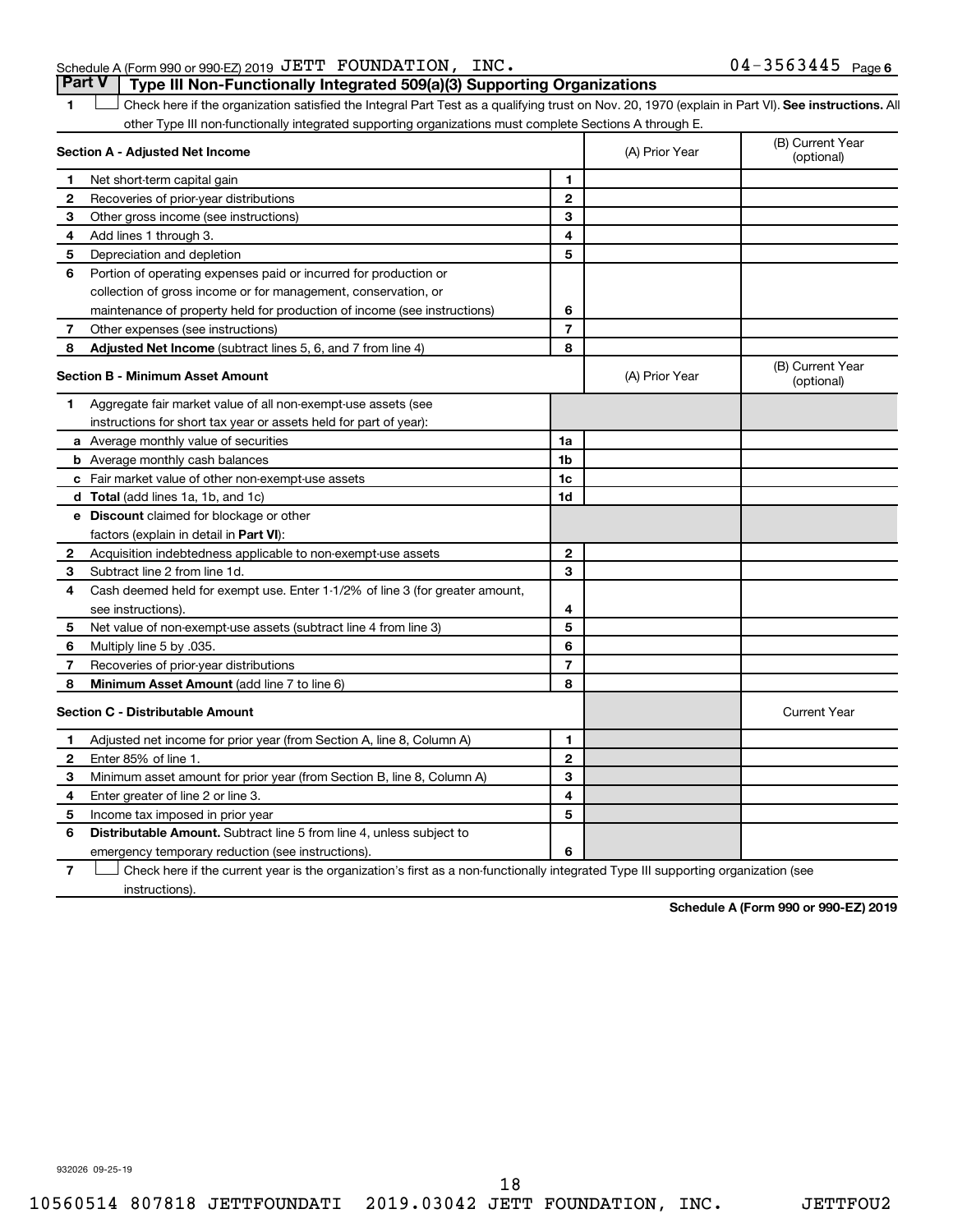| <b>Part V</b> | Type III Non-Functionally Integrated 509(a)(3) Supporting Organizations (continued)        |                             |                                       |                                                |
|---------------|--------------------------------------------------------------------------------------------|-----------------------------|---------------------------------------|------------------------------------------------|
|               | <b>Section D - Distributions</b>                                                           |                             |                                       | <b>Current Year</b>                            |
| 1             | Amounts paid to supported organizations to accomplish exempt purposes                      |                             |                                       |                                                |
| $\mathbf{2}$  | Amounts paid to perform activity that directly furthers exempt purposes of supported       |                             |                                       |                                                |
|               | organizations, in excess of income from activity                                           |                             |                                       |                                                |
| 3             | Administrative expenses paid to accomplish exempt purposes of supported organizations      |                             |                                       |                                                |
| 4             | Amounts paid to acquire exempt-use assets                                                  |                             |                                       |                                                |
| 5             | Qualified set-aside amounts (prior IRS approval required)                                  |                             |                                       |                                                |
| 6             | Other distributions (describe in Part VI). See instructions.                               |                             |                                       |                                                |
| 7             | Total annual distributions. Add lines 1 through 6.                                         |                             |                                       |                                                |
| 8             | Distributions to attentive supported organizations to which the organization is responsive |                             |                                       |                                                |
|               | (provide details in Part VI). See instructions.                                            |                             |                                       |                                                |
| 9             | Distributable amount for 2019 from Section C, line 6                                       |                             |                                       |                                                |
| 10            | Line 8 amount divided by line 9 amount                                                     |                             |                                       |                                                |
|               |                                                                                            | (i)                         | (ii)                                  | (iii)                                          |
|               | <b>Section E - Distribution Allocations (see instructions)</b>                             | <b>Excess Distributions</b> | <b>Underdistributions</b><br>Pre-2019 | <b>Distributable</b><br><b>Amount for 2019</b> |
| 1             | Distributable amount for 2019 from Section C, line 6                                       |                             |                                       |                                                |
| $\mathbf{2}$  | Underdistributions, if any, for years prior to 2019 (reason-                               |                             |                                       |                                                |
|               | able cause required- explain in Part VI). See instructions.                                |                             |                                       |                                                |
| 3             | Excess distributions carryover, if any, to 2019                                            |                             |                                       |                                                |
|               | a From 2014                                                                                |                             |                                       |                                                |
|               | <b>b</b> From 2015                                                                         |                             |                                       |                                                |
|               | c From 2016                                                                                |                             |                                       |                                                |
|               | <b>d</b> From 2017                                                                         |                             |                                       |                                                |
|               | e From 2018                                                                                |                             |                                       |                                                |
|               | f Total of lines 3a through e                                                              |                             |                                       |                                                |
|               | <b>g</b> Applied to underdistributions of prior years                                      |                             |                                       |                                                |
|               | h Applied to 2019 distributable amount                                                     |                             |                                       |                                                |
| Ť.            | Carryover from 2014 not applied (see instructions)                                         |                             |                                       |                                                |
|               | Remainder. Subtract lines 3g, 3h, and 3i from 3f.                                          |                             |                                       |                                                |
| 4             | Distributions for 2019 from Section D,                                                     |                             |                                       |                                                |
|               | line $7:$                                                                                  |                             |                                       |                                                |
|               | a Applied to underdistributions of prior years                                             |                             |                                       |                                                |
|               | <b>b</b> Applied to 2019 distributable amount                                              |                             |                                       |                                                |
| с             | Remainder. Subtract lines 4a and 4b from 4.                                                |                             |                                       |                                                |
| 5             | Remaining underdistributions for years prior to 2019, if                                   |                             |                                       |                                                |
|               | any. Subtract lines 3g and 4a from line 2. For result greater                              |                             |                                       |                                                |
|               | than zero, explain in Part VI. See instructions.                                           |                             |                                       |                                                |
| 6             | Remaining underdistributions for 2019. Subtract lines 3h                                   |                             |                                       |                                                |
|               | and 4b from line 1. For result greater than zero, explain in                               |                             |                                       |                                                |
|               | <b>Part VI.</b> See instructions.                                                          |                             |                                       |                                                |
| $\mathbf{7}$  | Excess distributions carryover to 2020. Add lines 3j                                       |                             |                                       |                                                |
|               | and 4c.                                                                                    |                             |                                       |                                                |
| 8             | Breakdown of line 7:                                                                       |                             |                                       |                                                |
|               | a Excess from 2015                                                                         |                             |                                       |                                                |
|               | <b>b</b> Excess from 2016                                                                  |                             |                                       |                                                |
|               | c Excess from 2017                                                                         |                             |                                       |                                                |
|               | d Excess from 2018                                                                         |                             |                                       |                                                |
|               | e Excess from 2019                                                                         |                             |                                       |                                                |

**Schedule A (Form 990 or 990-EZ) 2019**

932027 09-25-19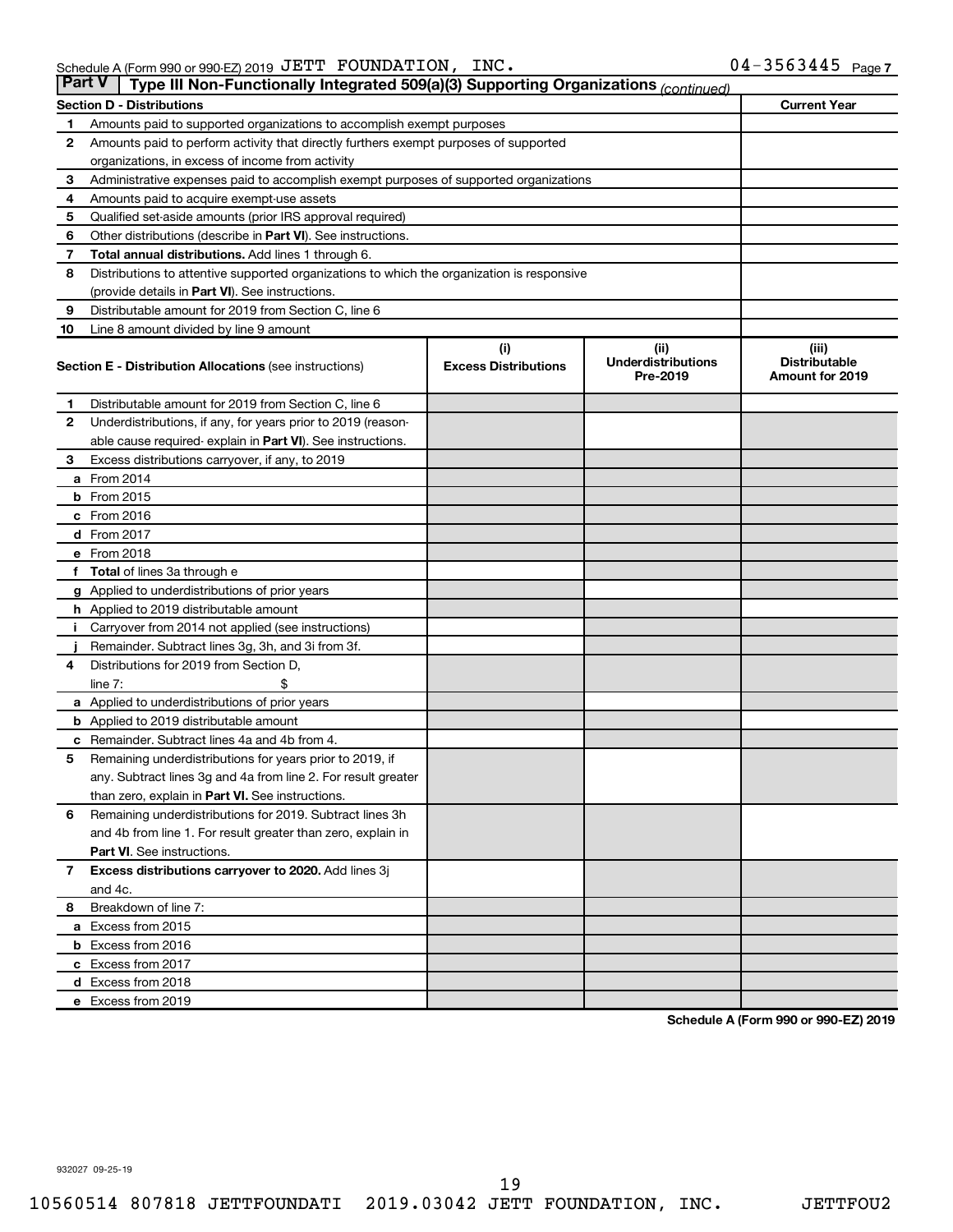| $04 - 3563445$ Page 8<br>Schedule A (Form 990 or 990-EZ) 2019 $\rm{JETT}$ $\rm{\, FOUNDATION}$ , $\rm{\, INC.}$ |
|-----------------------------------------------------------------------------------------------------------------|
|-----------------------------------------------------------------------------------------------------------------|

| (See instructions.) | <b>Supplemental Information.</b> Provide the explanations required by Part II, line 10; Part II, line 17a or 17b; Part III, line 12;<br>Part IV, Section A, lines 1, 2, 3b, 3c, 4b, 4c, 5a, 6, 9a, 9b, 9c, 11a, 11b, and 11c; Part IV,<br>Section D, lines 5, 6, and 8; and Part V, Section E, lines 2, 5, and 6. Also complete this part for any additional information. |  |  |                                      |
|---------------------|---------------------------------------------------------------------------------------------------------------------------------------------------------------------------------------------------------------------------------------------------------------------------------------------------------------------------------------------------------------------------|--|--|--------------------------------------|
|                     |                                                                                                                                                                                                                                                                                                                                                                           |  |  |                                      |
|                     |                                                                                                                                                                                                                                                                                                                                                                           |  |  |                                      |
|                     |                                                                                                                                                                                                                                                                                                                                                                           |  |  |                                      |
|                     |                                                                                                                                                                                                                                                                                                                                                                           |  |  |                                      |
|                     |                                                                                                                                                                                                                                                                                                                                                                           |  |  |                                      |
|                     |                                                                                                                                                                                                                                                                                                                                                                           |  |  |                                      |
|                     |                                                                                                                                                                                                                                                                                                                                                                           |  |  |                                      |
|                     |                                                                                                                                                                                                                                                                                                                                                                           |  |  |                                      |
|                     |                                                                                                                                                                                                                                                                                                                                                                           |  |  |                                      |
|                     |                                                                                                                                                                                                                                                                                                                                                                           |  |  |                                      |
|                     |                                                                                                                                                                                                                                                                                                                                                                           |  |  |                                      |
|                     |                                                                                                                                                                                                                                                                                                                                                                           |  |  |                                      |
|                     |                                                                                                                                                                                                                                                                                                                                                                           |  |  |                                      |
|                     |                                                                                                                                                                                                                                                                                                                                                                           |  |  |                                      |
|                     |                                                                                                                                                                                                                                                                                                                                                                           |  |  |                                      |
|                     |                                                                                                                                                                                                                                                                                                                                                                           |  |  |                                      |
|                     |                                                                                                                                                                                                                                                                                                                                                                           |  |  |                                      |
|                     |                                                                                                                                                                                                                                                                                                                                                                           |  |  |                                      |
|                     |                                                                                                                                                                                                                                                                                                                                                                           |  |  |                                      |
|                     |                                                                                                                                                                                                                                                                                                                                                                           |  |  |                                      |
|                     |                                                                                                                                                                                                                                                                                                                                                                           |  |  |                                      |
|                     |                                                                                                                                                                                                                                                                                                                                                                           |  |  |                                      |
|                     |                                                                                                                                                                                                                                                                                                                                                                           |  |  |                                      |
|                     |                                                                                                                                                                                                                                                                                                                                                                           |  |  |                                      |
|                     |                                                                                                                                                                                                                                                                                                                                                                           |  |  |                                      |
|                     |                                                                                                                                                                                                                                                                                                                                                                           |  |  |                                      |
|                     |                                                                                                                                                                                                                                                                                                                                                                           |  |  |                                      |
|                     |                                                                                                                                                                                                                                                                                                                                                                           |  |  |                                      |
|                     |                                                                                                                                                                                                                                                                                                                                                                           |  |  |                                      |
|                     |                                                                                                                                                                                                                                                                                                                                                                           |  |  |                                      |
|                     |                                                                                                                                                                                                                                                                                                                                                                           |  |  |                                      |
|                     |                                                                                                                                                                                                                                                                                                                                                                           |  |  |                                      |
|                     |                                                                                                                                                                                                                                                                                                                                                                           |  |  |                                      |
|                     |                                                                                                                                                                                                                                                                                                                                                                           |  |  |                                      |
|                     |                                                                                                                                                                                                                                                                                                                                                                           |  |  |                                      |
|                     |                                                                                                                                                                                                                                                                                                                                                                           |  |  |                                      |
|                     |                                                                                                                                                                                                                                                                                                                                                                           |  |  |                                      |
|                     |                                                                                                                                                                                                                                                                                                                                                                           |  |  |                                      |
|                     |                                                                                                                                                                                                                                                                                                                                                                           |  |  |                                      |
|                     |                                                                                                                                                                                                                                                                                                                                                                           |  |  |                                      |
| 932028 09-25-19     |                                                                                                                                                                                                                                                                                                                                                                           |  |  | Schedule A (Form 990 or 990-EZ) 2019 |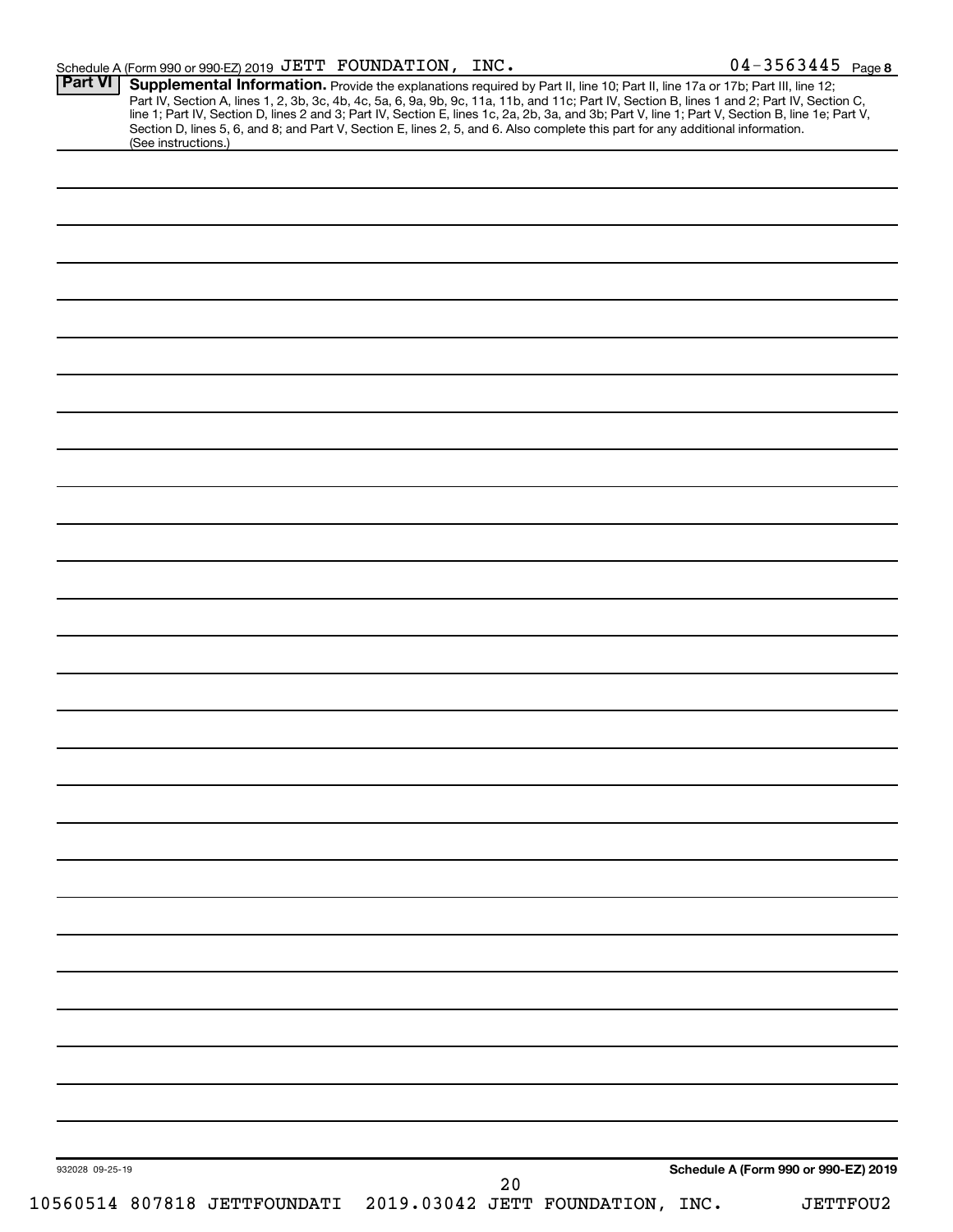| <b>SCHEDULE C</b>                                      | <b>Political Campaign and Lobbying Activities</b>                                                                                                                                                                                                  |         |                                               | OMB No. 1545-0047                                     |
|--------------------------------------------------------|----------------------------------------------------------------------------------------------------------------------------------------------------------------------------------------------------------------------------------------------------|---------|-----------------------------------------------|-------------------------------------------------------|
| (Form 990 or 990-EZ)                                   | 2019                                                                                                                                                                                                                                               |         |                                               |                                                       |
|                                                        | For Organizations Exempt From Income Tax Under section 501(c) and section 527<br>Complete if the organization is described below.<br>Attach to Form 990 or Form 990-EZ.                                                                            |         |                                               |                                                       |
| Department of the Treasury<br>Internal Revenue Service |                                                                                                                                                                                                                                                    |         |                                               | <b>Open to Public</b><br>Inspection                   |
|                                                        | Go to www.irs.gov/Form990 for instructions and the latest information.                                                                                                                                                                             |         |                                               |                                                       |
|                                                        | If the organization answered "Yes," on Form 990, Part IV, line 3, or Form 990-EZ, Part V, line 46 (Political Campaign Activities), then                                                                                                            |         |                                               |                                                       |
|                                                        | • Section 501(c)(3) organizations: Complete Parts I-A and B. Do not complete Part I-C.<br>• Section 501(c) (other than section 501(c)(3)) organizations: Complete Parts I-A and C below. Do not complete Part I-B.                                 |         |                                               |                                                       |
| • Section 527 organizations: Complete Part I-A only.   |                                                                                                                                                                                                                                                    |         |                                               |                                                       |
|                                                        | If the organization answered "Yes," on Form 990, Part IV, line 4, or Form 990-EZ, Part VI, line 47 (Lobbying Activities), then                                                                                                                     |         |                                               |                                                       |
|                                                        | • Section 501(c)(3) organizations that have filed Form 5768 (election under section 501(h)): Complete Part II-A. Do not complete Part II-B.                                                                                                        |         |                                               |                                                       |
|                                                        | • Section 501(c)(3) organizations that have NOT filed Form 5768 (election under section 501(h)): Complete Part II-B. Do not complete Part II-A.                                                                                                    |         |                                               |                                                       |
|                                                        | If the organization answered "Yes," on Form 990, Part IV, line 5 (Proxy Tax) (see separate instructions) or Form 990-EZ, Part V, line 35c (Proxy                                                                                                   |         |                                               |                                                       |
| Tax) (see separate instructions), then                 |                                                                                                                                                                                                                                                    |         |                                               |                                                       |
|                                                        | • Section 501(c)(4), (5), or (6) organizations: Complete Part III.                                                                                                                                                                                 |         |                                               |                                                       |
| Name of organization                                   |                                                                                                                                                                                                                                                    |         |                                               | <b>Employer identification number</b>                 |
|                                                        | JETT FOUNDATION, INC.                                                                                                                                                                                                                              |         |                                               | 04-3563445                                            |
| Part I-A                                               | Complete if the organization is exempt under section 501(c) or is a section 527 organization.                                                                                                                                                      |         |                                               |                                                       |
|                                                        |                                                                                                                                                                                                                                                    |         |                                               |                                                       |
|                                                        | 1 Provide a description of the organization's direct and indirect political campaign activities in Part IV.                                                                                                                                        |         |                                               |                                                       |
| 2                                                      |                                                                                                                                                                                                                                                    |         |                                               | $\triangleright$ s                                    |
| 3                                                      |                                                                                                                                                                                                                                                    |         |                                               |                                                       |
|                                                        |                                                                                                                                                                                                                                                    |         |                                               |                                                       |
| Part I-B                                               | Complete if the organization is exempt under section 501(c)(3).                                                                                                                                                                                    |         |                                               |                                                       |
|                                                        |                                                                                                                                                                                                                                                    |         |                                               | $\blacktriangleright$ \$                              |
| 2                                                      |                                                                                                                                                                                                                                                    |         |                                               |                                                       |
| 3                                                      |                                                                                                                                                                                                                                                    |         |                                               | Yes<br>No                                             |
|                                                        |                                                                                                                                                                                                                                                    |         |                                               | Yes<br><b>No</b>                                      |
| <b>b</b> If "Yes," describe in Part IV.                |                                                                                                                                                                                                                                                    |         |                                               |                                                       |
|                                                        | Part I-C Complete if the organization is exempt under section 501(c), except section 501(c)(3).                                                                                                                                                    |         |                                               |                                                       |
|                                                        | 1 Enter the amount directly expended by the filing organization for section 527 exempt function activities                                                                                                                                         |         |                                               | $\blacktriangleright$ \$                              |
|                                                        | 2 Enter the amount of the filing organization's funds contributed to other organizations for section 527                                                                                                                                           |         |                                               |                                                       |
|                                                        |                                                                                                                                                                                                                                                    |         |                                               | $\blacktriangleright$ \$                              |
|                                                        | 3 Total exempt function expenditures. Add lines 1 and 2. Enter here and on Form 1120-POL,                                                                                                                                                          |         |                                               |                                                       |
|                                                        |                                                                                                                                                                                                                                                    |         |                                               | $\triangleright$ \$                                   |
|                                                        |                                                                                                                                                                                                                                                    |         |                                               | Yes<br><b>No</b>                                      |
| 5.                                                     | Enter the names, addresses and employer identification number (EIN) of all section 527 political organizations to which the filing organization                                                                                                    |         |                                               |                                                       |
|                                                        | made payments. For each organization listed, enter the amount paid from the filing organization's funds. Also enter the amount of political                                                                                                        |         |                                               |                                                       |
|                                                        | contributions received that were promptly and directly delivered to a separate political organization, such as a separate segregated fund or a<br>political action committee (PAC). If additional space is needed, provide information in Part IV. |         |                                               |                                                       |
|                                                        |                                                                                                                                                                                                                                                    |         |                                               |                                                       |
| (a) Name                                               | (b) Address                                                                                                                                                                                                                                        | (c) EIN | (d) Amount paid from<br>filing organization's | (e) Amount of political<br>contributions received and |
|                                                        |                                                                                                                                                                                                                                                    |         | funds. If none, enter -0-.                    | promptly and directly                                 |
|                                                        |                                                                                                                                                                                                                                                    |         |                                               | delivered to a separate                               |
|                                                        |                                                                                                                                                                                                                                                    |         |                                               | political organization.<br>If none, enter -0-.        |
|                                                        |                                                                                                                                                                                                                                                    |         |                                               |                                                       |
|                                                        |                                                                                                                                                                                                                                                    |         |                                               |                                                       |
|                                                        |                                                                                                                                                                                                                                                    |         |                                               |                                                       |
|                                                        |                                                                                                                                                                                                                                                    |         |                                               |                                                       |
|                                                        |                                                                                                                                                                                                                                                    |         |                                               |                                                       |
|                                                        |                                                                                                                                                                                                                                                    |         |                                               |                                                       |
|                                                        |                                                                                                                                                                                                                                                    |         |                                               |                                                       |
|                                                        |                                                                                                                                                                                                                                                    |         |                                               |                                                       |
|                                                        |                                                                                                                                                                                                                                                    |         |                                               |                                                       |
|                                                        |                                                                                                                                                                                                                                                    |         |                                               |                                                       |
|                                                        |                                                                                                                                                                                                                                                    |         |                                               |                                                       |
|                                                        |                                                                                                                                                                                                                                                    |         |                                               |                                                       |
|                                                        |                                                                                                                                                                                                                                                    |         |                                               |                                                       |

**For Paperwork Reduction Act Notice, see the Instructions for Form 990 or 990-EZ. Schedule C (Form 990 or 990-EZ) 2019** LHA

932041 11-26-19

10560514 807818 JETTFOUNDATI 2019.03042 JETT FOUNDATION, INC. JETTFOU2 26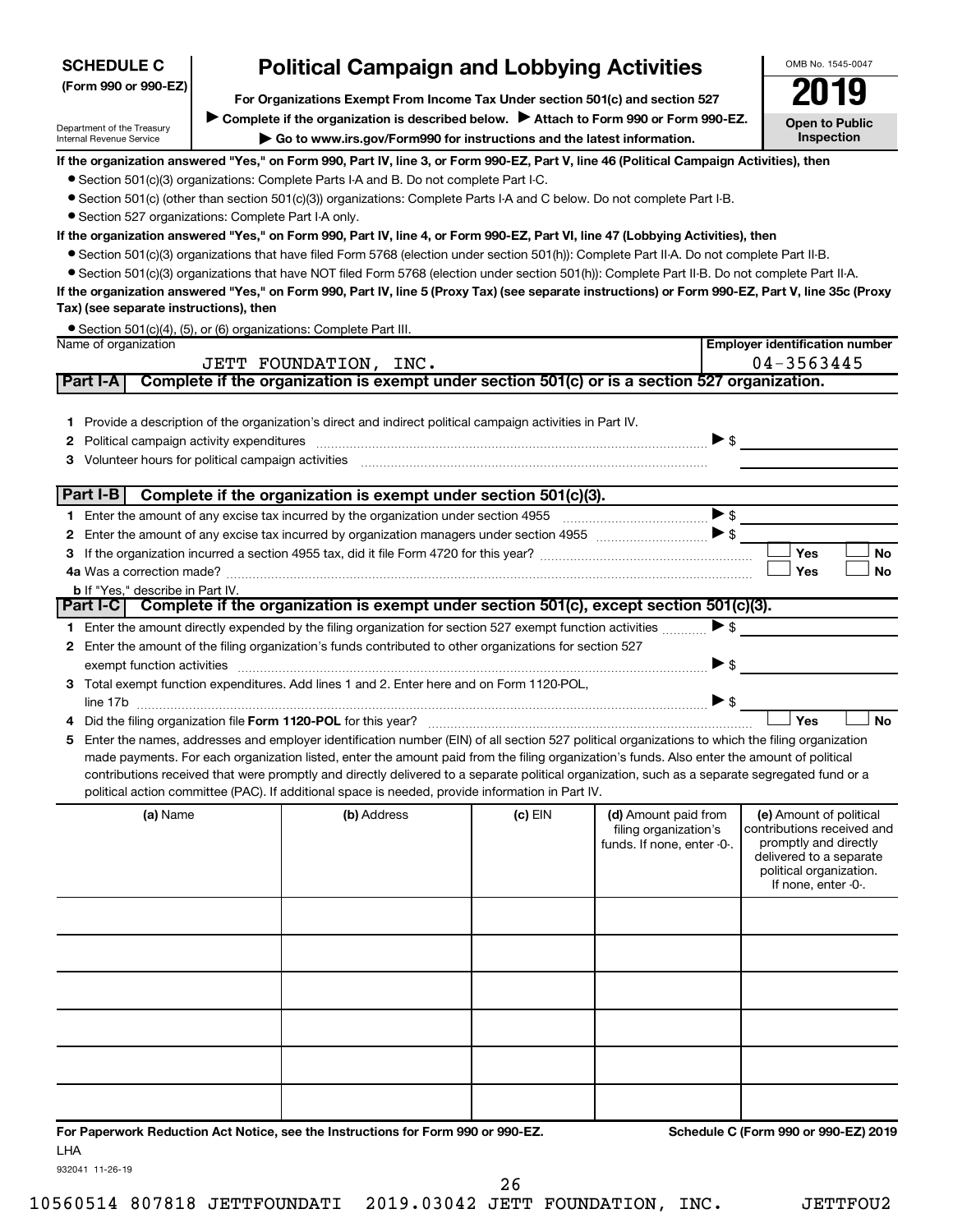| Schedule C (Form 990 or 990-EZ) 2019 JETT FOUNDATION, INC.                                                      |                                        |              |                                                                                                                                   |            |                                        | $04 - 3563445$ Page 2          |
|-----------------------------------------------------------------------------------------------------------------|----------------------------------------|--------------|-----------------------------------------------------------------------------------------------------------------------------------|------------|----------------------------------------|--------------------------------|
| Complete if the organization is exempt under section 501(c)(3) and filed Form 5768 (election under<br>Part II-A |                                        |              |                                                                                                                                   |            |                                        |                                |
| section 501(h)).                                                                                                |                                        |              |                                                                                                                                   |            |                                        |                                |
| A Check $\blacktriangleright$                                                                                   |                                        |              | if the filing organization belongs to an affiliated group (and list in Part IV each affiliated group member's name, address, EIN, |            |                                        |                                |
| expenses, and share of excess lobbying expenditures).                                                           |                                        |              |                                                                                                                                   |            |                                        |                                |
| <b>B</b> Check $\blacktriangleright$                                                                            |                                        |              | if the filing organization checked box A and "limited control" provisions apply.                                                  |            |                                        |                                |
|                                                                                                                 | <b>Limits on Lobbying Expenditures</b> |              | (The term "expenditures" means amounts paid or incurred.)                                                                         |            | (a) Filing<br>organization's<br>totals | (b) Affiliated group<br>totals |
| 1a Total lobbying expenditures to influence public opinion (grassroots lobbying)                                |                                        |              |                                                                                                                                   |            | 0.                                     |                                |
| <b>b</b> Total lobbying expenditures to influence a legislative body (direct lobbying)                          |                                        |              |                                                                                                                                   |            | $\overline{0}$ .                       |                                |
|                                                                                                                 |                                        |              |                                                                                                                                   |            | $\overline{0}$ .                       |                                |
| d Other exempt purpose expenditures                                                                             |                                        |              |                                                                                                                                   |            | 1,666,661.                             |                                |
|                                                                                                                 |                                        |              |                                                                                                                                   |            | 1,666,661.                             |                                |
| f Lobbying nontaxable amount. Enter the amount from the following table in both columns.                        |                                        |              |                                                                                                                                   |            | 233, 333.                              |                                |
| If the amount on line 1e, column $(a)$ or $(b)$ is:                                                             |                                        |              | The lobbying nontaxable amount is:                                                                                                |            |                                        |                                |
| Not over \$500,000                                                                                              |                                        |              | 20% of the amount on line 1e.                                                                                                     |            |                                        |                                |
| Over \$500,000 but not over \$1,000,000                                                                         |                                        |              | \$100,000 plus 15% of the excess over \$500,000.                                                                                  |            |                                        |                                |
| Over \$1,000,000 but not over \$1,500,000                                                                       |                                        |              | \$175,000 plus 10% of the excess over \$1,000,000                                                                                 |            |                                        |                                |
| Over \$1,500,000 but not over \$17,000,000                                                                      |                                        |              | \$225,000 plus 5% of the excess over \$1,500,000.                                                                                 |            |                                        |                                |
| Over \$17,000,000                                                                                               |                                        | \$1,000,000. |                                                                                                                                   |            |                                        |                                |
|                                                                                                                 |                                        |              |                                                                                                                                   |            |                                        |                                |
| g Grassroots nontaxable amount (enter 25% of line 1f)                                                           |                                        |              |                                                                                                                                   |            | 58, 333.                               |                                |
| h Subtract line 1g from line 1a. If zero or less, enter -0-                                                     |                                        |              |                                                                                                                                   |            | $\overline{\mathfrak{o}}$ .            |                                |
| i Subtract line 1f from line 1c. If zero or less, enter -0-                                                     |                                        |              |                                                                                                                                   |            | $\overline{0}$ .                       |                                |
| j If there is an amount other than zero on either line 1h or line 1i, did the organization file Form 4720       |                                        |              |                                                                                                                                   |            |                                        |                                |
| reporting section 4911 tax for this year?                                                                       |                                        |              |                                                                                                                                   |            |                                        | Yes<br>No                      |
|                                                                                                                 |                                        |              | 4-Year Averaging Period Under Section 501(h)                                                                                      |            |                                        |                                |
| (Some organizations that made a section 501(h) election do not have to complete all of the five columns below.  |                                        |              | See the separate instructions for lines 2a through 2f.)                                                                           |            |                                        |                                |
|                                                                                                                 |                                        |              | Lobbying Expenditures During 4-Year Averaging Period                                                                              |            |                                        |                                |
| Calendar year<br>(or fiscal year beginning in)                                                                  | (a) 2016                               |              | (b) 2017                                                                                                                          | $(c)$ 2018 | $(d)$ 2019                             | (e) Total                      |
| 2a Lobbying nontaxable amount                                                                                   |                                        | 248,751.     | 227,555.                                                                                                                          | 239,760.   | 233, 333.                              | 949,399.                       |
| <b>b</b> Lobbying ceiling amount<br>$(150\% \text{ of line } 2a, \text{ column}(e))$                            |                                        |              |                                                                                                                                   |            |                                        | 1,424,099.                     |
| c Total lobbying expenditures                                                                                   |                                        |              |                                                                                                                                   |            |                                        |                                |
| d Grassroots nontaxable amount                                                                                  |                                        | 62,188.      | 56,889.                                                                                                                           | 59,940.    | 58,333.                                | 237,350.                       |
| e Grassroots ceiling amount<br>(150% of line 2d, column (e))                                                    |                                        |              |                                                                                                                                   |            |                                        | 356,025.                       |

**Schedule C (Form 990 or 990-EZ) 2019**

932042 11-26-19

**f** Grassroots lobbying expenditures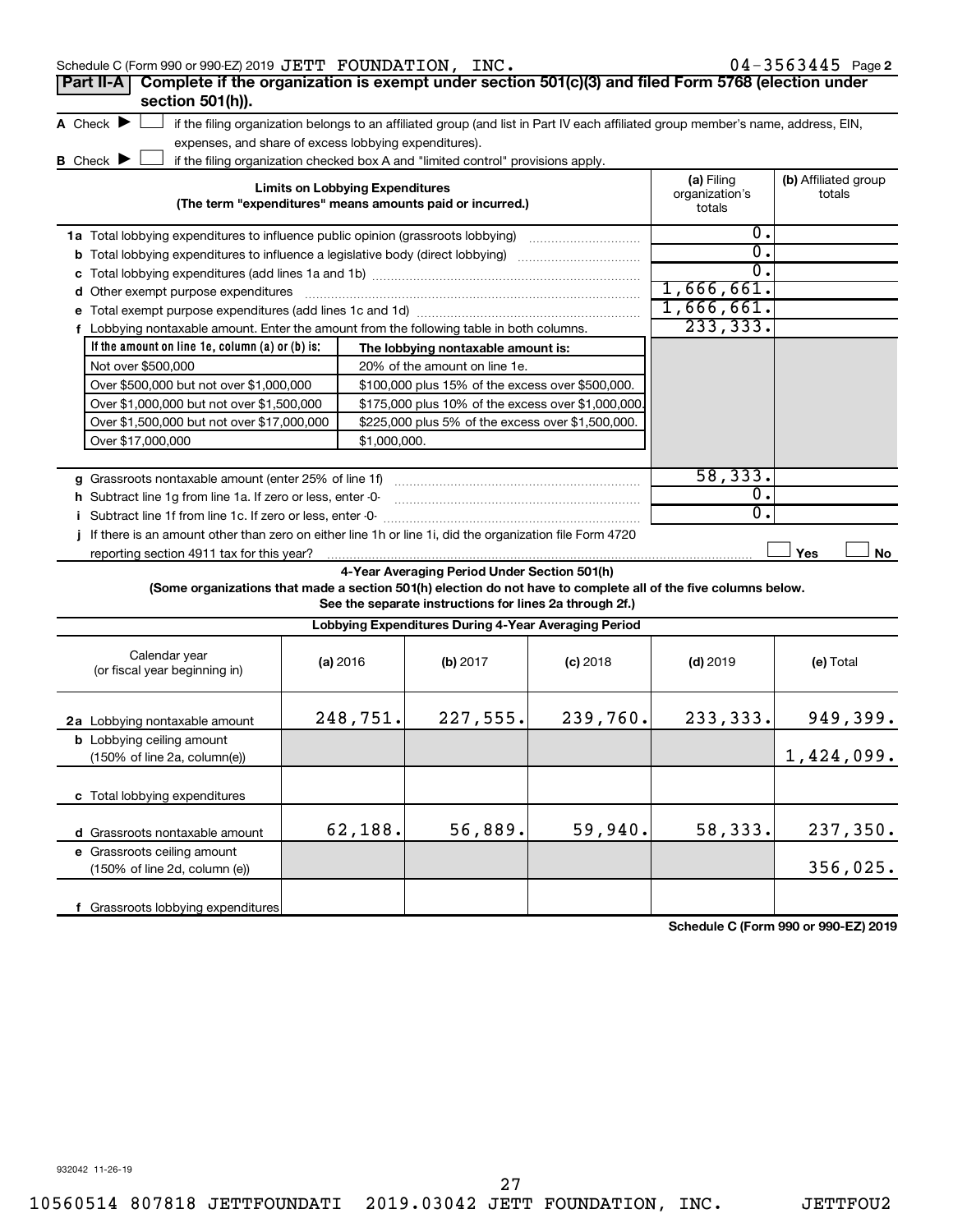#### Schedule C (Form 990 or 990-EZ) 2019 Page JETT FOUNDATION, INC. 04-3563445

# **Part II-B Complete if the organization is exempt under section 501(c)(3) and has NOT filed Form 5768 (election under section 501(h)).**

|        | For each "Yes" response on lines 1a through 1i below, provide in Part IV a detailed description                                                                                                                                      | (a) |                |     | (b)    |
|--------|--------------------------------------------------------------------------------------------------------------------------------------------------------------------------------------------------------------------------------------|-----|----------------|-----|--------|
|        | of the lobbying activity.                                                                                                                                                                                                            | Yes | No             |     | Amount |
| 1.     | During the year, did the filing organization attempt to influence foreign, national, state, or<br>local legislation, including any attempt to influence public opinion on a legislative matter<br>or referendum, through the use of: |     |                |     |        |
|        | <b>b</b> Paid staff or management (include compensation in expenses reported on lines 1c through 1i)?                                                                                                                                |     |                |     |        |
|        |                                                                                                                                                                                                                                      |     |                |     |        |
|        | g Direct contact with legislators, their staffs, government officials, or a legislative body?<br>h Rallies, demonstrations, seminars, conventions, speeches, lectures, or any similar means?<br><i>i</i> Other activities?           |     |                |     |        |
|        |                                                                                                                                                                                                                                      |     |                |     |        |
|        | 2a Did the activities in line 1 cause the organization to be not described in section 501(c)(3)?                                                                                                                                     |     |                |     |        |
|        | c If "Yes," enter the amount of any tax incurred by organization managers under section 4912                                                                                                                                         |     |                |     |        |
|        | d If the filing organization incurred a section 4912 tax, did it file Form 4720 for this year?                                                                                                                                       |     |                |     |        |
|        | <b>Part III-A</b><br>Complete if the organization is exempt under section 501(c)(4), section 501(c)(5), or section                                                                                                                   |     |                |     |        |
|        | $501(c)(6)$ .                                                                                                                                                                                                                        |     |                | Yes | No     |
|        |                                                                                                                                                                                                                                      |     | 1              |     |        |
| 1<br>2 |                                                                                                                                                                                                                                      |     | $\overline{2}$ |     |        |
| 3      | Did the organization agree to carry over lobbying and political campaign activity expenditures from the prior year?                                                                                                                  |     | 3              |     |        |
|        | Complete if the organization is exempt under section 501(c)(4), section 501(c)(5), or section<br> Part III-B                                                                                                                         |     |                |     |        |
|        | 501(c)(6) and if either (a) BOTH Part III-A, lines 1 and 2, are answered "No" OR (b) Part III-A, line 3, is<br>answered "Yes."                                                                                                       |     |                |     |        |
| 1      |                                                                                                                                                                                                                                      |     | $\mathbf{1}$   |     |        |
| 2      | Section 162(e) nondeductible lobbying and political expenditures (do not include amounts of political<br>expenses for which the section 527(f) tax was paid).                                                                        |     |                |     |        |
|        |                                                                                                                                                                                                                                      |     | 2a             |     |        |
|        | <b>b</b> Carryover from last year manufactured contains and contained a contained and contained a contained and contained a contained a contained and contained a contained a contained and contained a contained a contained and c  |     | 2b             |     |        |
|        |                                                                                                                                                                                                                                      |     | 2c             |     |        |
| З      | Aggregate amount reported in section 6033(e)(1)(A) notices of nondeductible section 162(e) dues manufactured                                                                                                                         |     | 3              |     |        |
| 4      | If notices were sent and the amount on line 2c exceeds the amount on line 3, what portion of the excess                                                                                                                              |     |                |     |        |
|        | does the organization agree to carryover to the reasonable estimate of nondeductible lobbying and political                                                                                                                          |     |                |     |        |
|        |                                                                                                                                                                                                                                      |     | 4              |     |        |
| 5      |                                                                                                                                                                                                                                      |     | 5              |     |        |
|        | Part IV  <br><b>Supplemental Information</b><br>Provide the descriptions required for Part I-A, line 1; Part I-B, line 4; Part I-C, line 5; Part II-A (affiliated group list); Part II-A, lines 1 and 2 (see                         |     |                |     |        |
|        |                                                                                                                                                                                                                                      |     |                |     |        |

instructions); and Part II-B, line 1. Also, complete this part for any additional information.

**Schedule C (Form 990 or 990-EZ) 2019**

932043 11-26-19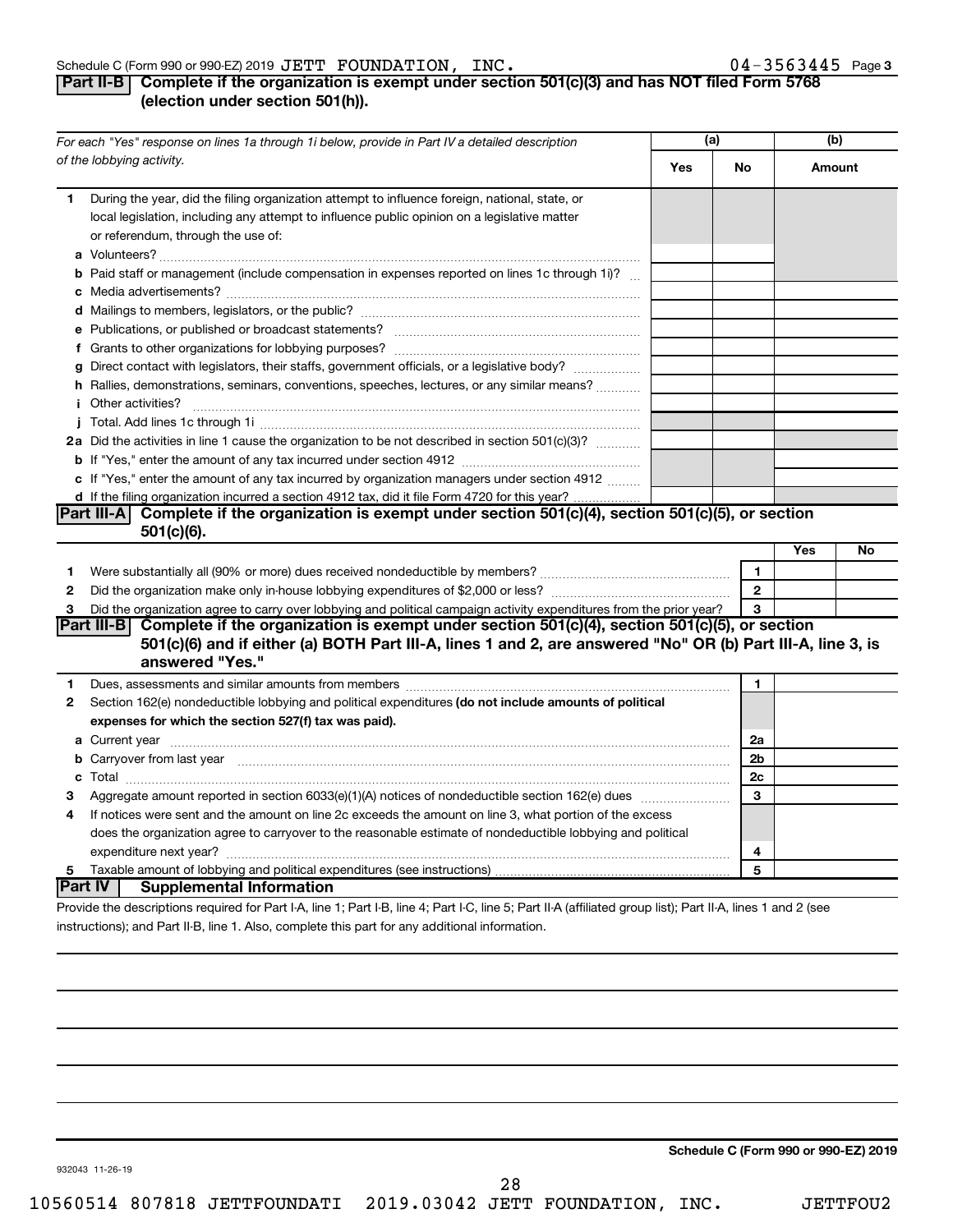|        | <b>SCHEDULE D</b>                                      |                                                                                                        |                                                                                                                                                |                         | OMB No. 1545-0047                     |
|--------|--------------------------------------------------------|--------------------------------------------------------------------------------------------------------|------------------------------------------------------------------------------------------------------------------------------------------------|-------------------------|---------------------------------------|
|        | (Form 990)                                             |                                                                                                        | <b>Supplemental Financial Statements</b><br>Complete if the organization answered "Yes" on Form 990,                                           |                         |                                       |
|        |                                                        |                                                                                                        | Part IV, line 6, 7, 8, 9, 10, 11a, 11b, 11c, 11d, 11e, 11f, 12a, or 12b.                                                                       |                         | <b>Open to Public</b>                 |
|        | Department of the Treasury<br>Internal Revenue Service |                                                                                                        | Attach to Form 990.<br>Go to www.irs.gov/Form990 for instructions and the latest information.                                                  |                         | Inspection                            |
|        | Name of the organization                               |                                                                                                        |                                                                                                                                                |                         | <b>Employer identification number</b> |
|        |                                                        | JETT FOUNDATION, INC.                                                                                  |                                                                                                                                                |                         | 04-3563445                            |
| Part I |                                                        |                                                                                                        | Organizations Maintaining Donor Advised Funds or Other Similar Funds or Accounts. Complete if the                                              |                         |                                       |
|        |                                                        | organization answered "Yes" on Form 990, Part IV, line 6.                                              |                                                                                                                                                |                         |                                       |
|        |                                                        |                                                                                                        | (a) Donor advised funds                                                                                                                        |                         | (b) Funds and other accounts          |
| 1      |                                                        |                                                                                                        |                                                                                                                                                |                         |                                       |
| 2      |                                                        | Aggregate value of contributions to (during year)                                                      |                                                                                                                                                |                         |                                       |
| з      |                                                        | Aggregate value of grants from (during year)                                                           |                                                                                                                                                |                         |                                       |
| 4      |                                                        |                                                                                                        |                                                                                                                                                |                         |                                       |
| 5      |                                                        |                                                                                                        | Did the organization inform all donors and donor advisors in writing that the assets held in donor advised funds                               |                         |                                       |
|        |                                                        |                                                                                                        |                                                                                                                                                |                         | No<br>Yes                             |
| 6      |                                                        |                                                                                                        | Did the organization inform all grantees, donors, and donor advisors in writing that grant funds can be used only                              |                         |                                       |
|        |                                                        |                                                                                                        | for charitable purposes and not for the benefit of the donor or donor advisor, or for any other purpose conferring                             |                         |                                       |
|        | impermissible private benefit?                         |                                                                                                        |                                                                                                                                                |                         | Yes<br>No                             |
|        | Part II                                                |                                                                                                        | <b>Conservation Easements.</b> Complete if the organization answered "Yes" on Form 990, Part IV, line 7.                                       |                         |                                       |
| 1.     |                                                        | Purpose(s) of conservation easements held by the organization (check all that apply).                  |                                                                                                                                                |                         |                                       |
|        |                                                        | Preservation of land for public use (for example, recreation or education)                             | Preservation of a historically important land area                                                                                             |                         |                                       |
|        |                                                        | Protection of natural habitat                                                                          | Preservation of a certified historic structure                                                                                                 |                         |                                       |
|        |                                                        | Preservation of open space                                                                             |                                                                                                                                                |                         |                                       |
| 2      |                                                        |                                                                                                        | Complete lines 2a through 2d if the organization held a qualified conservation contribution in the form of a conservation easement on the last |                         |                                       |
|        | day of the tax year.                                   |                                                                                                        |                                                                                                                                                |                         | Held at the End of the Tax Year       |
| а      |                                                        |                                                                                                        |                                                                                                                                                | 2a                      |                                       |
|        |                                                        | Total acreage restricted by conservation easements                                                     |                                                                                                                                                | 2 <sub>b</sub>          |                                       |
|        |                                                        |                                                                                                        |                                                                                                                                                | 2c                      |                                       |
| d      |                                                        |                                                                                                        | Number of conservation easements included in (c) acquired after 7/25/06, and not on a historic structure                                       |                         |                                       |
|        |                                                        |                                                                                                        | listed in the National Register [111] Martin March 1999 (120) 1999 (130) 1999 (130) 1999 (130) 1999 (130) 1999                                 | 2d                      |                                       |
| 3      |                                                        |                                                                                                        | Number of conservation easements modified, transferred, released, extinguished, or terminated by the organization during the tax               |                         |                                       |
|        | $\vee$ ear $\blacktriangleright$                       |                                                                                                        |                                                                                                                                                |                         |                                       |
| 4      |                                                        | Number of states where property subject to conservation easement is located $\blacktriangleright$      |                                                                                                                                                |                         |                                       |
| 5      |                                                        | Does the organization have a written policy regarding the periodic monitoring, inspection, handling of |                                                                                                                                                |                         |                                       |
|        |                                                        | violations, and enforcement of the conservation easements it holds?                                    |                                                                                                                                                |                         | Yes<br>No                             |
| 6      |                                                        |                                                                                                        | Staff and volunteer hours devoted to monitoring, inspecting, handling of violations, and enforcing conservation easements during the year      |                         |                                       |
|        |                                                        |                                                                                                        |                                                                                                                                                |                         |                                       |
| 7      |                                                        |                                                                                                        | Amount of expenses incurred in monitoring, inspecting, handling of violations, and enforcing conservation easements during the year            |                         |                                       |
|        | ▶ \$                                                   |                                                                                                        |                                                                                                                                                |                         |                                       |
| 8      |                                                        |                                                                                                        | Does each conservation easement reported on line 2(d) above satisfy the requirements of section 170(h)(4)(B)(i)                                |                         |                                       |
|        |                                                        |                                                                                                        |                                                                                                                                                |                         | Yes<br><b>No</b>                      |
| 9      |                                                        |                                                                                                        | In Part XIII, describe how the organization reports conservation easements in its revenue and expense statement and                            |                         |                                       |
|        |                                                        |                                                                                                        | balance sheet, and include, if applicable, the text of the footnote to the organization's financial statements that describes the              |                         |                                       |
|        |                                                        | organization's accounting for conservation easements.                                                  |                                                                                                                                                |                         |                                       |
|        | Part III                                               |                                                                                                        | Organizations Maintaining Collections of Art, Historical Treasures, or Other Similar Assets.                                                   |                         |                                       |
|        |                                                        | Complete if the organization answered "Yes" on Form 990, Part IV, line 8.                              |                                                                                                                                                |                         |                                       |
|        |                                                        |                                                                                                        | 1a If the organization elected, as permitted under FASB ASC 958, not to report in its revenue statement and balance sheet works                |                         |                                       |
|        |                                                        |                                                                                                        | of art, historical treasures, or other similar assets held for public exhibition, education, or research in furtherance of public              |                         |                                       |
|        |                                                        |                                                                                                        | service, provide in Part XIII the text of the footnote to its financial statements that describes these items.                                 |                         |                                       |
|        |                                                        |                                                                                                        | <b>b</b> If the organization elected, as permitted under FASB ASC 958, to report in its revenue statement and balance sheet works of           |                         |                                       |
|        |                                                        |                                                                                                        | art, historical treasures, or other similar assets held for public exhibition, education, or research in furtherance of public service,        |                         |                                       |
|        |                                                        | provide the following amounts relating to these items:                                                 |                                                                                                                                                |                         |                                       |
|        |                                                        |                                                                                                        |                                                                                                                                                |                         |                                       |
|        |                                                        | (ii) Assets included in Form 990, Part X                                                               |                                                                                                                                                | $\blacktriangleright$ s |                                       |
| 2      |                                                        |                                                                                                        | If the organization received or held works of art, historical treasures, or other similar assets for financial gain, provide                   |                         |                                       |
|        |                                                        | the following amounts required to be reported under FASB ASC 958 relating to these items:              |                                                                                                                                                |                         |                                       |
|        |                                                        |                                                                                                        |                                                                                                                                                |                         | \$                                    |
|        |                                                        |                                                                                                        |                                                                                                                                                | $\blacktriangleright$ s |                                       |
|        |                                                        | LHA For Paperwork Reduction Act Notice, see the Instructions for Form 990.                             |                                                                                                                                                |                         | Schedule D (Form 990) 2019            |
|        | 932051 10-02-19                                        |                                                                                                        |                                                                                                                                                |                         |                                       |

10560514 807818 JETTFOUNDATI 2019.03042 JETT FOUNDATION, INC. JETTFOU2 29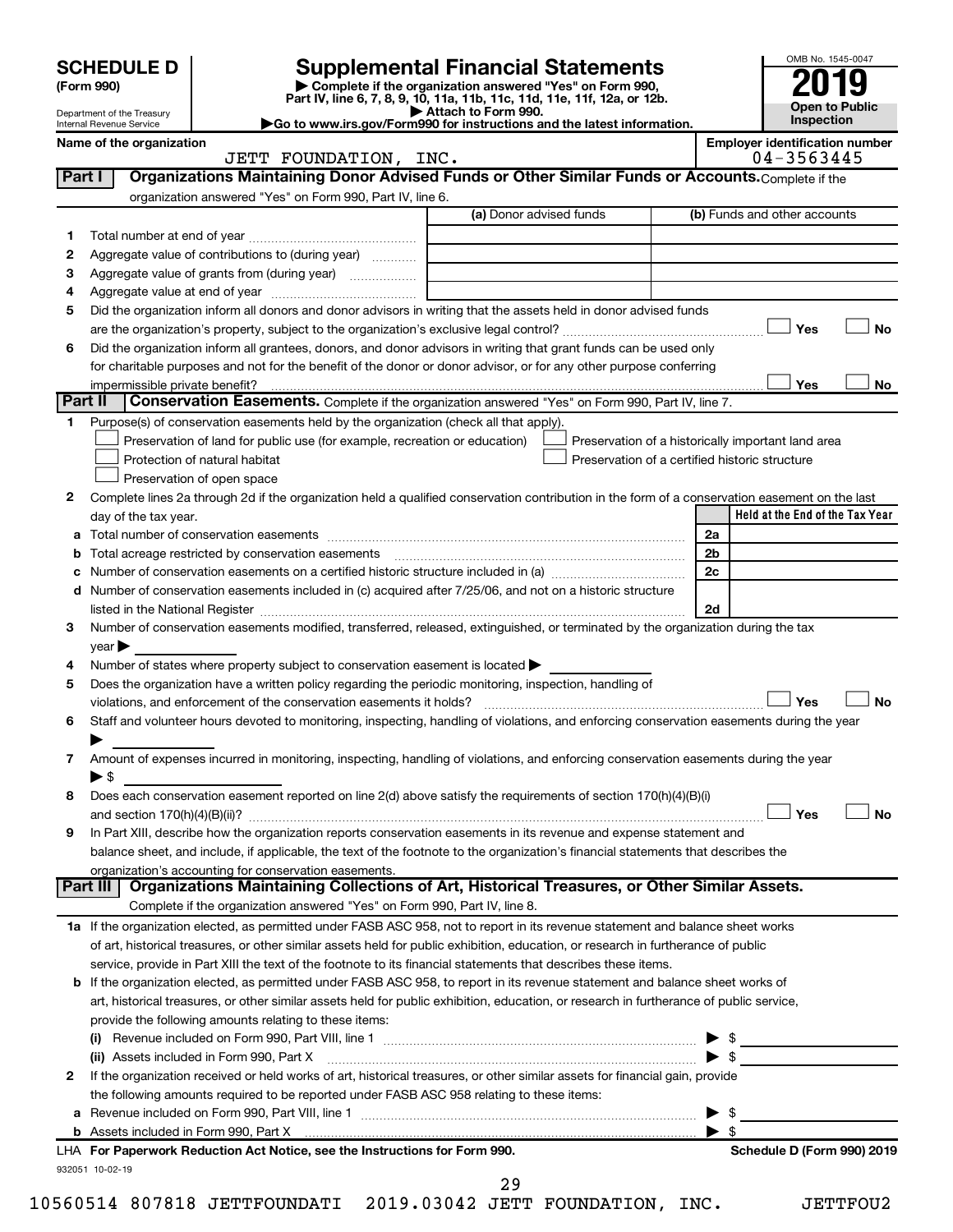|               | Schedule D (Form 990) 2019                                                                                                                                                                                                          | JETT FOUNDATION, INC. |   |                |                                                                                                                                                                                                                               |                 | $04 - 3563445$ Page 2 |                |         |     |
|---------------|-------------------------------------------------------------------------------------------------------------------------------------------------------------------------------------------------------------------------------------|-----------------------|---|----------------|-------------------------------------------------------------------------------------------------------------------------------------------------------------------------------------------------------------------------------|-----------------|-----------------------|----------------|---------|-----|
|               | Part III<br>Organizations Maintaining Collections of Art, Historical Treasures, or Other Similar Assets (continued)                                                                                                                 |                       |   |                |                                                                                                                                                                                                                               |                 |                       |                |         |     |
| 3             | Using the organization's acquisition, accession, and other records, check any of the following that make significant use of its                                                                                                     |                       |   |                |                                                                                                                                                                                                                               |                 |                       |                |         |     |
|               | collection items (check all that apply):                                                                                                                                                                                            |                       |   |                |                                                                                                                                                                                                                               |                 |                       |                |         |     |
| a             | Public exhibition                                                                                                                                                                                                                   |                       |   |                | Loan or exchange program                                                                                                                                                                                                      |                 |                       |                |         |     |
| b             | Scholarly research                                                                                                                                                                                                                  |                       |   |                | Other and the contract of the contract of the contract of the contract of the contract of the contract of the contract of the contract of the contract of the contract of the contract of the contract of the contract of the |                 |                       |                |         |     |
| c             | Preservation for future generations                                                                                                                                                                                                 |                       |   |                |                                                                                                                                                                                                                               |                 |                       |                |         |     |
| 4             | Provide a description of the organization's collections and explain how they further the organization's exempt purpose in Part XIII.                                                                                                |                       |   |                |                                                                                                                                                                                                                               |                 |                       |                |         |     |
| 5             | During the year, did the organization solicit or receive donations of art, historical treasures, or other similar assets                                                                                                            |                       |   |                |                                                                                                                                                                                                                               |                 |                       |                |         |     |
|               |                                                                                                                                                                                                                                     |                       |   |                |                                                                                                                                                                                                                               |                 |                       | Yes            |         | No  |
|               | <b>Part IV I</b><br>Escrow and Custodial Arrangements. Complete if the organization answered "Yes" on Form 990, Part IV, line 9, or                                                                                                 |                       |   |                |                                                                                                                                                                                                                               |                 |                       |                |         |     |
|               | reported an amount on Form 990, Part X, line 21.                                                                                                                                                                                    |                       |   |                |                                                                                                                                                                                                                               |                 |                       |                |         |     |
|               | 1a Is the organization an agent, trustee, custodian or other intermediary for contributions or other assets not included                                                                                                            |                       |   |                |                                                                                                                                                                                                                               |                 |                       |                |         |     |
|               | on Form 990, Part X? [11] matter and the contract of the contract of the contract of the contract of the contract of the contract of the contract of the contract of the contract of the contract of the contract of the contr      |                       |   |                |                                                                                                                                                                                                                               |                 |                       | Yes            |         | No  |
|               | b If "Yes," explain the arrangement in Part XIII and complete the following table:                                                                                                                                                  |                       |   |                |                                                                                                                                                                                                                               |                 |                       |                |         |     |
|               |                                                                                                                                                                                                                                     |                       |   |                |                                                                                                                                                                                                                               |                 |                       | Amount         |         |     |
|               | c Beginning balance <b>communications</b> and a construction of the construction of the construction of the construction of the construction of the construction of the construction of the construction of the construction of the |                       |   |                |                                                                                                                                                                                                                               | 1c              |                       |                |         |     |
|               |                                                                                                                                                                                                                                     |                       |   |                |                                                                                                                                                                                                                               | 1d              |                       |                |         |     |
| е             | Distributions during the year manufactured and an account of the year manufactured and the year manufactured and the year manufactured and the year manufactured and the year manufactured and the year manufactured and the y      |                       |   |                |                                                                                                                                                                                                                               | 1e              |                       |                |         |     |
| f.            |                                                                                                                                                                                                                                     |                       |   |                |                                                                                                                                                                                                                               | 1f              |                       |                |         |     |
|               | 2a Did the organization include an amount on Form 990, Part X, line 21, for escrow or custodial account liability?                                                                                                                  |                       |   |                |                                                                                                                                                                                                                               |                 |                       | Yes            |         | No  |
| <b>Part V</b> | <b>b</b> If "Yes," explain the arrangement in Part XIII. Check here if the explanation has been provided on Part XIII                                                                                                               |                       |   |                |                                                                                                                                                                                                                               |                 |                       |                |         |     |
|               | Endowment Funds. Complete if the organization answered "Yes" on Form 990, Part IV, line 10.                                                                                                                                         |                       |   |                |                                                                                                                                                                                                                               |                 |                       |                |         |     |
|               |                                                                                                                                                                                                                                     | (a) Current year      |   | (b) Prior year | (c) Two years back $\vert$ (d) Three years back $\vert$ (e) Four years back                                                                                                                                                   |                 |                       |                |         |     |
|               | 1a Beginning of year balance                                                                                                                                                                                                        |                       |   |                |                                                                                                                                                                                                                               |                 |                       |                |         |     |
| b             |                                                                                                                                                                                                                                     |                       |   |                |                                                                                                                                                                                                                               |                 |                       |                |         |     |
| с             | Net investment earnings, gains, and losses                                                                                                                                                                                          |                       |   |                |                                                                                                                                                                                                                               |                 |                       |                |         |     |
| d             |                                                                                                                                                                                                                                     |                       |   |                |                                                                                                                                                                                                                               |                 |                       |                |         |     |
|               | e Other expenditures for facilities                                                                                                                                                                                                 |                       |   |                |                                                                                                                                                                                                                               |                 |                       |                |         |     |
|               | and programs                                                                                                                                                                                                                        |                       |   |                |                                                                                                                                                                                                                               |                 |                       |                |         |     |
|               | f Administrative expenses                                                                                                                                                                                                           |                       |   |                |                                                                                                                                                                                                                               |                 |                       |                |         |     |
| g<br>2        | Provide the estimated percentage of the current year end balance (line 1g, column (a)) held as:                                                                                                                                     |                       |   |                |                                                                                                                                                                                                                               |                 |                       |                |         |     |
| а             | Board designated or quasi-endowment                                                                                                                                                                                                 |                       | % |                |                                                                                                                                                                                                                               |                 |                       |                |         |     |
| b             | Permanent endowment                                                                                                                                                                                                                 | %                     |   |                |                                                                                                                                                                                                                               |                 |                       |                |         |     |
| с             | Term endowment $\blacktriangleright$                                                                                                                                                                                                | $\frac{0}{0}$         |   |                |                                                                                                                                                                                                                               |                 |                       |                |         |     |
|               | The percentages on lines 2a, 2b, and 2c should equal 100%.                                                                                                                                                                          |                       |   |                |                                                                                                                                                                                                                               |                 |                       |                |         |     |
|               | 3a Are there endowment funds not in the possession of the organization that are held and administered for the organization                                                                                                          |                       |   |                |                                                                                                                                                                                                                               |                 |                       |                |         |     |
|               | by:                                                                                                                                                                                                                                 |                       |   |                |                                                                                                                                                                                                                               |                 |                       |                | Yes     | No. |
|               | (i)                                                                                                                                                                                                                                 |                       |   |                |                                                                                                                                                                                                                               |                 |                       | 3a(i)          |         |     |
|               |                                                                                                                                                                                                                                     |                       |   |                |                                                                                                                                                                                                                               |                 |                       | 3a(ii)         |         |     |
|               |                                                                                                                                                                                                                                     |                       |   |                |                                                                                                                                                                                                                               |                 |                       | 3b             |         |     |
| 4             | Describe in Part XIII the intended uses of the organization's endowment funds.                                                                                                                                                      |                       |   |                |                                                                                                                                                                                                                               |                 |                       |                |         |     |
|               | Part VI<br>  Land, Buildings, and Equipment.                                                                                                                                                                                        |                       |   |                |                                                                                                                                                                                                                               |                 |                       |                |         |     |
|               | Complete if the organization answered "Yes" on Form 990, Part IV, line 11a. See Form 990, Part X, line 10.                                                                                                                          |                       |   |                |                                                                                                                                                                                                                               |                 |                       |                |         |     |
|               | Description of property                                                                                                                                                                                                             | (a) Cost or other     |   |                | (b) Cost or other                                                                                                                                                                                                             | (c) Accumulated |                       | (d) Book value |         |     |
|               |                                                                                                                                                                                                                                     | basis (investment)    |   | basis (other)  |                                                                                                                                                                                                                               | depreciation    |                       |                |         |     |
|               |                                                                                                                                                                                                                                     |                       |   |                |                                                                                                                                                                                                                               |                 |                       |                |         |     |
| b             |                                                                                                                                                                                                                                     |                       |   |                |                                                                                                                                                                                                                               |                 |                       |                |         |     |
| с             | Leasehold improvements                                                                                                                                                                                                              |                       |   |                |                                                                                                                                                                                                                               |                 |                       |                |         |     |
| d             |                                                                                                                                                                                                                                     |                       |   |                | 34, 743.                                                                                                                                                                                                                      | 34, 743.        |                       |                |         | 0.  |
|               |                                                                                                                                                                                                                                     |                       |   |                | 44,703.                                                                                                                                                                                                                       | 28,814.         |                       |                | 15,889. |     |
|               | Total. Add lines 1a through 1e. (Column (d) must equal Form 990, Part X, column (B), line 10c.)                                                                                                                                     |                       |   |                |                                                                                                                                                                                                                               |                 |                       |                | 15,889. |     |
|               |                                                                                                                                                                                                                                     |                       |   |                |                                                                                                                                                                                                                               |                 |                       |                |         |     |

**Schedule D (Form 990) 2019**

932052 10-02-19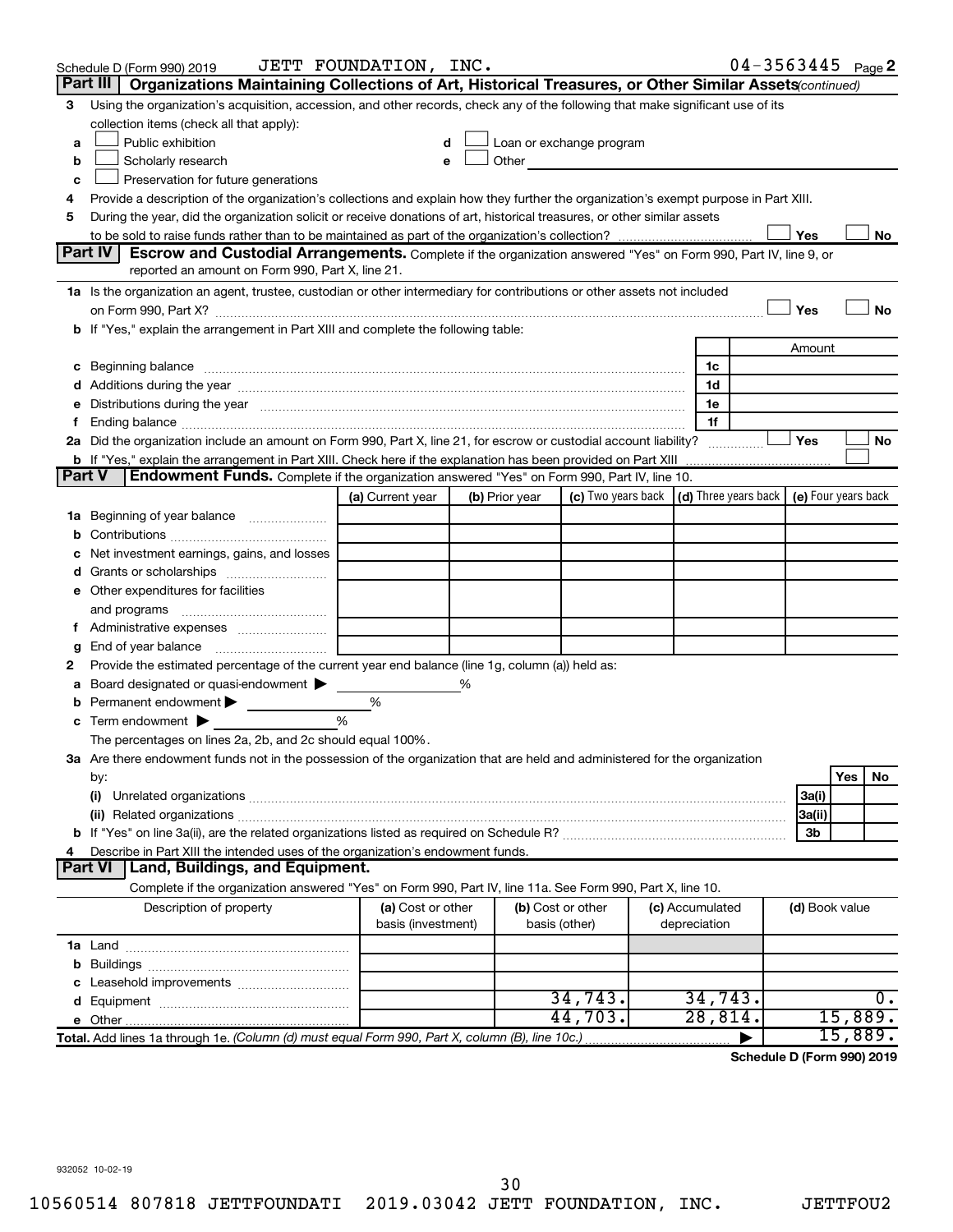| Complete if the organization answered "Yes" on Form 990, Part IV, line 11b. See Form 990, Part X, line 12.        |                 |                                                           |                |
|-------------------------------------------------------------------------------------------------------------------|-----------------|-----------------------------------------------------------|----------------|
| (a) Description of security or category (including name of security)                                              | (b) Book value  | (c) Method of valuation: Cost or end-of-year market value |                |
|                                                                                                                   |                 |                                                           |                |
|                                                                                                                   |                 |                                                           |                |
| (3) Other                                                                                                         |                 |                                                           |                |
| (A)                                                                                                               |                 |                                                           |                |
| (B)                                                                                                               |                 |                                                           |                |
| (C)                                                                                                               |                 |                                                           |                |
| (D)                                                                                                               |                 |                                                           |                |
| (E)                                                                                                               |                 |                                                           |                |
| (F)                                                                                                               |                 |                                                           |                |
| (G)                                                                                                               |                 |                                                           |                |
| (H)                                                                                                               |                 |                                                           |                |
| Total. (Col. (b) must equal Form 990, Part X, col. (B) line 12.)                                                  |                 |                                                           |                |
| Part VIII Investments - Program Related.                                                                          |                 |                                                           |                |
| Complete if the organization answered "Yes" on Form 990, Part IV, line 11c. See Form 990, Part X, line 13.        |                 |                                                           |                |
| (a) Description of investment                                                                                     | (b) Book value  | (c) Method of valuation: Cost or end-of-year market value |                |
|                                                                                                                   |                 |                                                           |                |
| (1)                                                                                                               |                 |                                                           |                |
| (2)                                                                                                               |                 |                                                           |                |
| (3)                                                                                                               |                 |                                                           |                |
| (4)                                                                                                               |                 |                                                           |                |
| (5)                                                                                                               |                 |                                                           |                |
| (6)                                                                                                               |                 |                                                           |                |
| (7)                                                                                                               |                 |                                                           |                |
|                                                                                                                   |                 |                                                           |                |
| (8)                                                                                                               |                 |                                                           |                |
| (9)                                                                                                               |                 |                                                           |                |
| Total. (Col. (b) must equal Form 990, Part X, col. (B) line 13.)                                                  |                 |                                                           |                |
| Part IX<br><b>Other Assets.</b>                                                                                   |                 |                                                           |                |
| Complete if the organization answered "Yes" on Form 990, Part IV, line 11d. See Form 990, Part X, line 15.        |                 |                                                           |                |
|                                                                                                                   | (a) Description |                                                           | (b) Book value |
| (1)                                                                                                               |                 |                                                           |                |
|                                                                                                                   |                 |                                                           |                |
| (2)                                                                                                               |                 |                                                           |                |
| (3)                                                                                                               |                 |                                                           |                |
| (4)                                                                                                               |                 |                                                           |                |
| (5)                                                                                                               |                 |                                                           |                |
| (6)                                                                                                               |                 |                                                           |                |
| (7)                                                                                                               |                 |                                                           |                |
| (8)                                                                                                               |                 |                                                           |                |
| (9)                                                                                                               |                 |                                                           |                |
|                                                                                                                   |                 |                                                           |                |
| Total. (Column (b) must equal Form 990, Part X, col. (B) line 15.)<br><b>Other Liabilities.</b><br>Part X         |                 |                                                           |                |
| Complete if the organization answered "Yes" on Form 990, Part IV, line 11e or 11f. See Form 990, Part X, line 25. |                 |                                                           |                |
| (a) Description of liability                                                                                      |                 |                                                           | (b) Book value |
| (1)<br>Federal income taxes                                                                                       |                 |                                                           |                |
| (2)                                                                                                               |                 |                                                           |                |
| (3)                                                                                                               |                 |                                                           |                |
| (4)                                                                                                               |                 |                                                           |                |
| (5)                                                                                                               |                 |                                                           |                |
| (6)                                                                                                               |                 |                                                           |                |
|                                                                                                                   |                 |                                                           |                |
| (7)                                                                                                               |                 |                                                           |                |
| 1.<br>(8)<br>(9)                                                                                                  |                 |                                                           |                |

organization's liability for uncertain tax positions under FASB ASC 740. Check here if the text of the footnote has been provided in Part XIII...

**Schedule D (Form 990) 2019**

932053 10-02-19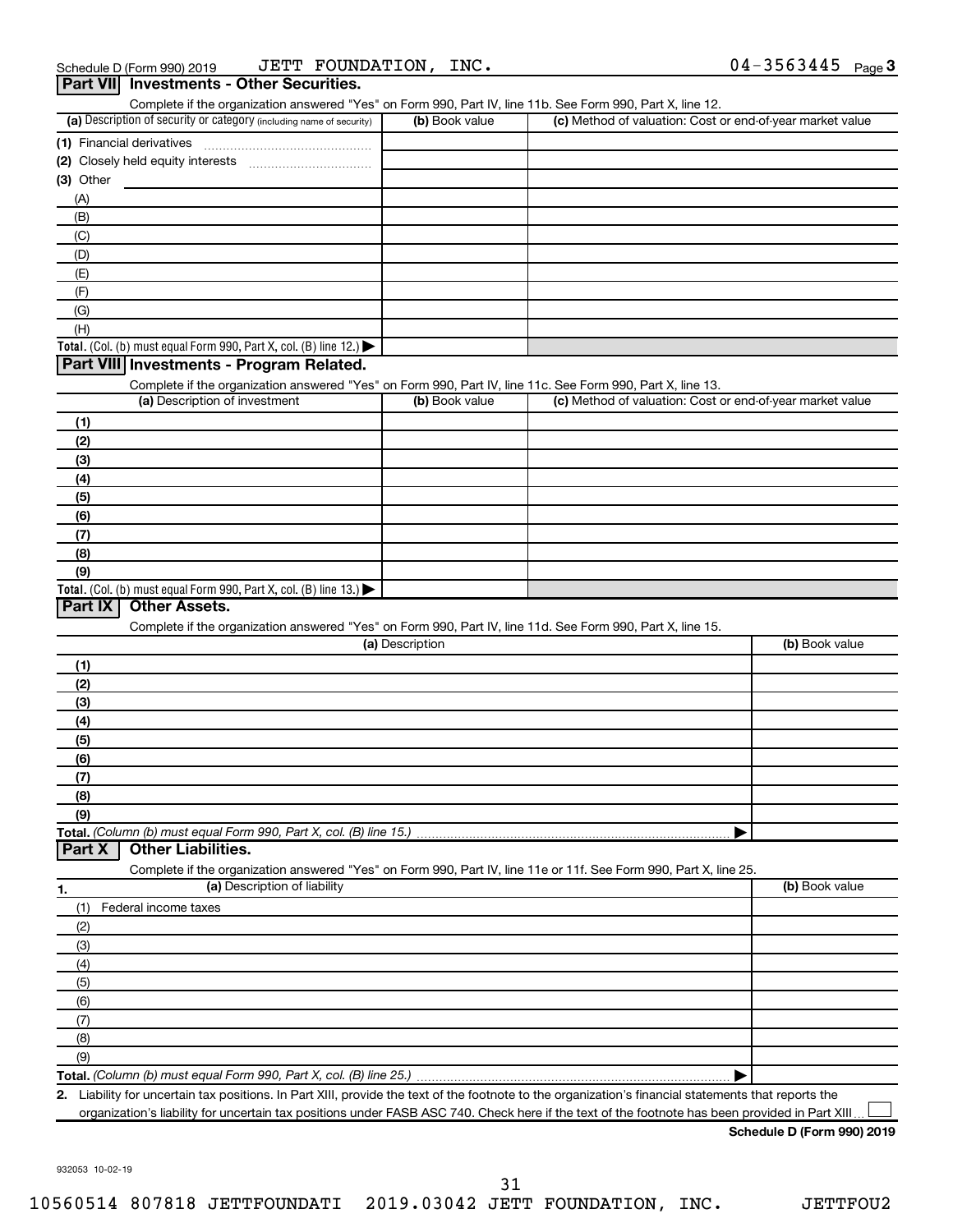| Reconciliation of Revenue per Audited Financial Statements With Revenue per Return.<br><b>Part XI</b><br>Complete if the organization answered "Yes" on Form 990, Part IV, line 12a.<br>2,314,537.<br>$\mathbf{1}$<br>Total revenue, gains, and other support per audited financial statements [[[[[[[[[[[[[[[[[[[[[[[[[]]]]]]]]]]]<br>1<br>Amounts included on line 1 but not on Form 990, Part VIII, line 12:<br>2<br>2a<br>a<br>633,559.<br>2 <sub>b</sub><br>b<br>2c<br>с<br>2d<br>d<br>633,559.<br>Add lines 2a through 2d<br>2е<br>е<br>1,680,978.<br>3<br>3<br>Amounts included on Form 990, Part VIII, line 12, but not on line 1:<br>4<br>4a<br>a<br>4 <sub>b</sub><br>b<br>Add lines 4a and 4b<br>c.<br>4c<br>1,680,978.<br>5<br>Part XII   Reconciliation of Expenses per Audited Financial Statements With Expenses per Return.<br>Complete if the organization answered "Yes" on Form 990, Part IV, line 12a.<br>2,300,220.<br>$\mathbf{1}$<br>1<br>Amounts included on line 1 but not on Form 990, Part IX, line 25:<br>2<br>633,559.<br>2a<br>a<br>2 <sub>b</sub><br>b<br>2c<br>Other losses<br>2d<br>d<br>633,559.<br>Add lines 2a through 2d <b>contained a contained a contained a contained a</b> contained a contained a contact the set<br>2e<br>e<br>1,666,661.<br>3<br>з<br>Amounts included on Form 990, Part IX, line 25, but not on line 1:<br>4<br>Investment expenses not included on Form 990, Part VIII, line 7b [100] [100] [100] [100] [100] [100] [100] [10<br>4a<br>a<br>4 <sub>b</sub><br>b<br>ο.<br>Add lines 4a and 4b<br>4c<br>1,666,661.<br>5<br>Total expenses. Add lines 3 and 4c. (This must equal Form 990, Part I, line 18.) <i>manumeronominal</i> manumeronominal<br>5<br>Part XIII Supplemental Information. | JETT FOUNDATION, INC.<br>Schedule D (Form 990) 2019 |  | $04 - 3563445$ Page 4 |
|-------------------------------------------------------------------------------------------------------------------------------------------------------------------------------------------------------------------------------------------------------------------------------------------------------------------------------------------------------------------------------------------------------------------------------------------------------------------------------------------------------------------------------------------------------------------------------------------------------------------------------------------------------------------------------------------------------------------------------------------------------------------------------------------------------------------------------------------------------------------------------------------------------------------------------------------------------------------------------------------------------------------------------------------------------------------------------------------------------------------------------------------------------------------------------------------------------------------------------------------------------------------------------------------------------------------------------------------------------------------------------------------------------------------------------------------------------------------------------------------------------------------------------------------------------------------------------------------------------------------------------------------------------------------------------------------------------------------------------------------------------------|-----------------------------------------------------|--|-----------------------|
|                                                                                                                                                                                                                                                                                                                                                                                                                                                                                                                                                                                                                                                                                                                                                                                                                                                                                                                                                                                                                                                                                                                                                                                                                                                                                                                                                                                                                                                                                                                                                                                                                                                                                                                                                             |                                                     |  |                       |
|                                                                                                                                                                                                                                                                                                                                                                                                                                                                                                                                                                                                                                                                                                                                                                                                                                                                                                                                                                                                                                                                                                                                                                                                                                                                                                                                                                                                                                                                                                                                                                                                                                                                                                                                                             |                                                     |  |                       |
|                                                                                                                                                                                                                                                                                                                                                                                                                                                                                                                                                                                                                                                                                                                                                                                                                                                                                                                                                                                                                                                                                                                                                                                                                                                                                                                                                                                                                                                                                                                                                                                                                                                                                                                                                             |                                                     |  |                       |
|                                                                                                                                                                                                                                                                                                                                                                                                                                                                                                                                                                                                                                                                                                                                                                                                                                                                                                                                                                                                                                                                                                                                                                                                                                                                                                                                                                                                                                                                                                                                                                                                                                                                                                                                                             |                                                     |  |                       |
|                                                                                                                                                                                                                                                                                                                                                                                                                                                                                                                                                                                                                                                                                                                                                                                                                                                                                                                                                                                                                                                                                                                                                                                                                                                                                                                                                                                                                                                                                                                                                                                                                                                                                                                                                             |                                                     |  |                       |
|                                                                                                                                                                                                                                                                                                                                                                                                                                                                                                                                                                                                                                                                                                                                                                                                                                                                                                                                                                                                                                                                                                                                                                                                                                                                                                                                                                                                                                                                                                                                                                                                                                                                                                                                                             |                                                     |  |                       |
|                                                                                                                                                                                                                                                                                                                                                                                                                                                                                                                                                                                                                                                                                                                                                                                                                                                                                                                                                                                                                                                                                                                                                                                                                                                                                                                                                                                                                                                                                                                                                                                                                                                                                                                                                             |                                                     |  |                       |
|                                                                                                                                                                                                                                                                                                                                                                                                                                                                                                                                                                                                                                                                                                                                                                                                                                                                                                                                                                                                                                                                                                                                                                                                                                                                                                                                                                                                                                                                                                                                                                                                                                                                                                                                                             |                                                     |  |                       |
|                                                                                                                                                                                                                                                                                                                                                                                                                                                                                                                                                                                                                                                                                                                                                                                                                                                                                                                                                                                                                                                                                                                                                                                                                                                                                                                                                                                                                                                                                                                                                                                                                                                                                                                                                             |                                                     |  |                       |
|                                                                                                                                                                                                                                                                                                                                                                                                                                                                                                                                                                                                                                                                                                                                                                                                                                                                                                                                                                                                                                                                                                                                                                                                                                                                                                                                                                                                                                                                                                                                                                                                                                                                                                                                                             |                                                     |  |                       |
|                                                                                                                                                                                                                                                                                                                                                                                                                                                                                                                                                                                                                                                                                                                                                                                                                                                                                                                                                                                                                                                                                                                                                                                                                                                                                                                                                                                                                                                                                                                                                                                                                                                                                                                                                             |                                                     |  |                       |
|                                                                                                                                                                                                                                                                                                                                                                                                                                                                                                                                                                                                                                                                                                                                                                                                                                                                                                                                                                                                                                                                                                                                                                                                                                                                                                                                                                                                                                                                                                                                                                                                                                                                                                                                                             |                                                     |  |                       |
|                                                                                                                                                                                                                                                                                                                                                                                                                                                                                                                                                                                                                                                                                                                                                                                                                                                                                                                                                                                                                                                                                                                                                                                                                                                                                                                                                                                                                                                                                                                                                                                                                                                                                                                                                             |                                                     |  |                       |
|                                                                                                                                                                                                                                                                                                                                                                                                                                                                                                                                                                                                                                                                                                                                                                                                                                                                                                                                                                                                                                                                                                                                                                                                                                                                                                                                                                                                                                                                                                                                                                                                                                                                                                                                                             |                                                     |  |                       |
|                                                                                                                                                                                                                                                                                                                                                                                                                                                                                                                                                                                                                                                                                                                                                                                                                                                                                                                                                                                                                                                                                                                                                                                                                                                                                                                                                                                                                                                                                                                                                                                                                                                                                                                                                             |                                                     |  |                       |
|                                                                                                                                                                                                                                                                                                                                                                                                                                                                                                                                                                                                                                                                                                                                                                                                                                                                                                                                                                                                                                                                                                                                                                                                                                                                                                                                                                                                                                                                                                                                                                                                                                                                                                                                                             |                                                     |  |                       |
|                                                                                                                                                                                                                                                                                                                                                                                                                                                                                                                                                                                                                                                                                                                                                                                                                                                                                                                                                                                                                                                                                                                                                                                                                                                                                                                                                                                                                                                                                                                                                                                                                                                                                                                                                             |                                                     |  |                       |
|                                                                                                                                                                                                                                                                                                                                                                                                                                                                                                                                                                                                                                                                                                                                                                                                                                                                                                                                                                                                                                                                                                                                                                                                                                                                                                                                                                                                                                                                                                                                                                                                                                                                                                                                                             |                                                     |  |                       |
|                                                                                                                                                                                                                                                                                                                                                                                                                                                                                                                                                                                                                                                                                                                                                                                                                                                                                                                                                                                                                                                                                                                                                                                                                                                                                                                                                                                                                                                                                                                                                                                                                                                                                                                                                             |                                                     |  |                       |
|                                                                                                                                                                                                                                                                                                                                                                                                                                                                                                                                                                                                                                                                                                                                                                                                                                                                                                                                                                                                                                                                                                                                                                                                                                                                                                                                                                                                                                                                                                                                                                                                                                                                                                                                                             |                                                     |  |                       |
|                                                                                                                                                                                                                                                                                                                                                                                                                                                                                                                                                                                                                                                                                                                                                                                                                                                                                                                                                                                                                                                                                                                                                                                                                                                                                                                                                                                                                                                                                                                                                                                                                                                                                                                                                             |                                                     |  |                       |
|                                                                                                                                                                                                                                                                                                                                                                                                                                                                                                                                                                                                                                                                                                                                                                                                                                                                                                                                                                                                                                                                                                                                                                                                                                                                                                                                                                                                                                                                                                                                                                                                                                                                                                                                                             |                                                     |  |                       |
|                                                                                                                                                                                                                                                                                                                                                                                                                                                                                                                                                                                                                                                                                                                                                                                                                                                                                                                                                                                                                                                                                                                                                                                                                                                                                                                                                                                                                                                                                                                                                                                                                                                                                                                                                             |                                                     |  |                       |
|                                                                                                                                                                                                                                                                                                                                                                                                                                                                                                                                                                                                                                                                                                                                                                                                                                                                                                                                                                                                                                                                                                                                                                                                                                                                                                                                                                                                                                                                                                                                                                                                                                                                                                                                                             |                                                     |  |                       |
|                                                                                                                                                                                                                                                                                                                                                                                                                                                                                                                                                                                                                                                                                                                                                                                                                                                                                                                                                                                                                                                                                                                                                                                                                                                                                                                                                                                                                                                                                                                                                                                                                                                                                                                                                             |                                                     |  |                       |
|                                                                                                                                                                                                                                                                                                                                                                                                                                                                                                                                                                                                                                                                                                                                                                                                                                                                                                                                                                                                                                                                                                                                                                                                                                                                                                                                                                                                                                                                                                                                                                                                                                                                                                                                                             |                                                     |  |                       |
|                                                                                                                                                                                                                                                                                                                                                                                                                                                                                                                                                                                                                                                                                                                                                                                                                                                                                                                                                                                                                                                                                                                                                                                                                                                                                                                                                                                                                                                                                                                                                                                                                                                                                                                                                             |                                                     |  |                       |
|                                                                                                                                                                                                                                                                                                                                                                                                                                                                                                                                                                                                                                                                                                                                                                                                                                                                                                                                                                                                                                                                                                                                                                                                                                                                                                                                                                                                                                                                                                                                                                                                                                                                                                                                                             |                                                     |  |                       |
|                                                                                                                                                                                                                                                                                                                                                                                                                                                                                                                                                                                                                                                                                                                                                                                                                                                                                                                                                                                                                                                                                                                                                                                                                                                                                                                                                                                                                                                                                                                                                                                                                                                                                                                                                             |                                                     |  |                       |
|                                                                                                                                                                                                                                                                                                                                                                                                                                                                                                                                                                                                                                                                                                                                                                                                                                                                                                                                                                                                                                                                                                                                                                                                                                                                                                                                                                                                                                                                                                                                                                                                                                                                                                                                                             |                                                     |  |                       |
| <b>THE RUBBLE OF LODGE LIFE AND LOUD LOUD LIFE ADDED.</b>                                                                                                                                                                                                                                                                                                                                                                                                                                                                                                                                                                                                                                                                                                                                                                                                                                                                                                                                                                                                                                                                                                                                                                                                                                                                                                                                                                                                                                                                                                                                                                                                                                                                                                   |                                                     |  |                       |

Provide the descriptions required for Part II, lines 3, 5, and 9; Part III, lines 1a and 4; Part IV, lines 1b and 2b; Part V, line 4; Part X, line 2; Part XI, lines 2d and 4b; and Part XII, lines 2d and 4b. Also complete this part to provide any additional information.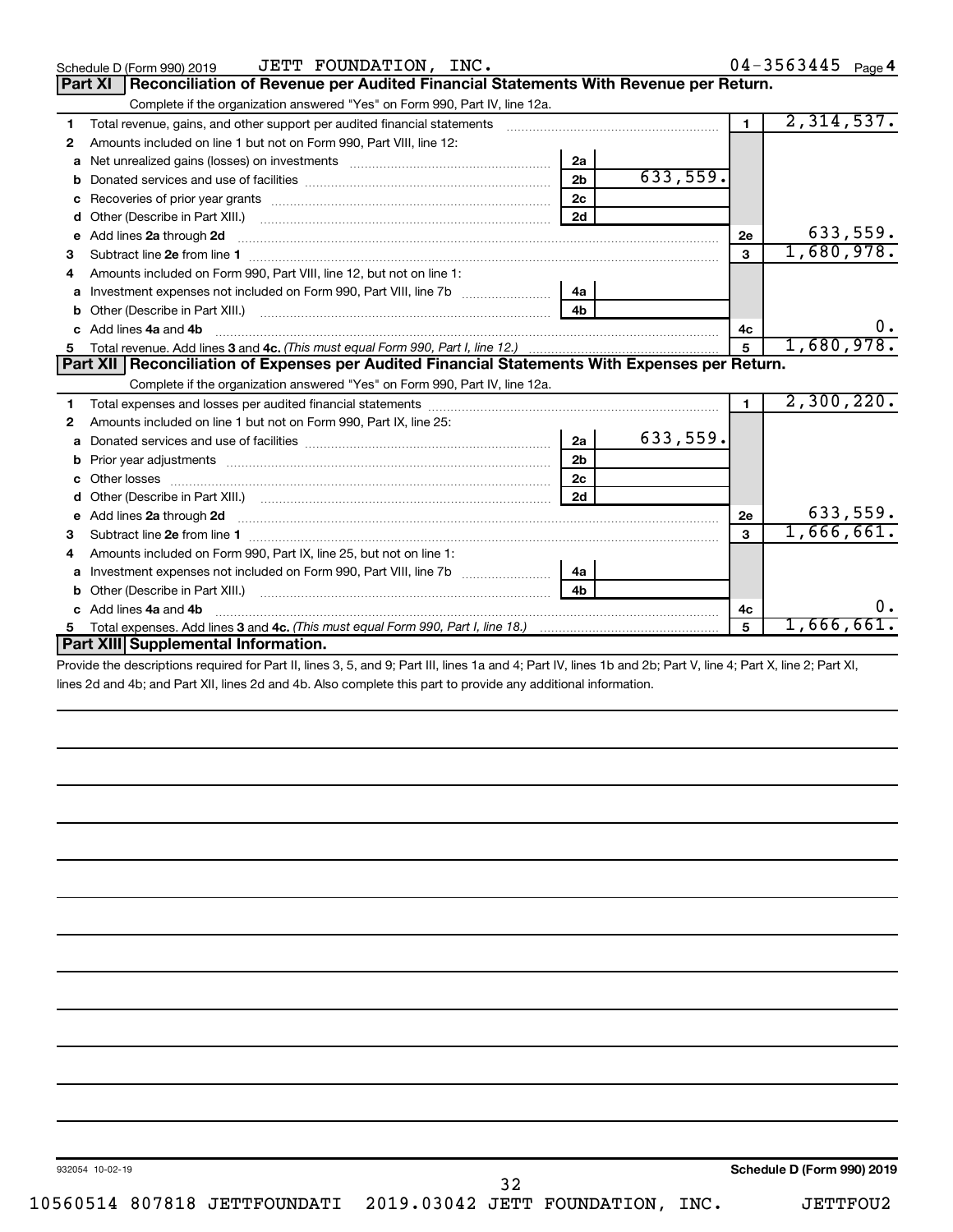| <b>SCHEDULE G</b>                                                                                                                                                |                                                                                                                                                            | <b>Supplemental Information Regarding Fundraising or Gaming Activities</b>                                                                         |                                         |    |                                       |  |                                        | OMB No. 1545-0047                       |  |  |  |  |  |
|------------------------------------------------------------------------------------------------------------------------------------------------------------------|------------------------------------------------------------------------------------------------------------------------------------------------------------|----------------------------------------------------------------------------------------------------------------------------------------------------|-----------------------------------------|----|---------------------------------------|--|----------------------------------------|-----------------------------------------|--|--|--|--|--|
| (Form 990 or 990-EZ)                                                                                                                                             | Complete if the organization answered "Yes" on Form 990, Part IV, line 17, 18, or 19, or if the                                                            |                                                                                                                                                    | 19                                      |    |                                       |  |                                        |                                         |  |  |  |  |  |
| Department of the Treasury                                                                                                                                       | organization entered more than \$15,000 on Form 990-EZ, line 6a.<br>Attach to Form 990 or Form 990-EZ.                                                     |                                                                                                                                                    |                                         |    |                                       |  |                                        |                                         |  |  |  |  |  |
| Internal Revenue Service                                                                                                                                         | <b>Open to Public</b><br>Inspection<br>Go to www.irs.gov/Form990 for instructions and the latest information.                                              |                                                                                                                                                    |                                         |    |                                       |  |                                        |                                         |  |  |  |  |  |
| Name of the organization                                                                                                                                         | <b>Employer identification number</b><br>04-3563445                                                                                                        |                                                                                                                                                    |                                         |    |                                       |  |                                        |                                         |  |  |  |  |  |
| JETT FOUNDATION, INC.<br>Part I<br>Fundraising Activities. Complete if the organization answered "Yes" on Form 990, Part IV, line 17. Form 990-EZ filers are not |                                                                                                                                                            |                                                                                                                                                    |                                         |    |                                       |  |                                        |                                         |  |  |  |  |  |
| required to complete this part.<br>1 Indicate whether the organization raised funds through any of the following activities. Check all that apply.               |                                                                                                                                                            |                                                                                                                                                    |                                         |    |                                       |  |                                        |                                         |  |  |  |  |  |
| Mail solicitations<br>a                                                                                                                                          |                                                                                                                                                            | е                                                                                                                                                  |                                         |    | Solicitation of non-government grants |  |                                        |                                         |  |  |  |  |  |
| b                                                                                                                                                                | Internet and email solicitations<br>Solicitation of government grants<br>f                                                                                 |                                                                                                                                                    |                                         |    |                                       |  |                                        |                                         |  |  |  |  |  |
| с                                                                                                                                                                | Phone solicitations<br>Special fundraising events<br>g                                                                                                     |                                                                                                                                                    |                                         |    |                                       |  |                                        |                                         |  |  |  |  |  |
|                                                                                                                                                                  | In-person solicitations<br>d<br>2 a Did the organization have a written or oral agreement with any individual (including officers, directors, trustees, or |                                                                                                                                                    |                                         |    |                                       |  |                                        |                                         |  |  |  |  |  |
|                                                                                                                                                                  |                                                                                                                                                            | key employees listed in Form 990, Part VII) or entity in connection with professional fundraising services?                                        |                                         |    |                                       |  | Yes                                    | No                                      |  |  |  |  |  |
|                                                                                                                                                                  |                                                                                                                                                            | b If "Yes," list the 10 highest paid individuals or entities (fundraisers) pursuant to agreements under which the fundraiser is to be              |                                         |    |                                       |  |                                        |                                         |  |  |  |  |  |
| compensated at least \$5,000 by the organization.                                                                                                                |                                                                                                                                                            |                                                                                                                                                    |                                         |    |                                       |  |                                        |                                         |  |  |  |  |  |
| (i) Name and address of individual                                                                                                                               |                                                                                                                                                            | (ii) Activity                                                                                                                                      | (iii) Did<br>fundraiser<br>have custody |    | (iv) Gross receipts                   |  | (v) Amount paid<br>to (or retained by) | (vi) Amount paid<br>to (or retained by) |  |  |  |  |  |
| or entity (fundraiser)                                                                                                                                           |                                                                                                                                                            |                                                                                                                                                    | or control of<br>contributions?         |    | from activity                         |  | fundraiser<br>listed in col. (i)       | organization                            |  |  |  |  |  |
|                                                                                                                                                                  |                                                                                                                                                            |                                                                                                                                                    | Yes                                     | No |                                       |  |                                        |                                         |  |  |  |  |  |
|                                                                                                                                                                  |                                                                                                                                                            |                                                                                                                                                    |                                         |    |                                       |  |                                        |                                         |  |  |  |  |  |
|                                                                                                                                                                  |                                                                                                                                                            |                                                                                                                                                    |                                         |    |                                       |  |                                        |                                         |  |  |  |  |  |
|                                                                                                                                                                  |                                                                                                                                                            |                                                                                                                                                    |                                         |    |                                       |  |                                        |                                         |  |  |  |  |  |
|                                                                                                                                                                  |                                                                                                                                                            |                                                                                                                                                    |                                         |    |                                       |  |                                        |                                         |  |  |  |  |  |
|                                                                                                                                                                  |                                                                                                                                                            |                                                                                                                                                    |                                         |    |                                       |  |                                        |                                         |  |  |  |  |  |
|                                                                                                                                                                  |                                                                                                                                                            |                                                                                                                                                    |                                         |    |                                       |  |                                        |                                         |  |  |  |  |  |
|                                                                                                                                                                  |                                                                                                                                                            |                                                                                                                                                    |                                         |    |                                       |  |                                        |                                         |  |  |  |  |  |
|                                                                                                                                                                  |                                                                                                                                                            |                                                                                                                                                    |                                         |    |                                       |  |                                        |                                         |  |  |  |  |  |
|                                                                                                                                                                  |                                                                                                                                                            |                                                                                                                                                    |                                         |    |                                       |  |                                        |                                         |  |  |  |  |  |
|                                                                                                                                                                  |                                                                                                                                                            |                                                                                                                                                    |                                         |    |                                       |  |                                        |                                         |  |  |  |  |  |
|                                                                                                                                                                  |                                                                                                                                                            |                                                                                                                                                    |                                         |    |                                       |  |                                        |                                         |  |  |  |  |  |
|                                                                                                                                                                  |                                                                                                                                                            |                                                                                                                                                    |                                         |    |                                       |  |                                        |                                         |  |  |  |  |  |
|                                                                                                                                                                  |                                                                                                                                                            |                                                                                                                                                    |                                         |    |                                       |  |                                        |                                         |  |  |  |  |  |
|                                                                                                                                                                  |                                                                                                                                                            |                                                                                                                                                    |                                         |    |                                       |  |                                        |                                         |  |  |  |  |  |
| Total                                                                                                                                                            |                                                                                                                                                            |                                                                                                                                                    |                                         |    |                                       |  |                                        |                                         |  |  |  |  |  |
|                                                                                                                                                                  |                                                                                                                                                            | 3 List all states in which the organization is registered or licensed to solicit contributions or has been notified it is exempt from registration |                                         |    |                                       |  |                                        |                                         |  |  |  |  |  |
| or licensing.                                                                                                                                                    |                                                                                                                                                            |                                                                                                                                                    |                                         |    |                                       |  |                                        |                                         |  |  |  |  |  |
|                                                                                                                                                                  |                                                                                                                                                            |                                                                                                                                                    |                                         |    |                                       |  |                                        |                                         |  |  |  |  |  |
|                                                                                                                                                                  |                                                                                                                                                            |                                                                                                                                                    |                                         |    |                                       |  |                                        |                                         |  |  |  |  |  |
|                                                                                                                                                                  |                                                                                                                                                            |                                                                                                                                                    |                                         |    |                                       |  |                                        |                                         |  |  |  |  |  |
|                                                                                                                                                                  |                                                                                                                                                            |                                                                                                                                                    |                                         |    |                                       |  |                                        |                                         |  |  |  |  |  |
|                                                                                                                                                                  |                                                                                                                                                            |                                                                                                                                                    |                                         |    |                                       |  |                                        |                                         |  |  |  |  |  |
|                                                                                                                                                                  |                                                                                                                                                            |                                                                                                                                                    |                                         |    |                                       |  |                                        |                                         |  |  |  |  |  |
|                                                                                                                                                                  |                                                                                                                                                            |                                                                                                                                                    |                                         |    |                                       |  |                                        |                                         |  |  |  |  |  |
|                                                                                                                                                                  |                                                                                                                                                            |                                                                                                                                                    |                                         |    |                                       |  |                                        |                                         |  |  |  |  |  |

**For Paperwork Reduction Act Notice, see the Instructions for Form 990 or 990-EZ. Schedule G (Form 990 or 990-EZ) 2019** LHA

932081 09-11-19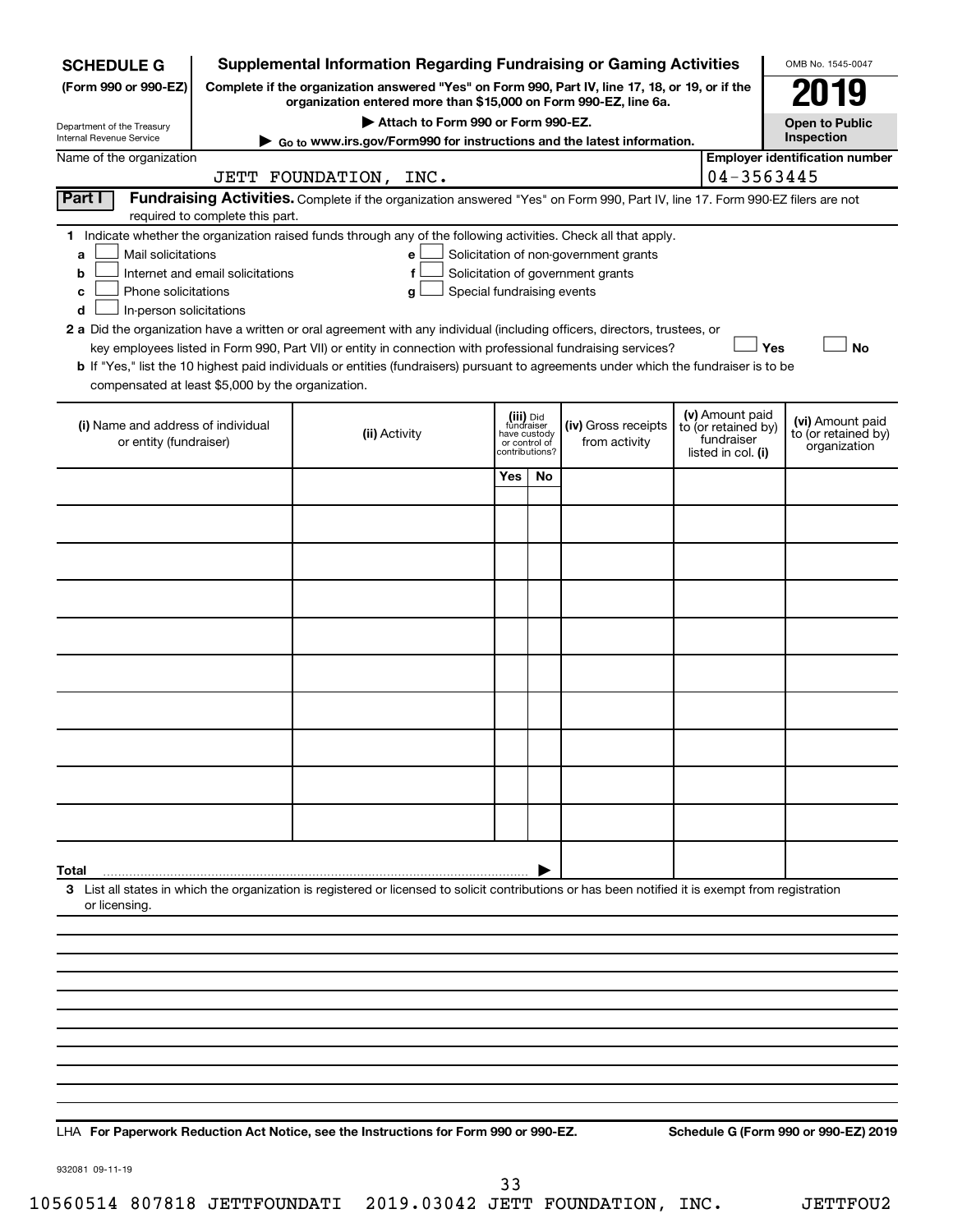| Schedule G (Form 990 or 990-EZ) 2019 JETT FOUNDATION, INC. |                                                                                                                                            | $04 - 3563445$ Page |  |
|------------------------------------------------------------|--------------------------------------------------------------------------------------------------------------------------------------------|---------------------|--|
|                                                            | <b>Dart II Fundraising Events</b> Complete if the examination enguaxed "Yea" on Ferm 000, Dart IV line 19, as reported mass than \$15,000. |                     |  |

Complete if the organization answered "Yes" on Form 990, Part IV, line 18, or reported more than \$15,000 of fundraising event contributions and gross income on Form 990-EZ, lines 1 and 6b. List events with gross receipts greater than \$5,000. **Part II Fundraising Events.**

|                        |              | OFfundraising event continuutions and gross income on Form 990-EZ, iines T and ob. Elst events with gross receipts greater than \$0,000. |                 |                          |                  |                                      |
|------------------------|--------------|------------------------------------------------------------------------------------------------------------------------------------------|-----------------|--------------------------|------------------|--------------------------------------|
|                        |              |                                                                                                                                          | (a) Event $#1$  | $(b)$ Event #2           | (c) Other events | (d) Total events                     |
|                        |              |                                                                                                                                          |                 | GALS FOR CALTRI FOR JETT | $\mathbf{1}$     | (add col. (a) through                |
|                        |              |                                                                                                                                          | (event type)    | (event type)             | (total number)   | col. (c)                             |
|                        |              |                                                                                                                                          |                 |                          |                  |                                      |
| Revenue                | 1.           |                                                                                                                                          | 44,011.         | 27,586.                  | 54,973.          | 126,570.                             |
|                        |              |                                                                                                                                          |                 |                          |                  |                                      |
|                        |              |                                                                                                                                          |                 |                          |                  |                                      |
|                        | 3            | Gross income (line 1 minus line 2)                                                                                                       | 44,011.         | 27,586.                  | 54,973.          | 126,570.                             |
|                        |              |                                                                                                                                          |                 |                          |                  |                                      |
|                        |              |                                                                                                                                          |                 |                          |                  |                                      |
|                        |              |                                                                                                                                          |                 |                          |                  |                                      |
|                        | 5.           |                                                                                                                                          |                 |                          |                  |                                      |
|                        |              |                                                                                                                                          |                 |                          |                  |                                      |
| <b>Direct Expenses</b> |              |                                                                                                                                          |                 | 1,272.                   | 12,900.          | 14,172.                              |
|                        |              |                                                                                                                                          |                 |                          |                  |                                      |
|                        |              |                                                                                                                                          |                 | 254.                     | 3,611.           | 3,865.                               |
|                        |              |                                                                                                                                          |                 |                          |                  |                                      |
|                        | 8            |                                                                                                                                          |                 |                          | 218.             | 218.                                 |
|                        | 9            |                                                                                                                                          | 2,105.          | 1,144.                   | 11,762.          | 15,011.                              |
|                        | 10           | Direct expense summary. Add lines 4 through 9 in column (d)                                                                              |                 |                          |                  | 33,266.                              |
|                        |              | 11 Net income summary. Subtract line 10 from line 3, column (d)                                                                          |                 |                          |                  | 93,304.                              |
| Part III               |              | Gaming. Complete if the organization answered "Yes" on Form 990, Part IV, line 19, or reported more than                                 |                 |                          |                  |                                      |
|                        |              | \$15,000 on Form 990-EZ, line 6a.                                                                                                        |                 |                          |                  |                                      |
|                        |              |                                                                                                                                          | (a) Bingo       | (b) Pull tabs/instant    | (c) Other gaming | (d) Total gaming (add                |
| Revenue                |              |                                                                                                                                          |                 | bingo/progressive bingo  |                  | col. (a) through col. (c))           |
|                        |              |                                                                                                                                          |                 |                          |                  |                                      |
|                        | 1.           |                                                                                                                                          |                 |                          |                  |                                      |
|                        |              |                                                                                                                                          |                 |                          |                  |                                      |
|                        |              |                                                                                                                                          |                 |                          |                  |                                      |
|                        |              |                                                                                                                                          |                 |                          |                  |                                      |
|                        | 3            |                                                                                                                                          |                 |                          |                  |                                      |
| <b>Direct Expenses</b> |              |                                                                                                                                          |                 |                          |                  |                                      |
|                        | 4            |                                                                                                                                          |                 |                          |                  |                                      |
|                        |              |                                                                                                                                          |                 |                          |                  |                                      |
|                        |              |                                                                                                                                          |                 |                          |                  |                                      |
|                        |              |                                                                                                                                          | <b>Yes</b><br>% | Yes<br>%                 | Yes<br>%         |                                      |
|                        |              | 6 Volunteer labor                                                                                                                        | No              | No                       | No               |                                      |
|                        |              |                                                                                                                                          |                 |                          |                  |                                      |
|                        | $\mathbf{7}$ | Direct expense summary. Add lines 2 through 5 in column (d)                                                                              |                 |                          |                  |                                      |
|                        |              |                                                                                                                                          |                 |                          |                  |                                      |
|                        | 8            |                                                                                                                                          |                 |                          |                  |                                      |
|                        |              |                                                                                                                                          |                 |                          |                  |                                      |
|                        |              | 9 Enter the state(s) in which the organization conducts gaming activities:                                                               |                 |                          |                  | Yes                                  |
|                        |              |                                                                                                                                          |                 |                          |                  | <b>No</b>                            |
|                        |              | <b>b</b> If "No," explain:                                                                                                               |                 |                          |                  |                                      |
|                        |              |                                                                                                                                          |                 |                          |                  |                                      |
|                        |              |                                                                                                                                          |                 |                          |                  | No                                   |
|                        |              | 10a Were any of the organization's gaming licenses revoked, suspended, or terminated during the tax year?                                |                 |                          |                  | Yes                                  |
|                        |              | <b>b</b> If "Yes," explain:                                                                                                              |                 |                          |                  |                                      |
|                        |              |                                                                                                                                          |                 |                          |                  |                                      |
|                        |              |                                                                                                                                          |                 |                          |                  |                                      |
|                        |              | 932082 09-11-19                                                                                                                          |                 |                          |                  | Schedule G (Form 990 or 990-EZ) 2019 |
|                        |              |                                                                                                                                          |                 |                          |                  |                                      |
|                        |              |                                                                                                                                          |                 |                          |                  |                                      |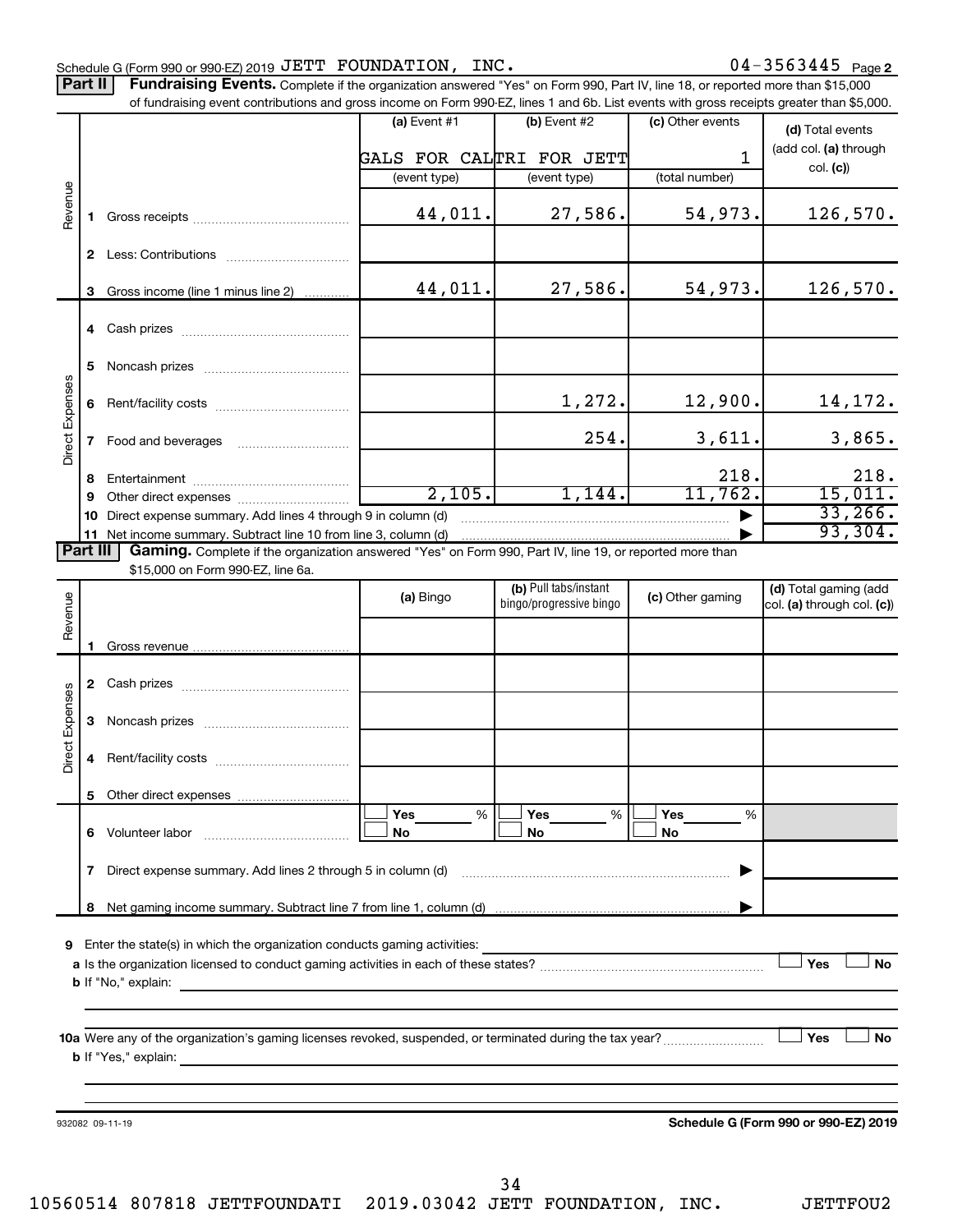| Schedule G (Form 990 or 990-EZ) 2019 JETT FOUNDATION, INC.                                                                                               | 04-3563445<br>Page 3                 |
|----------------------------------------------------------------------------------------------------------------------------------------------------------|--------------------------------------|
|                                                                                                                                                          | Yes<br><b>No</b>                     |
| 12 Is the organization a grantor, beneficiary or trustee of a trust, or a member of a partnership or other entity formed                                 |                                      |
|                                                                                                                                                          | Yes<br><b>No</b>                     |
| 13 Indicate the percentage of gaming activity conducted in:                                                                                              |                                      |
|                                                                                                                                                          | %<br>13а                             |
| <b>b</b> An outside facility <i>www.communicality.communicality.communicality www.communicality.communicality.communicality</i>                          | %<br>13 <sub>b</sub>                 |
| 14 Enter the name and address of the person who prepares the organization's gaming/special events books and records:                                     |                                      |
| Name $\blacktriangleright$<br><u> 1989 - Johann Barn, fransk politik formuler (d. 1989)</u>                                                              |                                      |
|                                                                                                                                                          |                                      |
|                                                                                                                                                          | <b>No</b>                            |
|                                                                                                                                                          |                                      |
|                                                                                                                                                          |                                      |
| c If "Yes," enter name and address of the third party:                                                                                                   |                                      |
| <u>and the control of the control of the control of the control of the control of the control of the control of</u><br>Name $\blacktriangleright$        |                                      |
|                                                                                                                                                          |                                      |
| Gaming manager information:<br>16                                                                                                                        |                                      |
|                                                                                                                                                          |                                      |
| <u> 1989 - Johann Barn, mars et al. (b. 1989)</u><br>Name $\blacktriangleright$                                                                          |                                      |
| Gaming manager compensation > \$                                                                                                                         |                                      |
|                                                                                                                                                          |                                      |
|                                                                                                                                                          |                                      |
|                                                                                                                                                          |                                      |
|                                                                                                                                                          |                                      |
| Director/officer<br><b>Employee</b><br>Independent contractor                                                                                            |                                      |
| <b>17</b> Mandatory distributions:                                                                                                                       |                                      |
| a Is the organization required under state law to make charitable distributions from the gaming proceeds to                                              |                                      |
|                                                                                                                                                          | $\Box$ Yes $\Box$ No                 |
| <b>b</b> Enter the amount of distributions required under state law to be distributed to other exempt organizations or spent in the                      |                                      |
| organization's own exempt activities during the tax year $\triangleright$ \$                                                                             |                                      |
| <b>Part IV</b><br>Supplemental Information. Provide the explanations required by Part I, line 2b, columns (iii) and (v); and Part III, lines 9, 9b, 10b, |                                      |
| 15b, 15c, 16, and 17b, as applicable. Also provide any additional information. See instructions.                                                         |                                      |
|                                                                                                                                                          |                                      |
|                                                                                                                                                          |                                      |
|                                                                                                                                                          |                                      |
|                                                                                                                                                          |                                      |
|                                                                                                                                                          |                                      |
|                                                                                                                                                          |                                      |
|                                                                                                                                                          |                                      |
|                                                                                                                                                          |                                      |
|                                                                                                                                                          |                                      |
|                                                                                                                                                          |                                      |
|                                                                                                                                                          |                                      |
|                                                                                                                                                          |                                      |
|                                                                                                                                                          |                                      |
|                                                                                                                                                          |                                      |
|                                                                                                                                                          |                                      |
|                                                                                                                                                          |                                      |
| 932083 09-11-19                                                                                                                                          | Schedule G (Form 990 or 990-EZ) 2019 |
| 35                                                                                                                                                       |                                      |

10560514 807818 JETTFOUNDATI 2019.03042 JETT FOUNDATION, INC. JETTFOU2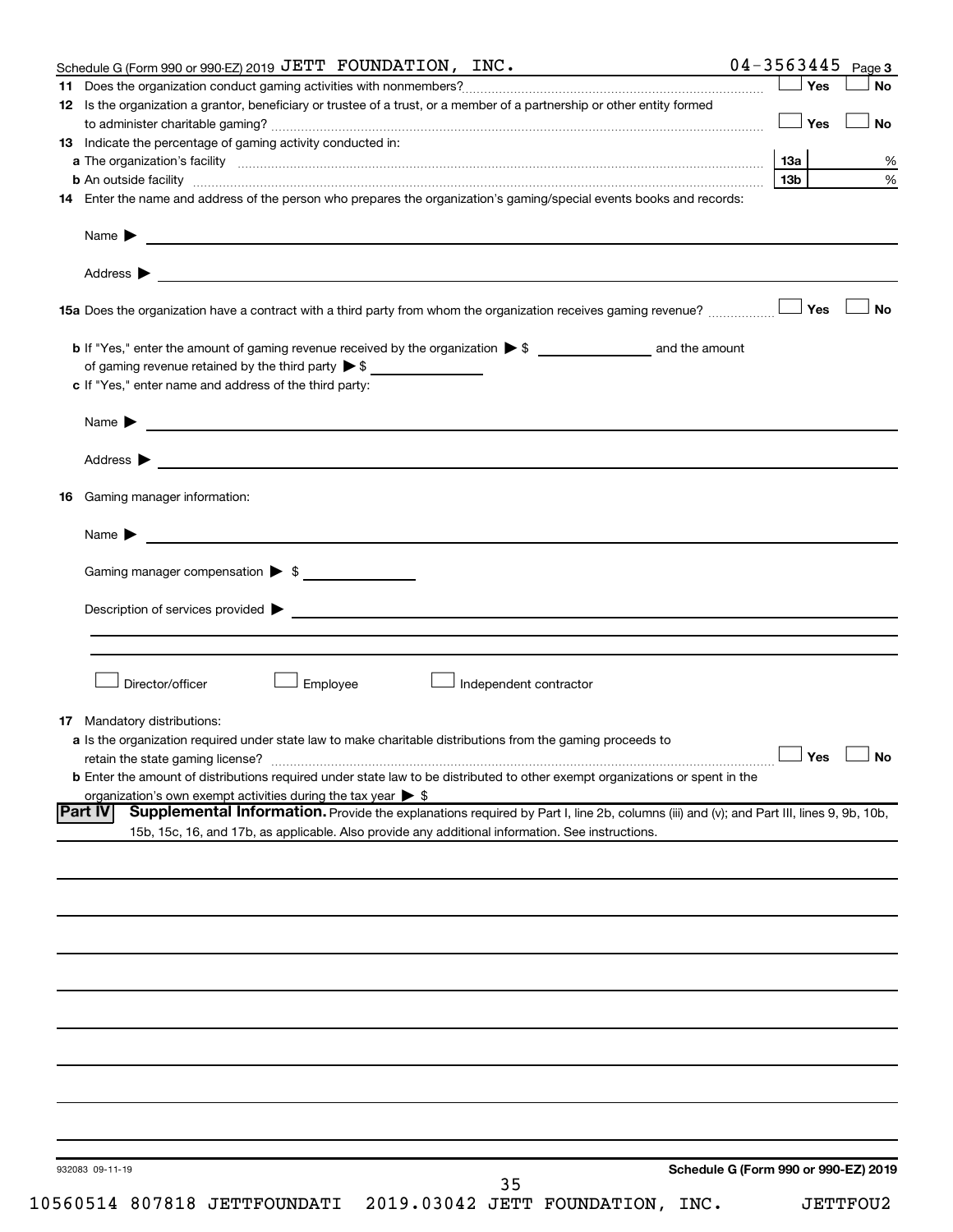|                 |    | Schedule G (Form 990 or 990-EZ) |
|-----------------|----|---------------------------------|
| 932084 04-01-19 | 36 |                                 |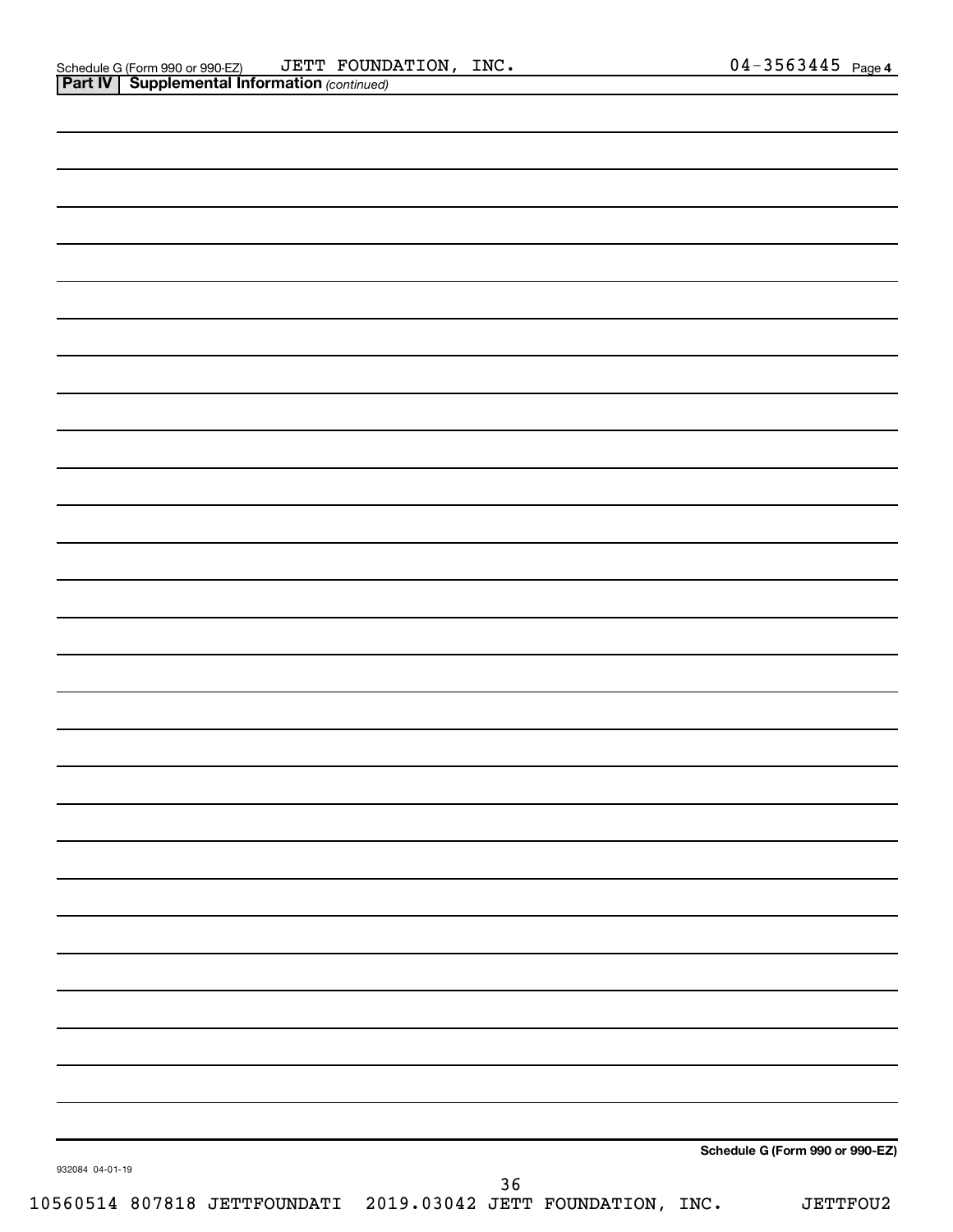| <b>SCHEDULE I</b><br>(Form 990)<br>Department of the Treasury                              |                                                                                                                                                                                                                                                                                           | <b>Grants and Other Assistance to Organizations,</b><br>Governments, and Individuals in the United States<br>Complete if the organization answered "Yes" on Form 990, Part IV, line 21 or 22.<br>Attach to Form 990. |                                    |                             |                                         |                                                                |                                          |                                       |      |  |  |  |
|--------------------------------------------------------------------------------------------|-------------------------------------------------------------------------------------------------------------------------------------------------------------------------------------------------------------------------------------------------------------------------------------------|----------------------------------------------------------------------------------------------------------------------------------------------------------------------------------------------------------------------|------------------------------------|-----------------------------|-----------------------------------------|----------------------------------------------------------------|------------------------------------------|---------------------------------------|------|--|--|--|
|                                                                                            | <b>Internal Revenue Service</b><br>Go to www.irs.gov/Form990 for the latest information.                                                                                                                                                                                                  |                                                                                                                                                                                                                      |                                    |                             |                                         |                                                                |                                          |                                       |      |  |  |  |
| <b>Employer identification number</b><br>Name of the organization<br>JETT FOUNDATION, INC. |                                                                                                                                                                                                                                                                                           |                                                                                                                                                                                                                      |                                    |                             |                                         |                                                                |                                          |                                       |      |  |  |  |
| 04-3563445<br><b>General Information on Grants and Assistance</b><br>Part I                |                                                                                                                                                                                                                                                                                           |                                                                                                                                                                                                                      |                                    |                             |                                         |                                                                |                                          |                                       |      |  |  |  |
| $\mathbf 1$<br>$\mathbf{2}$                                                                | Does the organization maintain records to substantiate the amount of the grants or assistance, the grantees' eligibility for the grants or assistance, and the selection<br>Describe in Part IV the organization's procedures for monitoring the use of grant funds in the United States. |                                                                                                                                                                                                                      |                                    |                             |                                         |                                                                |                                          | $\sqrt{X}$ Yes                        | l No |  |  |  |
| Part II                                                                                    | Grants and Other Assistance to Domestic Organizations and Domestic Governments. Complete if the organization answered "Yes" on Form 990, Part IV, line 21, for any                                                                                                                        |                                                                                                                                                                                                                      |                                    |                             |                                         |                                                                |                                          |                                       |      |  |  |  |
|                                                                                            | recipient that received more than \$5,000. Part II can be duplicated if additional space is needed.                                                                                                                                                                                       |                                                                                                                                                                                                                      |                                    |                             |                                         |                                                                |                                          |                                       |      |  |  |  |
|                                                                                            | <b>1 (a)</b> Name and address of organization<br>or government                                                                                                                                                                                                                            | $(b)$ EIN                                                                                                                                                                                                            | (c) IRC section<br>(if applicable) | (d) Amount of<br>cash grant | (e) Amount of<br>non-cash<br>assistance | (f) Method of<br>valuation (book.<br>FMV, appraisal,<br>other) | (g) Description of<br>noncash assistance | (h) Purpose of grant<br>or assistance |      |  |  |  |
|                                                                                            |                                                                                                                                                                                                                                                                                           |                                                                                                                                                                                                                      |                                    |                             |                                         |                                                                |                                          |                                       |      |  |  |  |
| 2                                                                                          |                                                                                                                                                                                                                                                                                           |                                                                                                                                                                                                                      |                                    |                             |                                         |                                                                |                                          | ▶                                     |      |  |  |  |
| 3                                                                                          |                                                                                                                                                                                                                                                                                           |                                                                                                                                                                                                                      |                                    |                             |                                         |                                                                |                                          |                                       |      |  |  |  |

**For Paperwork Reduction Act Notice, see the Instructions for Form 990. Schedule I (Form 990) (2019)** LHA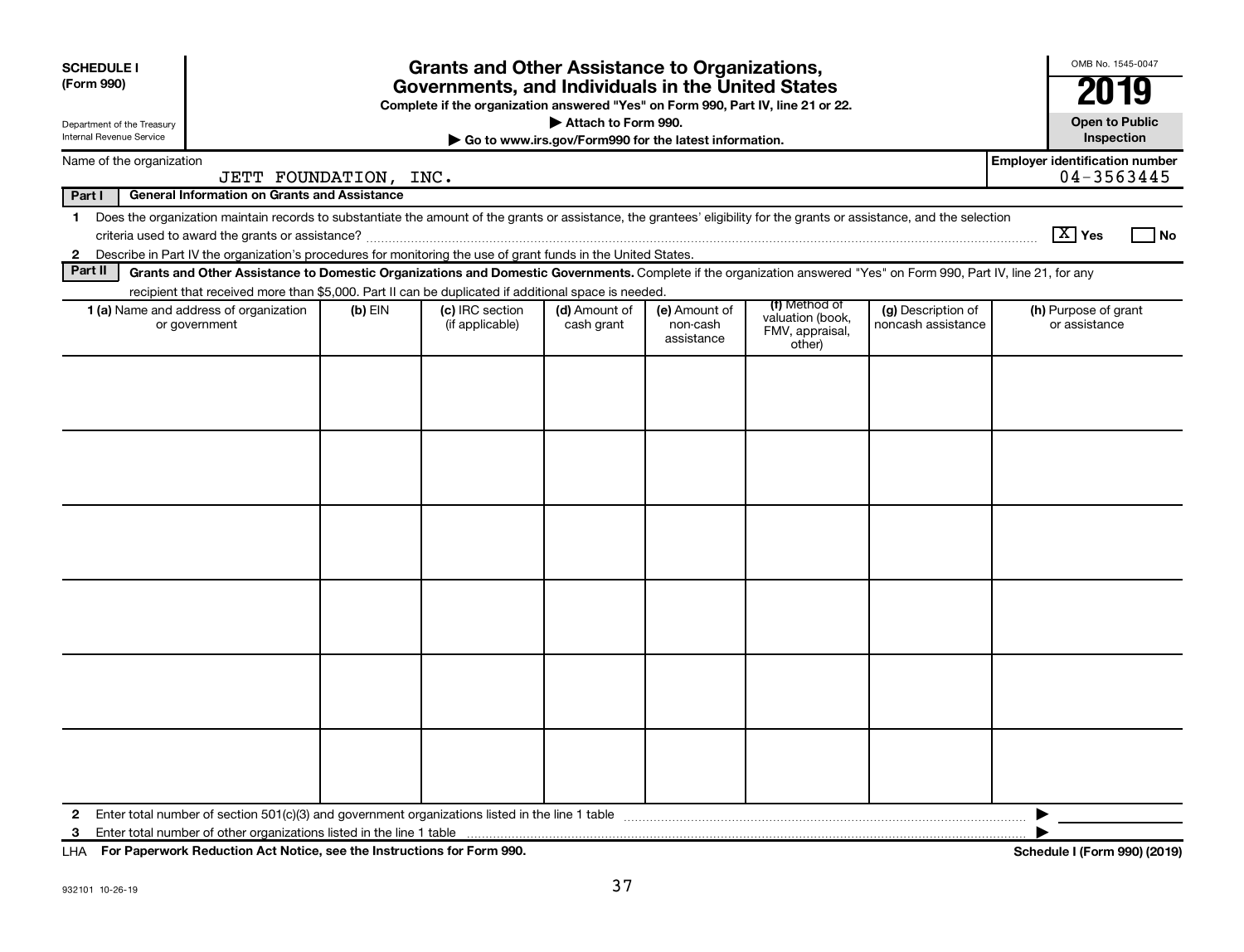**2**

Part III | Grants and Other Assistance to Domestic Individuals. Complete if the organization answered "Yes" on Form 990, Part IV, line 22. Part III can be duplicated if additional space is needed.

| (b) Number of<br>recipients | (c) Amount of<br>cash grant | cash assistance | (e) Method of valuation<br>(book, FMV, appraisal, other) | (f) Description of noncash assistance      |
|-----------------------------|-----------------------------|-----------------|----------------------------------------------------------|--------------------------------------------|
|                             |                             |                 |                                                          |                                            |
|                             |                             |                 |                                                          | ACCESSIBILITY EQUIPMENT                    |
|                             |                             |                 |                                                          |                                            |
|                             |                             |                 |                                                          |                                            |
|                             |                             |                 |                                                          |                                            |
|                             |                             |                 |                                                          |                                            |
|                             |                             |                 |                                                          |                                            |
|                             |                             |                 |                                                          |                                            |
|                             |                             |                 |                                                          |                                            |
|                             |                             |                 |                                                          |                                            |
|                             |                             | 10              | $\mathbf{0}$ .                                           | (d) Amount of non-<br>351,888. ACTUAL COST |

Part IV | Supplemental Information. Provide the information required in Part I, line 2; Part III, column (b); and any other additional information.

PART I, LINE 2:

THE JETT FOUNDATION HAS ESTABLISHED THE JETT FOUNDATION GIVING FUND TO

ASSIST DUCHENNE FAMILIES ACROSS THE UNITED STATES WITH A CHILD/CHILDREN

DIAGNOSED WITH DUCHENNE MUSCULAR DYSTROPHY (DUCHENNE) WITH MUCH NEEDED

FINANCIAL ASSISTANCE TO PURCHASE VITAL AND NECESSARY EQUIPMENT OR

ACCESSIBILITY ITEMS THAT ARE EITHER NOT COVERED BY INSURANCE OR TOO

EXPENSIVE FOR A FAMILY TO AFFORD.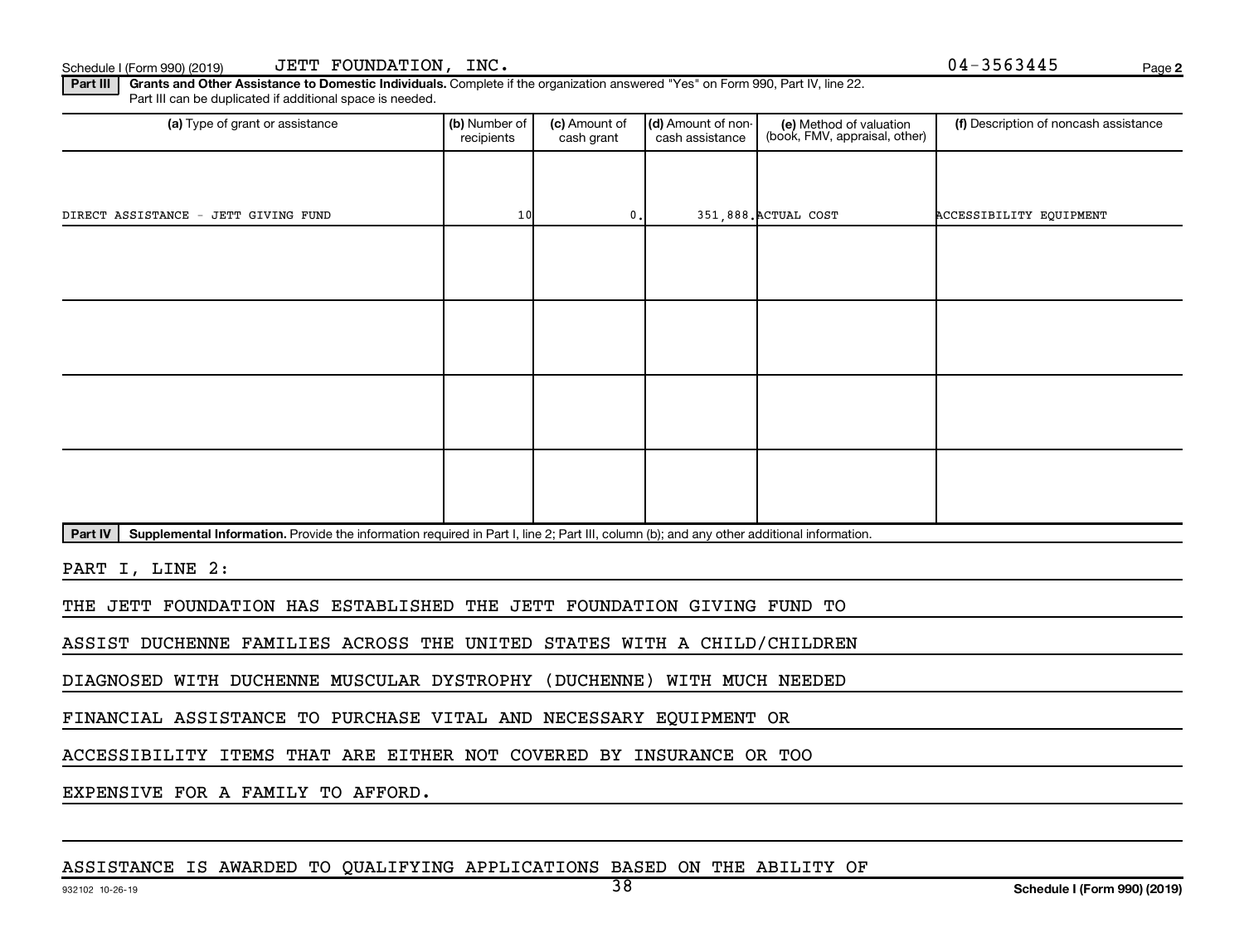JETT FOUNDATION TO FUND THE GRANT(S). THE GRANTS ARE FUNDED THROUGH THE GENEROSITY OF THE JETT FOUNDATION DONORS.

THIS JETT GIVING FUND IS DESIGNED TO BE A "MATCHING GIFT" PROGRAM WHEREBY APPLICANTS AIM TO RAISE 50% OF THEIR MONETARY NEED AND THE JETT FOUNDATION PROVIDES THE REMAINING FUNDING. IT IS DESIGNED TO BE FLEXIBLE TO ALLOW ELIGIBLE APPLICANT'S TO PURCHASE THEIR CHOICE EQUIPMENT OR ACCESSIBILITY ITEMS FROM QUALIFIED PROVIDERS/VENDORS. THERE ARE NO INCOME/AGE REQUIREMENTS OR RESTRICTIONS, HOWEVER APPLICANT MUST BE DIAGNOSED WITH DUCHENNE MUSCULAR DYSTROPHY. APPLICANTS ARE ELIGIBLE PER ANNUM AND PAYMENT WILL BE PAID DIRECTLY TO A QUALIFIED PROVIDER/VENDOR. FAMILIES WITH MULTIPLE ELIGIBLE APPLICANTS MAY APPLY ON BEHALF OF EACH CHILD.

932291 04-01-19 **Schedule I (Form 990)** EQUIPMENT OR ACCESSIBILITY ITEMS MUST BE DEEMED MEDICALLY NECESSARY TO MEET THE REHABILITATION NEEDS AND/OR QUALITY-OF-LIFE GOALS SPECIFIC TO THE CHILD AND MUST BE CONFIRMED BY THE CHILD/CHILDREN(S) PHYSICIAN. THE JETT FOUNDATION GIVING FUND COMMITTEE WILL REVIEW ALL OF THE APPLICANTS AND DETERMINE IF ELIGIBILITY REQUIREMENTS ARE MET. THE COMMITTEE WILL BE COMPRISED OF DISINTERESTED BOARD MEMBERS AND SENIOR EMPLOYEES OF THE JETT FOUNDATION. NO DIRECTORS, OFFICERS OR EMPLOYEES OF JETT FOUNDATION WILL BE PERMITTED TO RECEIVE A GRANT AWARD. GRANT AWARDS WILL BE MADE ON THE BASIS OF ELIGIBILITY, THROUGH AN APPLICATION PROCESS. ALL CONFLICT OF INTEREST POLICIES AND PROCEDURES WILL APPLY AND BE FOLLOWED. ALL PAYMENTS WILL BE PAID DIRECTLY TO A QUALIFIED PROVIDER/VENDOR, NOT THE APPLICANT. THE COMMITTEE SHALL HAVE THE AUTHORITY TO GRANT AWARDS UP TO THE FUND AMOUNT PREVIOUSLY AUTHORIZED BY THE BOARD. THE COMMITTEE WILL REPORT TO THE BOARD A FINAL LIST OF RECIPIENTS AND AWARD AMOUNTS DETERMINED. THE GRANT RECIPIENTS WILL BE CONTACTED IN WRITING, AND UPON ACCEPTANCE, THE NAME OF 39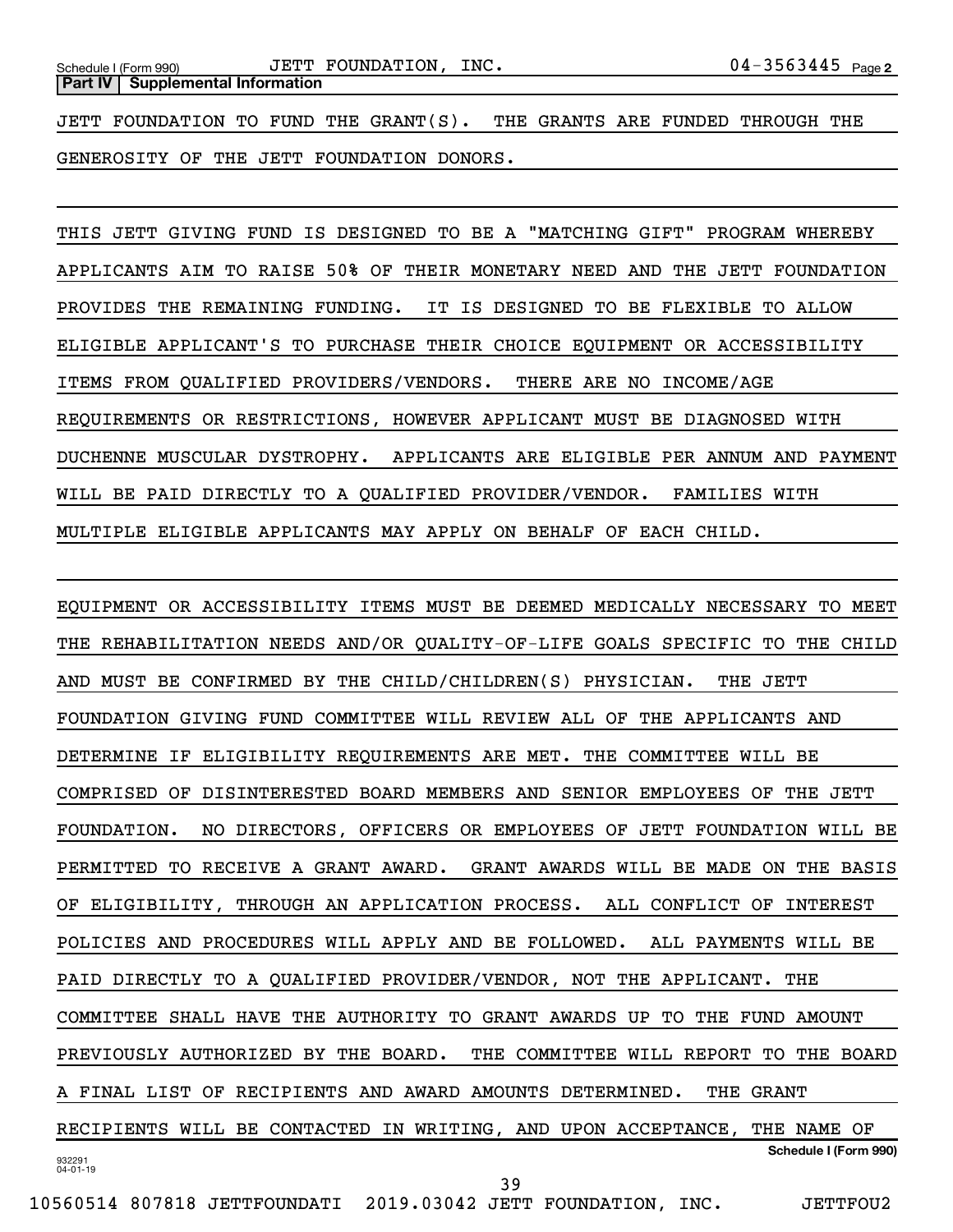**Part IV Supplemental Information**

THE RECIPIENT, THE QUALIFIED PROVIDER/VENDOR, AND AMOUNT OF THE AWARD WILL

BE DOCUMENTED BY THE TREASURER.

**Schedule I (Form 990)**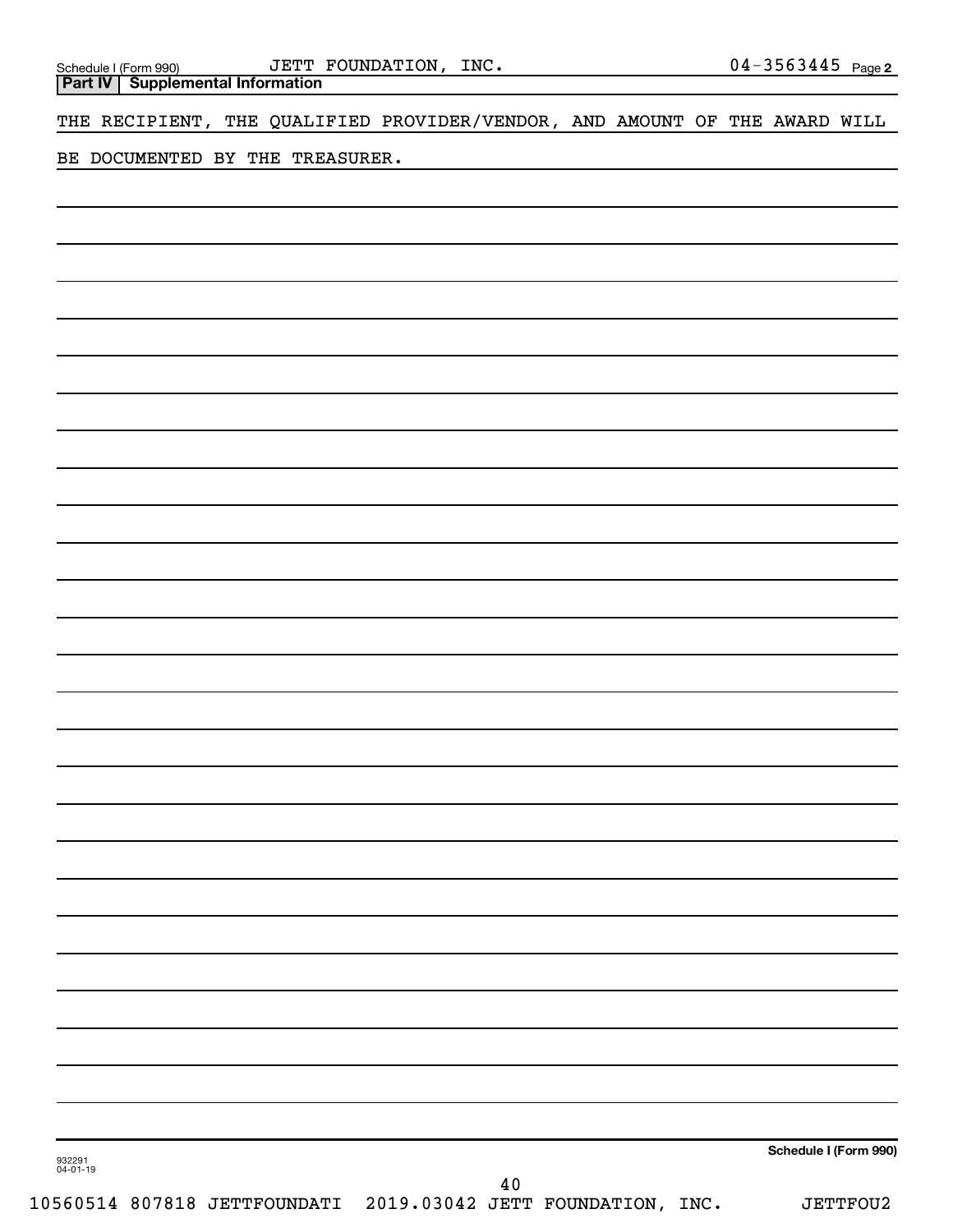| <b>SCHEDULE L</b>                                                                                                                       |                                                                                                                                                                    | <b>Transactions With Interested Persons</b>                                                                                             |    |                           |                  |                          |            |                                |          |                          |                            | OMB No. 1545-0047     |                |                                       |  |
|-----------------------------------------------------------------------------------------------------------------------------------------|--------------------------------------------------------------------------------------------------------------------------------------------------------------------|-----------------------------------------------------------------------------------------------------------------------------------------|----|---------------------------|------------------|--------------------------|------------|--------------------------------|----------|--------------------------|----------------------------|-----------------------|----------------|---------------------------------------|--|
| (Form 990 or 990-EZ)                                                                                                                    |                                                                                                                                                                    | Complete if the organization answered "Yes" on Form 990, Part IV, line 25a, 25b, 26, 27, 28a,                                           |    |                           |                  |                          |            |                                |          |                          |                            | 2019                  |                |                                       |  |
| 28b, or 28c, or Form 990-EZ, Part V, line 38a or 40b.<br>Attach to Form 990 or Form 990-EZ.                                             |                                                                                                                                                                    |                                                                                                                                         |    |                           |                  |                          |            |                                |          |                          |                            | <b>Open To Public</b> |                |                                       |  |
| Department of the Treasury<br>Go to www.irs.gov/Form990 for instructions and the latest information.<br><b>Internal Revenue Service</b> |                                                                                                                                                                    |                                                                                                                                         |    |                           |                  |                          |            |                                |          |                          |                            | Inspection            |                |                                       |  |
| Name of the organization                                                                                                                |                                                                                                                                                                    |                                                                                                                                         |    |                           |                  |                          |            |                                |          |                          |                            |                       |                | <b>Employer identification number</b> |  |
| Part I                                                                                                                                  |                                                                                                                                                                    | JETT FOUNDATION, INC.<br>Excess Benefit Transactions (section 501(c)(3), section 501(c)(4), and section 501(c)(29) organizations only). |    |                           |                  |                          |            |                                |          |                          | 04-3563445                 |                       |                |                                       |  |
|                                                                                                                                         |                                                                                                                                                                    |                                                                                                                                         |    |                           |                  |                          |            |                                |          |                          |                            |                       |                |                                       |  |
| 1                                                                                                                                       | Complete if the organization answered "Yes" on Form 990, Part IV, line 25a or 25b, or Form 990-EZ, Part V, line 40b.<br>(b) Relationship between disqualified      |                                                                                                                                         |    |                           |                  |                          |            |                                |          |                          |                            |                       | (d) Corrected? |                                       |  |
| (a) Name of disqualified person                                                                                                         |                                                                                                                                                                    | person and organization                                                                                                                 |    |                           |                  |                          |            | (c) Description of transaction |          |                          |                            |                       | Yes            | <b>No</b>                             |  |
|                                                                                                                                         |                                                                                                                                                                    |                                                                                                                                         |    |                           |                  |                          |            |                                |          |                          |                            |                       |                |                                       |  |
|                                                                                                                                         |                                                                                                                                                                    |                                                                                                                                         |    |                           |                  |                          |            |                                |          |                          |                            |                       |                |                                       |  |
|                                                                                                                                         |                                                                                                                                                                    |                                                                                                                                         |    |                           |                  |                          |            |                                |          |                          |                            |                       |                |                                       |  |
|                                                                                                                                         |                                                                                                                                                                    |                                                                                                                                         |    |                           |                  |                          |            |                                |          |                          |                            |                       |                |                                       |  |
|                                                                                                                                         |                                                                                                                                                                    |                                                                                                                                         |    |                           |                  |                          |            |                                |          |                          |                            |                       |                |                                       |  |
| 2 Enter the amount of tax incurred by the organization managers or disqualified persons during the year under<br>section 4958           |                                                                                                                                                                    |                                                                                                                                         |    |                           |                  |                          |            |                                |          |                          |                            |                       |                |                                       |  |
|                                                                                                                                         |                                                                                                                                                                    |                                                                                                                                         |    |                           |                  |                          |            |                                |          | $\blacktriangleright$ \$ | $\triangleright$ \$        |                       |                |                                       |  |
|                                                                                                                                         |                                                                                                                                                                    |                                                                                                                                         |    |                           |                  |                          |            |                                |          |                          |                            |                       |                |                                       |  |
| Part II                                                                                                                                 |                                                                                                                                                                    | Loans to and/or From Interested Persons.                                                                                                |    |                           |                  |                          |            |                                |          |                          |                            |                       |                |                                       |  |
|                                                                                                                                         |                                                                                                                                                                    | Complete if the organization answered "Yes" on Form 990-EZ, Part V, line 38a or Form 990, Part IV, line 26; or if the organization      |    |                           |                  |                          |            |                                |          |                          |                            |                       |                |                                       |  |
| (a) Name of                                                                                                                             | (b) Relationship                                                                                                                                                   | reported an amount on Form 990, Part X, line 5, 6, or 22.<br>(c) Purpose                                                                |    | (d) Loan to or            | (e) Original     |                          |            | (f) Balance due                |          | $(g)$ In                 | (h) Approved               |                       |                | (i) Written                           |  |
| interested person                                                                                                                       | with organization                                                                                                                                                  | of loan                                                                                                                                 |    | from the<br>organization? | principal amount |                          |            |                                | default? |                          | `by board or<br>committee? |                       | agreement?     |                                       |  |
|                                                                                                                                         |                                                                                                                                                                    |                                                                                                                                         | To | From                      |                  |                          |            |                                | Yes      | No                       | Yes                        | No.                   | Yes            | No.                                   |  |
|                                                                                                                                         |                                                                                                                                                                    |                                                                                                                                         |    |                           |                  |                          |            |                                |          |                          |                            |                       |                |                                       |  |
|                                                                                                                                         |                                                                                                                                                                    |                                                                                                                                         |    |                           |                  |                          |            |                                |          |                          |                            |                       |                |                                       |  |
|                                                                                                                                         |                                                                                                                                                                    |                                                                                                                                         |    |                           |                  |                          |            |                                |          |                          |                            |                       |                |                                       |  |
|                                                                                                                                         |                                                                                                                                                                    |                                                                                                                                         |    |                           |                  |                          |            |                                |          |                          |                            |                       |                |                                       |  |
|                                                                                                                                         |                                                                                                                                                                    |                                                                                                                                         |    |                           |                  |                          |            |                                |          |                          |                            |                       |                |                                       |  |
|                                                                                                                                         |                                                                                                                                                                    |                                                                                                                                         |    |                           |                  |                          |            |                                |          |                          |                            |                       |                |                                       |  |
|                                                                                                                                         |                                                                                                                                                                    |                                                                                                                                         |    |                           |                  |                          |            |                                |          |                          |                            |                       |                |                                       |  |
|                                                                                                                                         |                                                                                                                                                                    |                                                                                                                                         |    |                           |                  |                          |            |                                |          |                          |                            |                       |                |                                       |  |
| Total                                                                                                                                   |                                                                                                                                                                    |                                                                                                                                         |    |                           |                  | $\blacktriangleright$ \$ |            |                                |          |                          |                            |                       |                |                                       |  |
| Part II                                                                                                                                 |                                                                                                                                                                    | <b>Grants or Assistance Benefiting Interested Persons.</b>                                                                              |    |                           |                  |                          |            |                                |          |                          |                            |                       |                |                                       |  |
|                                                                                                                                         |                                                                                                                                                                    | Complete if the organization answered "Yes" on Form 990, Part IV, line 27.                                                              |    |                           |                  |                          |            |                                |          |                          |                            | (e) Purpose of        |                |                                       |  |
|                                                                                                                                         | (a) Name of interested person<br>(c) Amount of<br>(d) Type of<br>(b) Relationship between<br>assistance<br>assistance<br>interested person and<br>the organization |                                                                                                                                         |    |                           |                  |                          | assistance |                                |          |                          |                            |                       |                |                                       |  |
|                                                                                                                                         |                                                                                                                                                                    |                                                                                                                                         |    |                           |                  |                          |            |                                |          |                          |                            |                       |                |                                       |  |
|                                                                                                                                         |                                                                                                                                                                    |                                                                                                                                         |    |                           |                  |                          |            |                                |          |                          |                            |                       |                |                                       |  |
|                                                                                                                                         |                                                                                                                                                                    |                                                                                                                                         |    |                           |                  |                          |            |                                |          |                          |                            |                       |                |                                       |  |
|                                                                                                                                         |                                                                                                                                                                    |                                                                                                                                         |    |                           |                  |                          |            |                                |          |                          |                            |                       |                |                                       |  |
|                                                                                                                                         |                                                                                                                                                                    |                                                                                                                                         |    |                           |                  |                          |            |                                |          |                          |                            |                       |                |                                       |  |
|                                                                                                                                         |                                                                                                                                                                    |                                                                                                                                         |    |                           |                  |                          |            |                                |          |                          |                            |                       |                |                                       |  |
|                                                                                                                                         |                                                                                                                                                                    |                                                                                                                                         |    |                           |                  |                          |            |                                |          |                          |                            |                       |                |                                       |  |
|                                                                                                                                         |                                                                                                                                                                    |                                                                                                                                         |    |                           |                  |                          |            |                                |          |                          |                            |                       |                |                                       |  |
|                                                                                                                                         |                                                                                                                                                                    |                                                                                                                                         |    |                           |                  |                          |            |                                |          |                          |                            |                       |                |                                       |  |

LHA For Paperwork Reduction Act Notice, see the Instructions for Form 990 or 990-EZ. Schedule L (Form 990 or 990-EZ) 2019

932131 10-21-19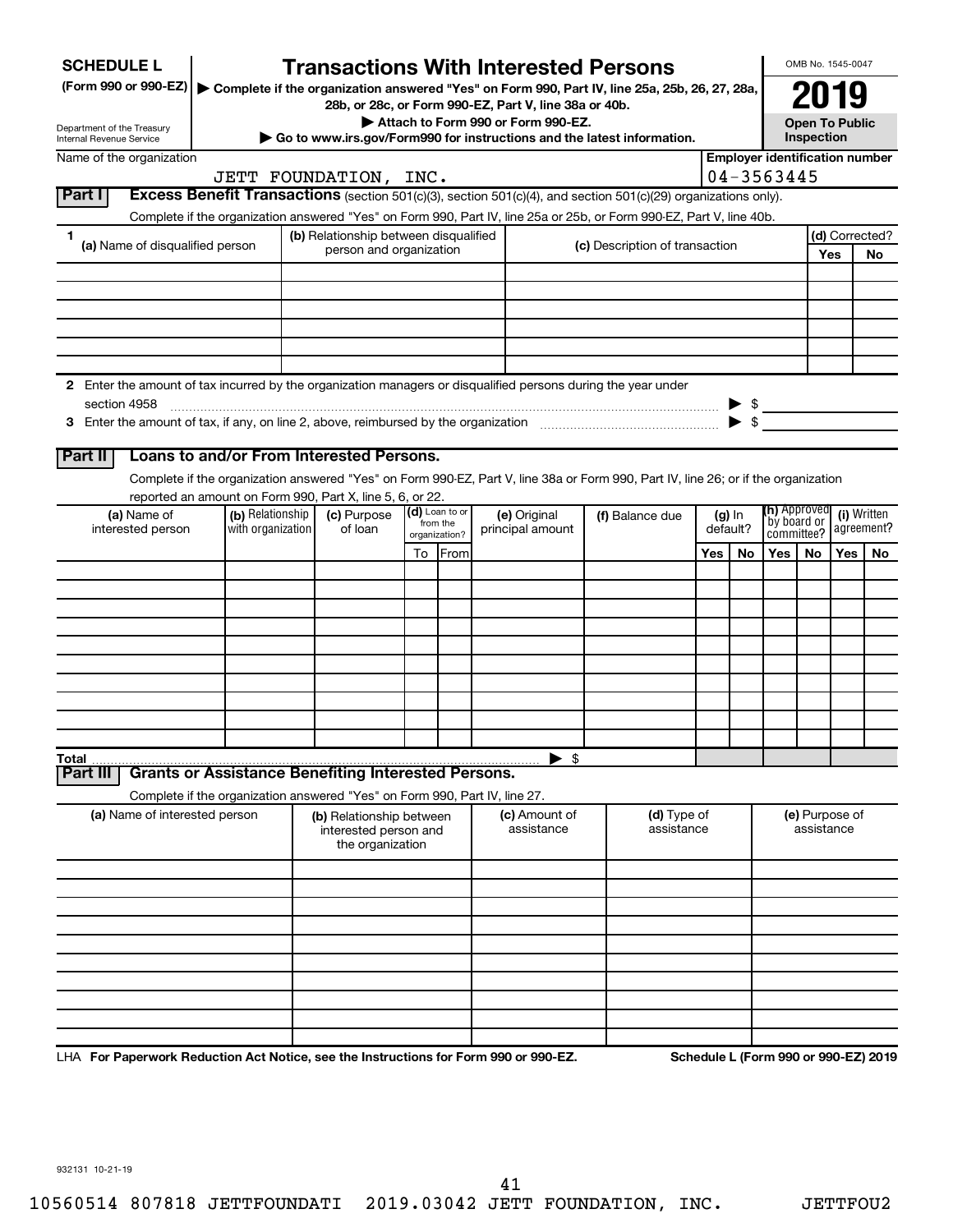|    |  | Schedule L (Form 990 or 990-EZ) 2019 JETT FOUNDATION, | INC. | 3563445 | Page 2 |
|----|--|-------------------------------------------------------|------|---------|--------|
| __ |  |                                                       |      |         |        |

#### **Part IV | Business Transactions Involving Interested Persons.**

Complete if the organization answered "Yes" on Form 990, Part IV, line 28a, 28b, or 28c.

| (a) Name of interested person | (b) Relationship between interested<br>person and the organization |           | (c) Amount of<br>transaction | (d) Description of<br>transaction | (e) Sharing of<br>organization's<br>revenues? |    |
|-------------------------------|--------------------------------------------------------------------|-----------|------------------------------|-----------------------------------|-----------------------------------------------|----|
|                               |                                                                    |           |                              |                                   | <b>Yes</b>                                    | No |
| <b>JORDAN MCSHERRY</b>        | CHILD<br>OF                                                        | PRESIDENT |                              | 72,150.COMPENSATIO                |                                               | Χ  |
|                               |                                                                    |           |                              |                                   |                                               |    |
|                               |                                                                    |           |                              |                                   |                                               |    |
|                               |                                                                    |           |                              |                                   |                                               |    |
|                               |                                                                    |           |                              |                                   |                                               |    |
|                               |                                                                    |           |                              |                                   |                                               |    |
|                               |                                                                    |           |                              |                                   |                                               |    |
|                               |                                                                    |           |                              |                                   |                                               |    |
|                               |                                                                    |           |                              |                                   |                                               |    |
|                               |                                                                    |           |                              |                                   |                                               |    |

#### **Part V** Supplemental Information.

Provide additional information for responses to questions on Schedule L (see instructions).

#### SCH L, PART IV, BUSINESS TRANSACTIONS INVOLVING INTERESTED PERSONS:

### (A) NAME OF PERSON: JORDAN MCSHERRY

(B) RELATIONSHIP BETWEEN INTERESTED PERSON AND ORGANIZATION:

#### CHILD OF PRESIDENT

(C) AMOUNT OF TRANSACTION \$ 72,150.

(D) DESCRIPTION OF TRANSACTION: COMPENSATION PAID TO CHILD OF

#### PRESIDENT/FOUNDER

(E) SHARING OF ORGANIZATION REVENUES? = NO

**Schedule L (Form 990 or 990-EZ) 2019**

932132 10-21-19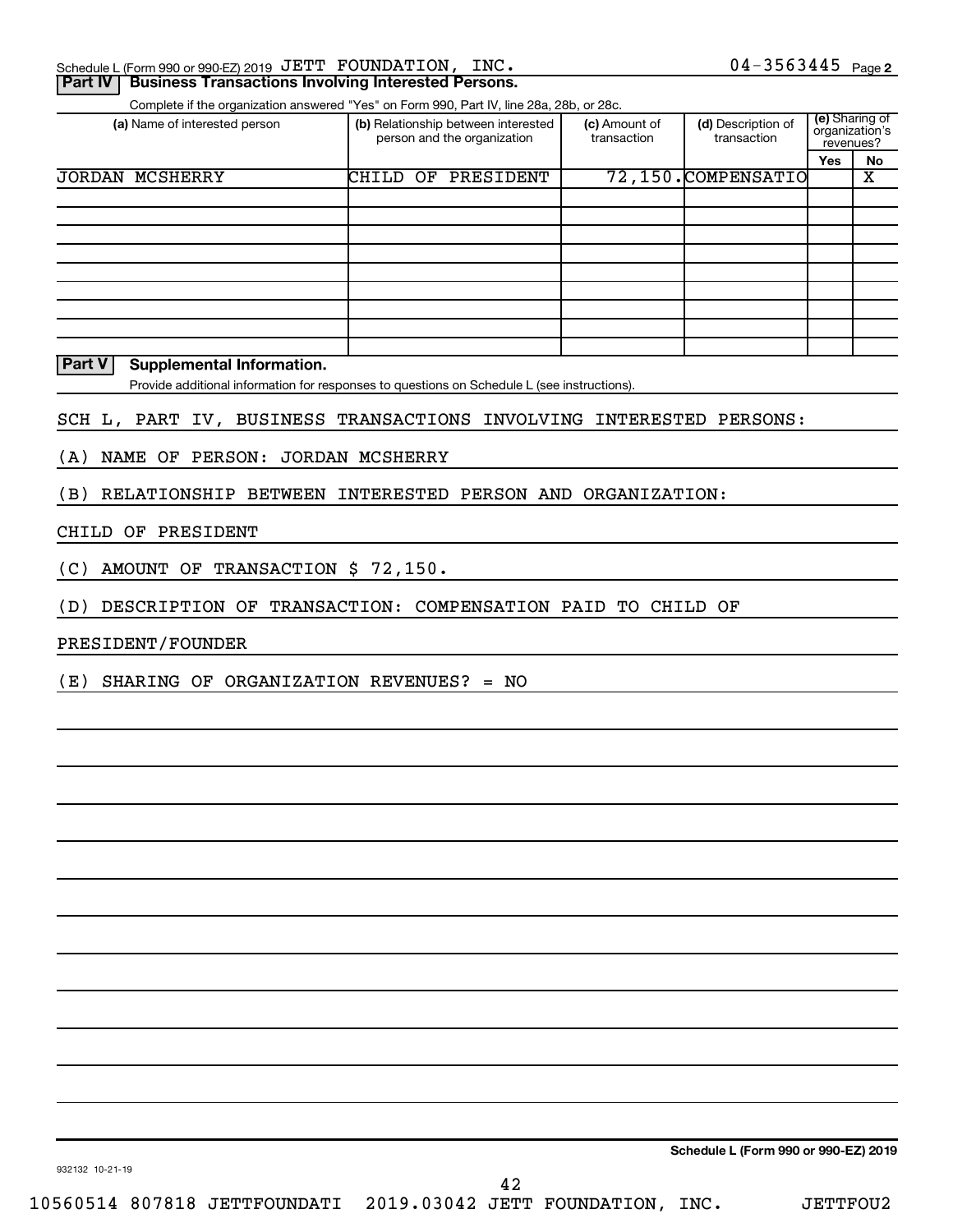**(Form 990 or 990-EZ)**

Department of the Treasury

Name of the organization

Internal Revenue Service

**Complete to provide information for responses to specific questions on Form 990 or 990-EZ or to provide any additional information. | Attach to Form 990 or 990-EZ. | Go to www.irs.gov/Form990 for the latest information.** SCHEDULE O **Supplemental Information to Form 990 or 990-EZ** 2019<br>(Form 990 or 990-EZ)

**Open to Public Inspection**

OMB No. 1545-0047

JETT FOUNDATION, INC.

**Employer identification number**

FORM 990, PART III, LINE 1, DESCRIPTION OF ORGANIZATION MISSION:

ENSURE THAT ALL AFFECTED BY DUCHENNE HAVE THE OPPORTUNITY TO ENJOY A

FULL LIFE.

FORM 990, PART III, LINE 4A, PROGRAM SERVICE ACCOMPLISHMENTS:

BRINGING CAMPERS NEW EXPERIENCES THROUGH ADAPTATION, TECHNOLOGY,

CREATIVITY, AND SPECIAL GUESTS.

IN 2019, JETT SERVED 94 CAMPERS AND WORKED WITH OVER 150 VOLUNTEERS ACROSS THREE WEEKS IN THREE DIFFERENT GEOGRAPHICAL LOCATIONS, EAST, WEST AND THE ROCKIES. IN 2018, JETT SERVED MORE THAN 88 CAMPERS AND WORKED WITH 100 VOLUNTEERS. IT IS NUMBERS LIKE THESE, IN ADDITION TO THE INTANGIBLE MEMORIES OF CAMP, THROUGH WHICH WE MEASURE AND BELIEVE IN THE MAGNITUDE OF THE IMPACT OF CAMP PROMISE.

JETTING FOR SUCCESS

IN 2019, JETTING FOR SUCCESS WAS LARGELY UNDER REVIEW. THE ADMINISTRATION SPENT THE BULK OF THE YEAR EVALUATING 2018'S PROGRAM PERFORMANCE AND OUTCOMES. AT THE CONCLUSION OF THIS EVALUATION, IT WAS DEEMED THIS PROGRAM COULD BE IMPLEMENTED MORE EFFECTIVELY AND EFFICIENTLY WITHIN OUR PROGRAM OFFERINGS AT CAMP PROMISE. THIS SHIFT WOULD ALLOW FOR A MORE PERSONAL, ONE ON ONE APPROACH TO OUR CAMP PARTICIPANTS. THIS CHANGE WOULD TAKE EFFECT IN 2020.

932211 09-06-19 LHA For Paperwork Reduction Act Notice, see the Instructions for Form 990 or 990-EZ. Schedule O (Form 990 or 990-EZ) (2019) JETT GIVING FUND 43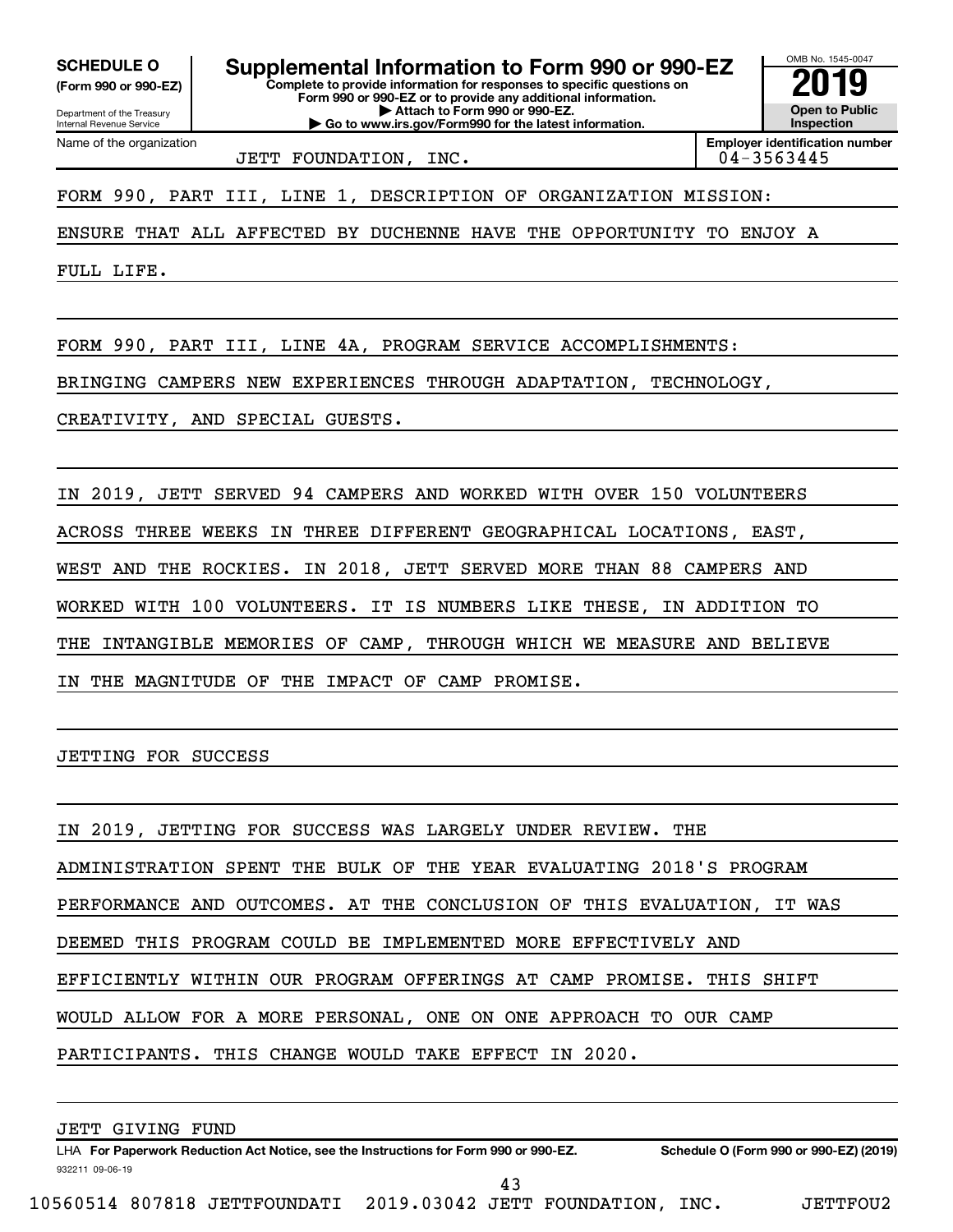JETT FOUNDATION ESTABLISHED THE JETT GIVING FUND TO ASSIST FAMILIES AFFECTED BY DUCHENNE MUSCULAR DYSTROPHY IN PURCHASING UNAFFORDABLE, BUT VITAL MEDICAL AND ACCESSIBILITY EQUIPMENT. HEALTH INSURANCE OFTEN WON'T COVER ALL SPECIALIZED MEDICAL AND ACCESSIBILITY EQUIPMENT SUCH AS SCOOTERS, SHOWER CHAIRS, RAMPS, ROTATIONAL BEDS AND ACCESSIBLE VANS; ITEMS NEEDED WHEN SUFFERING FROM A PROGRESSIVE MUSCLE-WASTING DISORDER. WITHOUT THESE NECESSITIES, THOSE WITH DUCHENNE STRUGGLE TO PARTICIPATE IN THE KINDS OF ACTIVITIES THAT MOST PEOPLE TAKE FOR GRANTED, SUCH AS GETTING TO AND FROM SCHOOL, OR GOING TO THE MALL WITH FRIENDS.

THROUGH THE GENEROSITY OF INDIVIDUALS, CORPORATE AND FOUNDATION SUPPORTERS, JETT PROVIDED TEN VANS TO FAMILIES IN 2019. IN 2018, JETT PROVIDED SIX VANS AND ONE STAIRLIFT TO FAMILIES.

FORM 990, PART III, LINE 4B, PROGRAM SERVICE ACCOMPLISHMENTS:

IN 2019, JETT FOUNDATION HOSTED EIGHT WORKSHOPS IN EIGHT DIFFERENT MAJOR CITIES ACROSS THE UNITED STATES, SERVING OVER 400 PARTICIPANTS. IN 2018, JETT FOUNDATION PUT ON 12 FAMILY WORKSHOPS IN 12 MAJOR CITIES ACROSS THE UNITED STATES AND SERVED OVER 250 PATIENTS AND FAMILY MEMBERS. DURING THESE WORKSHOPS, DUCHENNE CLINICIANS, PHARMACEUTICAL COMPANIES IN THE DUCHENNE SPACE, AND LOCAL EXPERTS PRESENT ON TOPICS SUCH AS CLINICAL TRIALS, STANDARD OF CARE, PHYSICAL THERAPY AND ADAPTIVE SPORTS. PATIENTS AND FAMILIES ALSO USE OUR FAMILY WORKSHOPS AS A VENUE TO CONNECT WITH EACH OTHER, OFFER EMOTIONAL SUPPORT, AND LEARN ABOUT HELPFUL RESOURCES AND DIRECT SERVICE PROGRAMS LIKE CAMP PROMISE, JETTING FOR SUCCESS, JETTRIDE, AND OTHER READY. SET. JETT INITIATIVES.

44

932212 09-06-19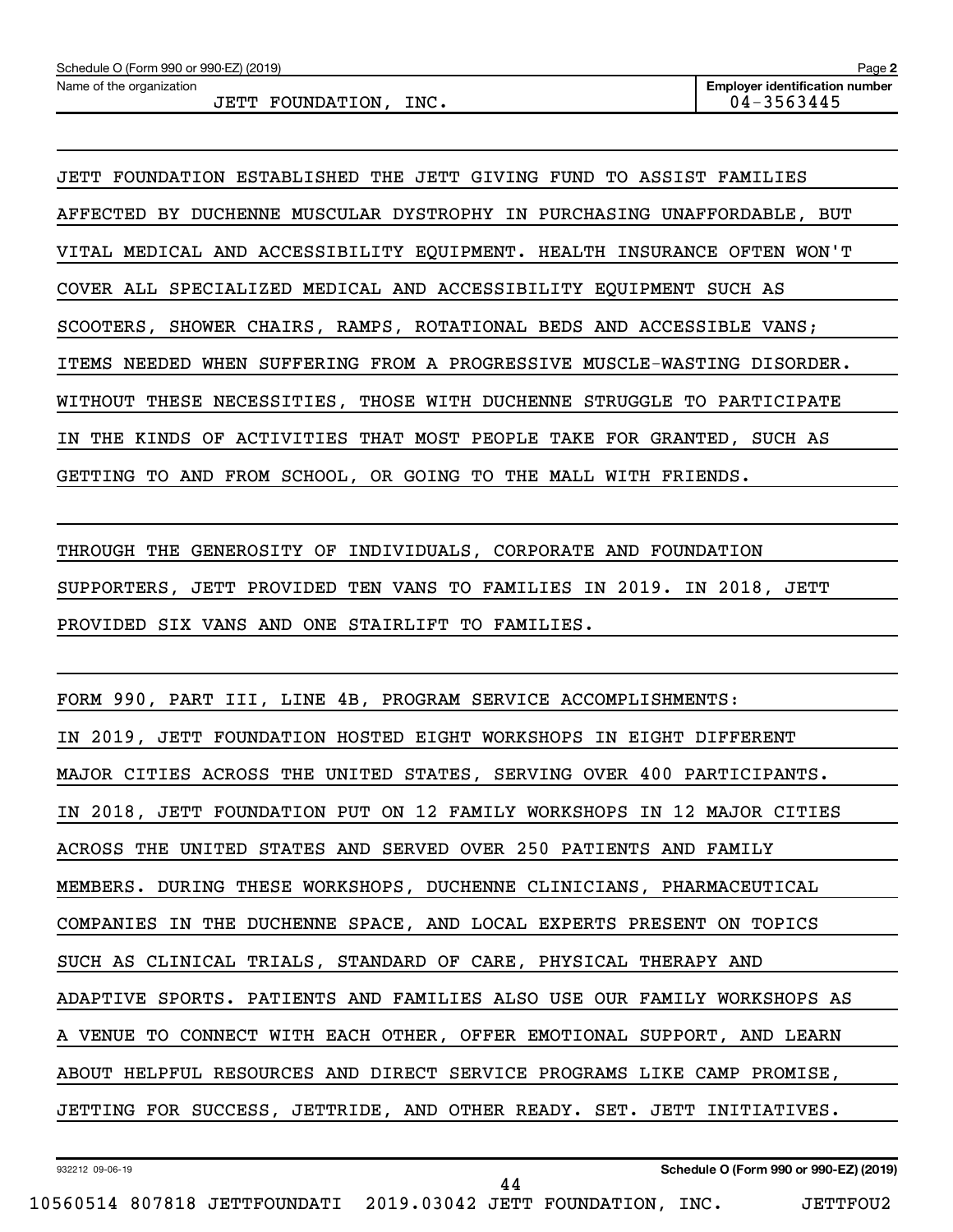#### JETT FOUNDATION, INC. 04-3563445

JETTRIDE

JETTRIDE IS A PROGRAM FOR SIBLINGS AND CLOSE FRIENDS OF THOSE AFFLICTED WITH DUCHENNE. THE JETTRIDE GIVES THESE INDIVIDUALS THE OPPORTUNITY TO CONNECT WITH OTHER TEENS WHO ARE LIVING THROUGH THE SAME EXPERIENCES IN ORDER TO BUILD LIFELONG FRIENDSHIP.

THE COMMUNITY AMBASSADOR PROGRAM

LAUNCHED IN 2017, THIS PROGRAM SPREADS AWARENESS ABOUT DUCHENNE AND THE PROGRAMS AND SERVICES THAT JETT FOUNDATION PROVIDES, THROUGH COMMUNITY AMBASSADORS (MOMS, DADS, GRANDPARENTS, AND SIBLINGS) WHO ARE ALREADY FAMILIAR WITH THE DUCHENNE LANDSCAPE. IN 2019, 18 JEFF FOUNDATION AMBASSADORS ENGAGED WITH AN ESTIMATED 200 FAMILIES AFFECTED BY DUCHENNE THROUGHOUT THE COUNTRY. IN 2018, 12 JETT FOUNDATION AMBASSADORS ENGAGED WITH AN ESTIMATED 75 FAMILIES AFFECTED BY DUCHENNE THROUGHOUT THE COUNTRY.

NEWLY DIAGNOSED FAMILY EDUCATION MATERIALS/SERIES

932212 09-06-19 **Schedule O (Form 990 or 990-EZ) (2019)** A DUCHENNE DIAGNOSIS IS INCREDIBLY OVERWHELMING FOR A FAMILY. JETT FOUNDATION HAS RECEIVED FEEDBACK FROM MEMBERS OF OUR COMMUNITY THAT THERE IS A NEED FOR ADDITIONAL RESOURCES THAT EDUCATE ON EVERYTHING FROM COMMUNICATING THE DIAGNOSIS AND DISEASE TO FAMILY MEMBERS AND FRIENDS, TO NAVIGATING HEALTH INSURANCE, TO UNDERSTANDING CLINICAL TRIAL AND TREATMENT OPTIONS. IN RESPONSE TO THIS UNMET NEED, IN 2019 WE DEVELOPED FREE, EDUCATIONAL RESOURCES IN PARTNERSHIP WITH SCIENTIFIC AND CLINICAL EXPERTS. THESE FREE EDUCATIONAL RESOURCES ARE PRODUCED AT 10560514 807818 JETTFOUNDATI 2019.03042 JETT FOUNDATION, INC. JETTFOU2 45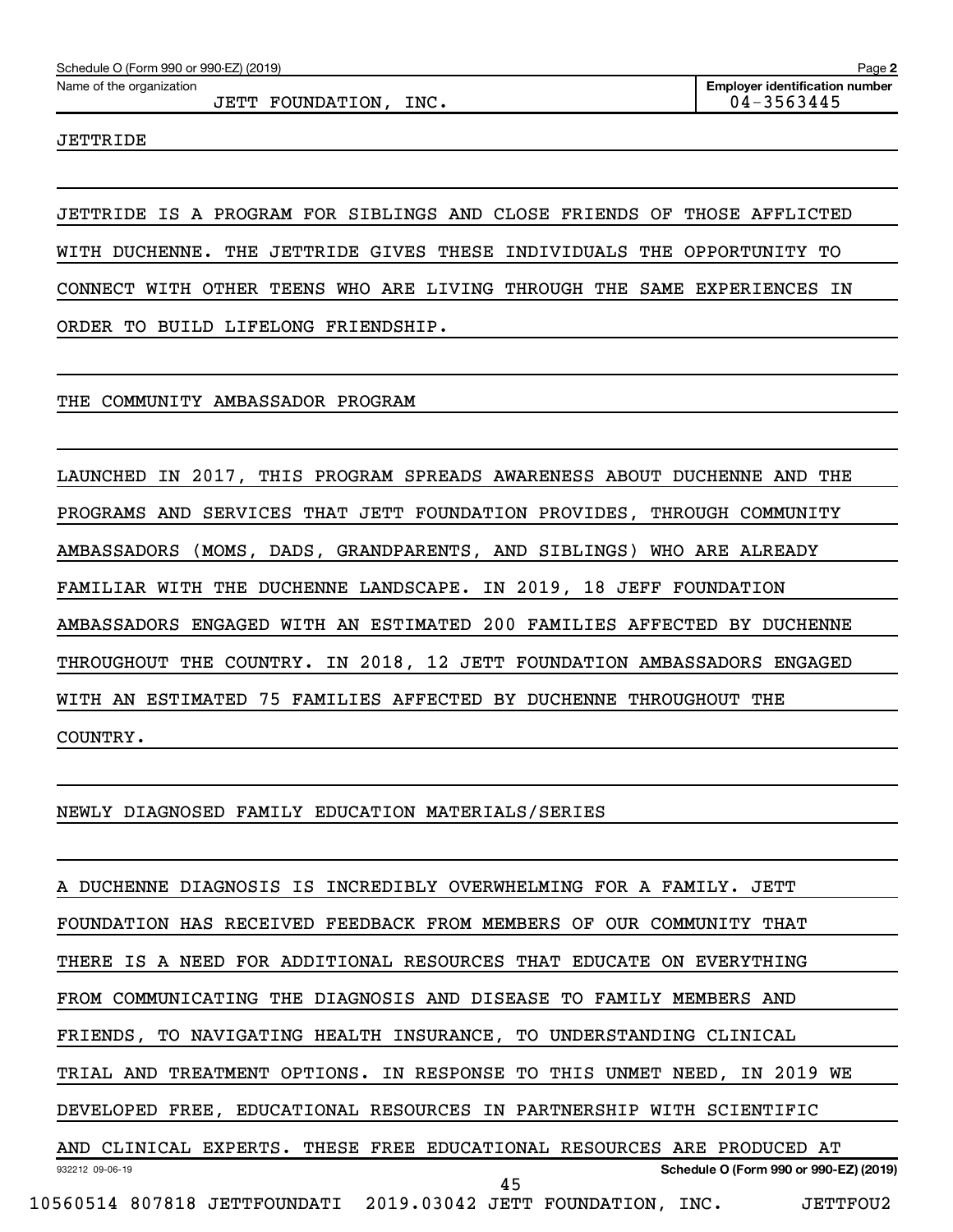| Schedule O (Form 990 or 990-EZ) (2019)                                  | Page 2                                              |
|-------------------------------------------------------------------------|-----------------------------------------------------|
| Name of the organization<br>JETT FOUNDATION, INC.                       | <b>Employer identification number</b><br>04-3563445 |
| JETT FOUNDATION AND ARE AVAILABLE FOR FREE TO ALL FAMILIES, CLINICIANS, |                                                     |
| AND TEACHERS. SOME OF THESE MATERIALS INCLUDE; HEALTH INSURANCE FLIGHT  |                                                     |
| PLAN, CLINICAL TRIAL FLIGHT PLAN, GENE THERAPY FAQ, CLINICAL TRIAL      |                                                     |
| CHEAT SHEET, DAN AND DMD CHILDREN'S BOOK NAMED THE COMMUNITY CARE       |                                                     |
| INITIATIVE, THIS INITIATIVE LAUNCHED IN LATE 2017<br>TO PROVIDE         |                                                     |
| EDUCATIONAL RESOURCES TO PEOPLE AND FAMILIES AFFECTED BY DUCHENNE       |                                                     |
| MUSCULAR DYSTROPHY. IN 2017 AND 2018, JETT FOUNDATION RECEIVED OVER 520 |                                                     |
| REOUESTS FOR THE DAN AND DMD CHILDREN'S BOOK.                           |                                                     |
|                                                                         |                                                     |

THE DUCHENNE BIOTECHNOLOGY COUNCIL ("DBC")

THE DBC IS A GROUP OF INDUSTRY PARTNERS IN THE DUCHENNE SPACE WHO HAVE COME TOGETHER TO TRY TO SOLVE SOME OF THE MAJOR BARRIERS TO INNOVATION THAT THEY ALL FACE IN DUCHENNE DRUG DEVELOPMENT. AS A TEAM, THESE PHARMACEUTICAL COMPANIES, WITH DIFFERENT TECHNOLOGIES, INTELLECTUAL PROPERTIES, AND CULTURES, HAVE COMMITTED TO MEETING QUARTERLY TO BRAINSTORM AND THEN TACKLE THE COMMON CHALLENGES THEY ALL FACE AS DRUG DEVELOPERS IN DUCHENNE. IN 2019, JETT HOSTED TWO MEETINGS.

FORM 990, PART III, LINE 4D, OTHER PROGRAM SERVICES:

RESEARCH:

ALTHOUGH MINIMAL IN 2019, JETT FOUNDATION CONTINUES TO SUPPORT

RESEARCH. JETT'S EFFORTS IN RESEARCH HAVE LED TO AN INCREASE IN

CLINICAL TRIALS, WHICH HAS EXPANDED THE ORGANIZATION'S EDUCATIONAL

PROGRAMMING TO INCLUDE INFORMATION ON INNOVATIVE RESEARCH AND DRUG

46

#### DEVELOPMENT.

932212 09-06-19

EXPENSES \$ 59,768. INCLUDING GRANTS OF \$ 0. REVENUE \$ 0.

**Schedule O (Form 990 or 990-EZ) (2019)**

10560514 807818 JETTFOUNDATI 2019.03042 JETT FOUNDATION, INC. JETTFOU2